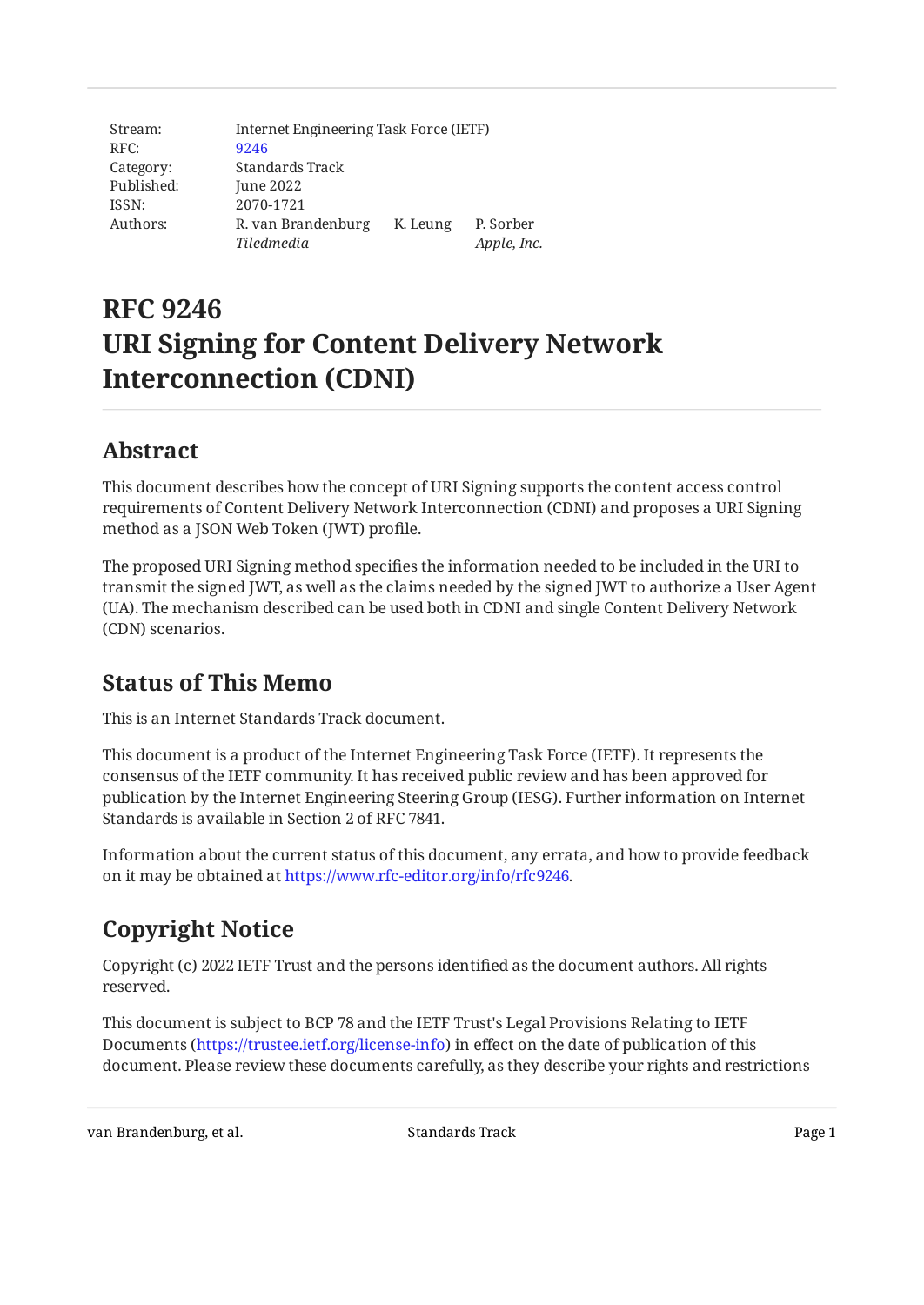with respect to this document. Code Components extracted from this document must include Revised BSD License text as described in Section 4.e of the Trust Legal Provisions and are provided without warranty as described in the Revised BSD License.

## <span id="page-1-0"></span>**[Table of Contents](#page-1-0)**

- [1](#page-3-0). [Introduction](#page-3-0)
	- [1.1.](#page-4-0) [Terminology](#page-4-0)
	- [1.2.](#page-5-0) [Background and Overview on URI Signing](#page-5-0)
	- [1.3.](#page-6-0) [CDNI URI Signing Overview](#page-6-0)
	- [1.4.](#page-7-0) [URI Signing in a Non-CDNI Context](#page-7-0)
- [2](#page-8-0). [JWT Format and Processing Requirements](#page-8-0)
	- [2.1.](#page-8-1) [JWT Claims](#page-8-1)
		- [2.1.1](#page-9-0). [Issuer \(iss\) Claim](#page-9-0)
		- [2.1.2](#page-9-1). [Subject \(sub\) Claim](#page-9-1)
		- [2.1.3](#page-9-2). [Audience \(aud\) Claim](#page-9-2)
		- [2.1.4](#page-10-0). [Expiry Time \(exp\) Claim](#page-10-0)
		- [2.1.5](#page-10-1). [Not Before \(nbf\) Claim](#page-10-1)
		- [2.1.6](#page-10-2). [Issued At \(iat\) Claim](#page-10-2)
		- [2.1.7](#page-10-3). [JWT ID \(jti\) Claim](#page-10-3)
		- [2.1.8](#page-11-0). [CDNI Claim Set Version \(cdniv\) Claim](#page-11-0)
		- [2.1.9](#page-11-1). [CDNI Critical Claims Set \(cdnicrit\) Claim](#page-11-1)
		- [2.1.10.](#page-11-2) [Client IP Address \(cdniip\) Claim](#page-11-2)
		- [2.1.11.](#page-12-0) [CDNI URI Container \(cdniuc\) Claim](#page-12-0)
		- [2.1.12.](#page-12-1) [CDNI Expiration Time Setting \(cdniets\) Claim](#page-12-1)
		- [2.1.13.](#page-12-2) [CDNI Signed Token Transport \(cdnistt\) Claim](#page-12-2)
		- [2.1.14.](#page-12-3) [CDNI Signed Token Depth \(cdnistd\) Claim](#page-12-3)
		- [2.1.15.](#page-13-0) [URI Container Forms](#page-13-0)
			- [2.1.15.1.](#page-13-1) [URI Hash Container \(hash:\)](#page-13-1)
			- [2.1.15.2.](#page-13-2) [URI Regular Expression Container \(regex:\)](#page-13-2)
	- [2.2.](#page-13-3) [JWT Header](#page-13-3)

van Brandenburg, et al. Note to the Standards Track Communication of the Page 2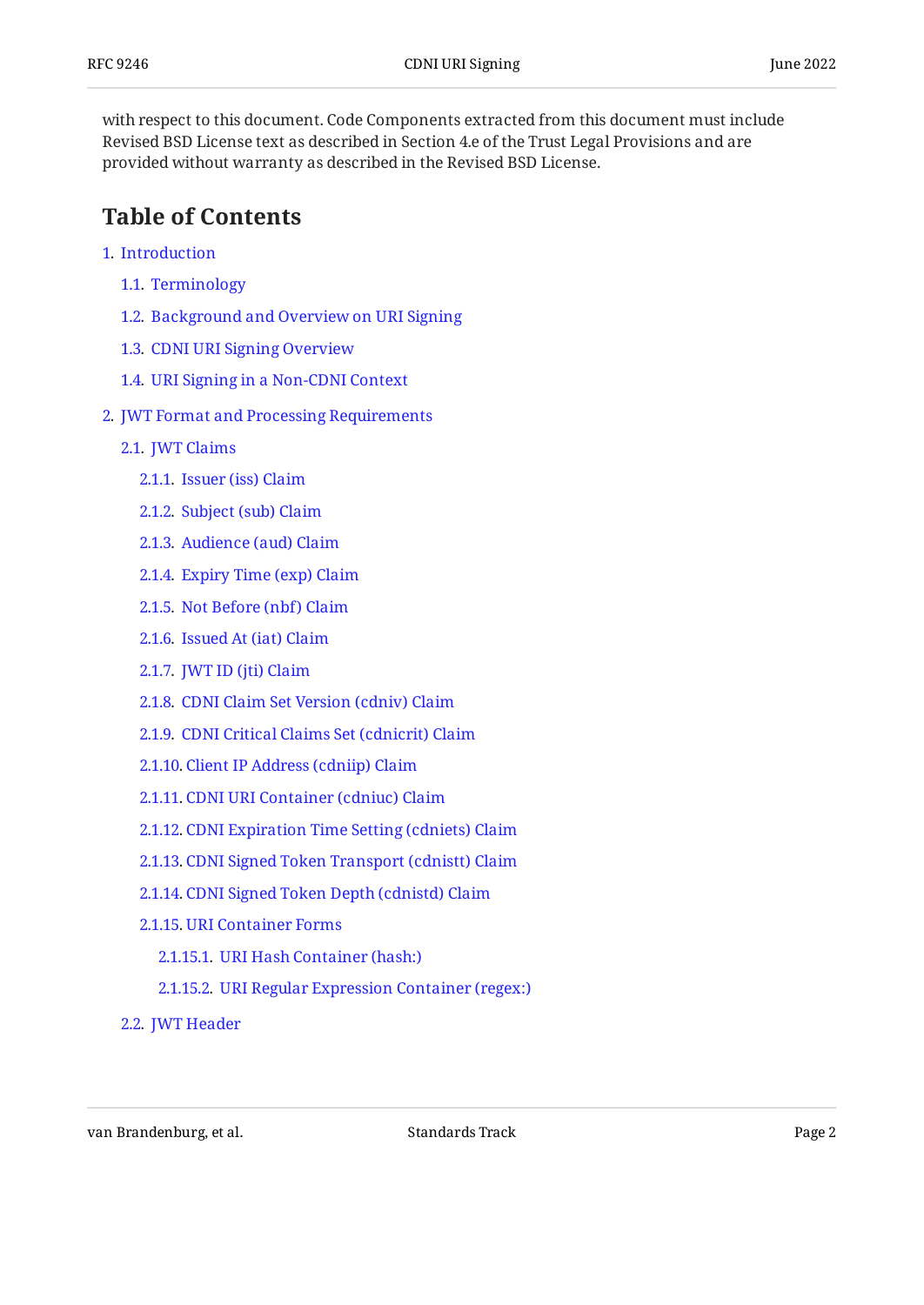- [3](#page-14-0). [URI Signing Token Renewal](#page-14-0)
	- [3.1.](#page-14-1) [Overview](#page-14-1)
	- [3.2.](#page-14-2) [Signed Token Renewal Mechanism](#page-14-2)
		- [3.2.1](#page-15-0). [Required Claims](#page-15-0)
	- [3.3.](#page-15-1) [Communicating a Signed JWT in Signed Token Renewal](#page-15-1)

[3.3.1](#page-15-2). [Support for Cross-Domain Redirection](#page-15-2)

- [4](#page-16-0). [Relationship with CDNI Interfaces](#page-16-0)
	- [4.1.](#page-16-1) [CDNI Control Interface](#page-16-1)
	- [4.2.](#page-16-2) [CDNI Footprint & Capabilities Advertisement Interface](#page-16-2)
	- [4.3.](#page-16-3) [CDNI Request Routing Redirection Interface](#page-16-3)
	- [4.4.](#page-16-4) [CDNI Metadata Interface](#page-16-4)
	- [4.5.](#page-18-0) [CDNI Logging Interface](#page-18-0)
- [5](#page-18-1). [URI Signing Message Flow](#page-18-1)
	- [5.1.](#page-18-2) [HTTP Redirection](#page-18-2)
	- [5.2.](#page-20-0) [DNS Redirection](#page-20-0)
- [6](#page-24-0). [IANA Considerations](#page-24-0)
	- [6.1.](#page-24-1) [CDNI Payload Type](#page-24-1)
		- [6.1.1](#page-24-2). [CDNI UriSigning Payload Type](#page-24-2)
	- [6.2.](#page-24-3) [CDNI Logging Record Type](#page-24-3)
		- [6.2.1](#page-24-4). [CDNI Logging Record Version 2 for HTTP](#page-24-4)
	- [6.3.](#page-24-5) [CDNI Logging Field Names](#page-24-5)
	- [6.4.](#page-25-0) [CDNI URI Signing Veri](#page-25-0)fication Code
	- [6.5.](#page-26-0) [CDNI URI Signing Signed Token Transport](#page-26-0)
	- [6.6.](#page-26-1) [JSON Web Token Claims Registration](#page-26-1)
		- [6.6.1](#page-26-2). [Registry Contents](#page-26-2)
	- [6.7.](#page-27-0) [Expert Review Guidance](#page-27-0)
- [7](#page-28-0). [Security Considerations](#page-28-0)
- [8](#page-29-0). [Privacy](#page-29-0)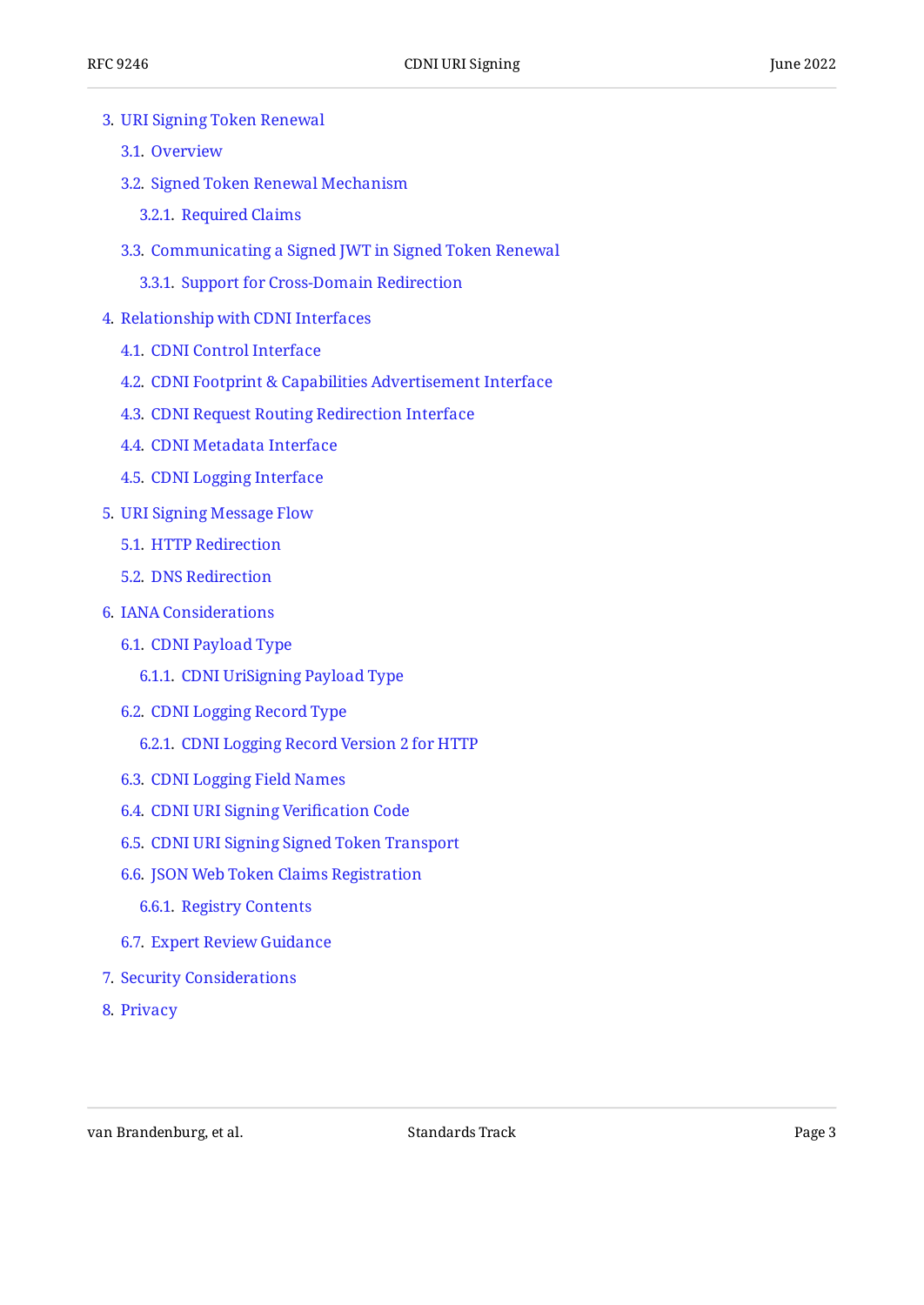#### [9](#page-29-1). [References](#page-29-1)

[9.1.](#page-29-2) [Normative References](#page-29-2)

[9.2.](#page-30-0) [Informative References](#page-30-0)

[Appendix A.](#page-31-0) [Signed URI Package Example](#page-31-0)

[A.1](#page-32-0). [Simple Example](#page-32-0)

[A.2](#page-33-0). [Complex Example](#page-33-0)

[A.3](#page-34-0). [Signed Token Renewal Example](#page-34-0)

[Acknowledgements](#page-35-0)

**[Contributors](#page-35-1)** 

[Authors' Addresses](#page-35-2)

## <span id="page-3-0"></span>**[1. Introduction](#page-3-0)**

This document describes the concept of URI Signing and how it can be used to provide access authorization in the case of redirection between cooperating CDNs and between a Content Service Provider (CSP) and a CDN. The primary goal of URI Signing is to make sure that only authorized UAs are able to access the content, with a CSP being able to authorize every individual request. It should be noted that URI Signing is not a content protection scheme; if a CSP wants to protect the content itself, other mechanisms, such as Digital Rights Management (DRM), are more appropriate. In addition to access control, URI Signing also has benefits in reducing the impact of denial-of-service attacks.

The overall problem space for CDN Interconnection (CDNI) is described in the CDNI Problem Statement [RFC6707] specification. This document, along with the [Content Distribution Network](#page-31-1) [Interconnection \(CDNI\) Requirements](#page-31-1) [\[RFC7337\]](#page-31-1) document and the [Framework for Content](#page-31-2) [Distribution Network Interconnection \(CDNI\)](#page-31-2) [[RFC7336\]](#page-31-2), describes the need for interconnected CDNs to be able to implement an access control mechanism that enforces a CSP's distribution policies.

Specifically,the CDNI Framework [RFC7336] states:

The CSP may also trust the CDN operator to perform actions such as delegating traffic to additional downstream CDNs, and to enforce per-request authorization performed by the CSP using techniques such as URI Signing.

Inparticular, the following requirement is listed in the CDNI Requirements [RFC7337]:

MI-16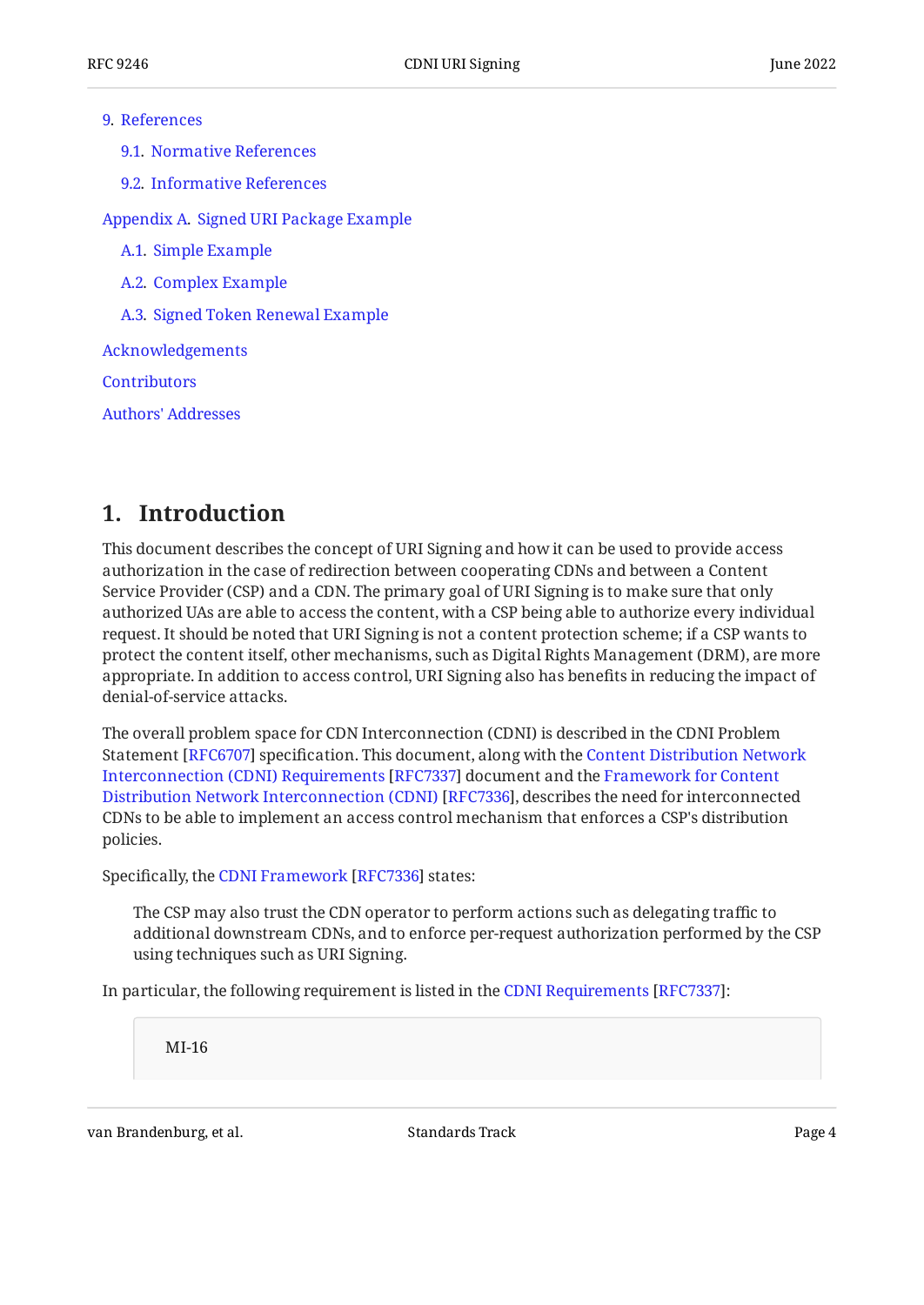{HIGH} The CDNI Metadata interface shall allow signaling of authorization checks and validation that are to be performed by the Surrogate before delivery. For example, this could potentially include the need to validate information (e.g., Expiry time, Client IP address) required for access authorization.

This document defines a method of signing URIs that allows Surrogates in interconnected CDNs to enforce a per-request authorization initiated by the CSP. Splitting the role of initiating perrequest authorization by the CSP and the role of verifying this authorization by the CDN allows any arbitrary distribution policy to be enforced across CDNs without the need of CDNs to have any awareness of the specific CSP distribution policies.

<span id="page-4-0"></span>The method is implemented using signed JSON Web Tokens (JWTs) [\[RFC7519](#page-30-2)].  $\,$ 

## **[1.1. Terminology](#page-4-0)**

The key words "MUST", "MUST NOT", "REQUIRED", "SHALL", "SHALL NOT", "SHOULD", "SHOULD NOT", "**RECOMMENDED", "NOT RECOMMENDED", "MAY",** and "OPTIONAL" in this document are to be interpreted as described in BCP 14 [RFC2119] [RFC8174] when, and only when, they appear in all capitals, as shown here.

Thisdocument uses the terminology defined in the CDNI Problem Statement [RFC6707].

Thisdocument also uses the terminology of the JSON Web Token (JWT) [RFC7519].

In addition, the following terms are used throughout this document:

FCI: Footprint & Capabilities Advertisement interface

Signed URI: A URI for which a signed JWT is provided.

- Target CDN URI: A URI created by the CSP to direct a UA towards the upstream CDN (uCDN). The Target CDN URI can be signed by the CSP and verified by the uCDN and possibly further downstream CDNs (dCDNs).
- Redirection URI: A URI created by the uCDN to redirect a UA towards the dCDN. The Redirection URI can be signed by the uCDN and verified by the dCDN. In a cascaded CDNI scenario, there can be more than one Redirection URI.
- Signed Token Renewal: A series of signed JWTs that are used for subsequent access to a set of related resources in a CDN, such as a set of HTTP Adaptive Streaming files. Every time a signed JWT is used to access a particular resource, a new signed JWT is sent along with the resource that can be used to request the next resource in the set. When generating a new signed JWT in Signed Token Renewal, parameters are carried over from one signed JWT to the next.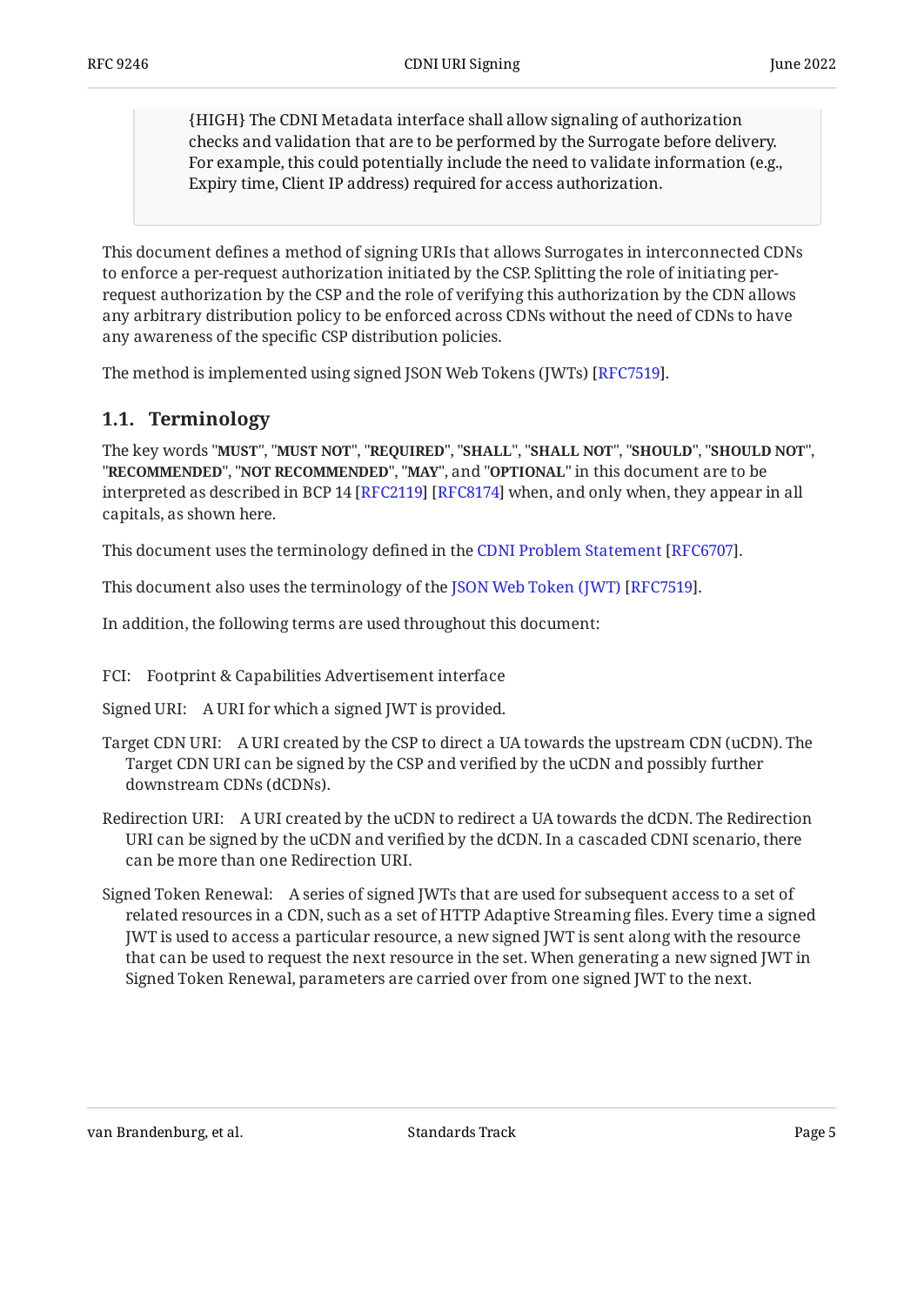## <span id="page-5-0"></span>**[1.2. Background and Overview on URI Signing](#page-5-0)**

A CSP and CDN are assumed to have a trust relationship that enables the CSP to authorize access to a content item, which is realized in practice by including a set of claims in a signed JWT in the URI before redirecting a UA to the CDN. Using these attributes, it is possible for a CDN to check an incoming content request to see whether it was authorized by the CSP (e.g., based on a time window or pattern matching the URI). To prevent the UA from altering the claims, the JWT **MUST** be signed.

[Figure 1](#page-5-1) presents an overview of the URI Signing mechanism in the case of a CSP with a single CDN. When the UA browses for content on CSP's website (1), it receives HTML web pages with embedded content URIs. Upon requesting these URIs, the CSP redirects to a CDN, creating a Target CDN URI (2) (alternatively, the Target CDN URI itself is embedded in the HTML). The Target CDN URI is the Signed URI, which may include the IP address of the UA and/or a time window. The Signed URI always contains a signed JWT generated by the CSP using a shared secret or private key. Once the UA receives the response with the Signed URI, it sends a new HTTP request using the Signed URI to the CDN (3). Upon receiving the request, the CDN authenticates the Signed URI by verifying the signed JWT. If applicable, the CDN checks whether the time window is still valid in the Signed URI and the pattern matches the URI of the request. After these claims are verified, the CDN delivers the content (4).

Note: While using a symmetric shared key is supported, it is **NOT RECOMMENDED**. See the [Security](#page-28-0) [Considerations](#page-28-0) ([Section 7\)](#page-28-0) about the limitations of shared keys.

<span id="page-5-1"></span>

*[Figure 1: URI Signing in a CDN Environment](#page-5-1)*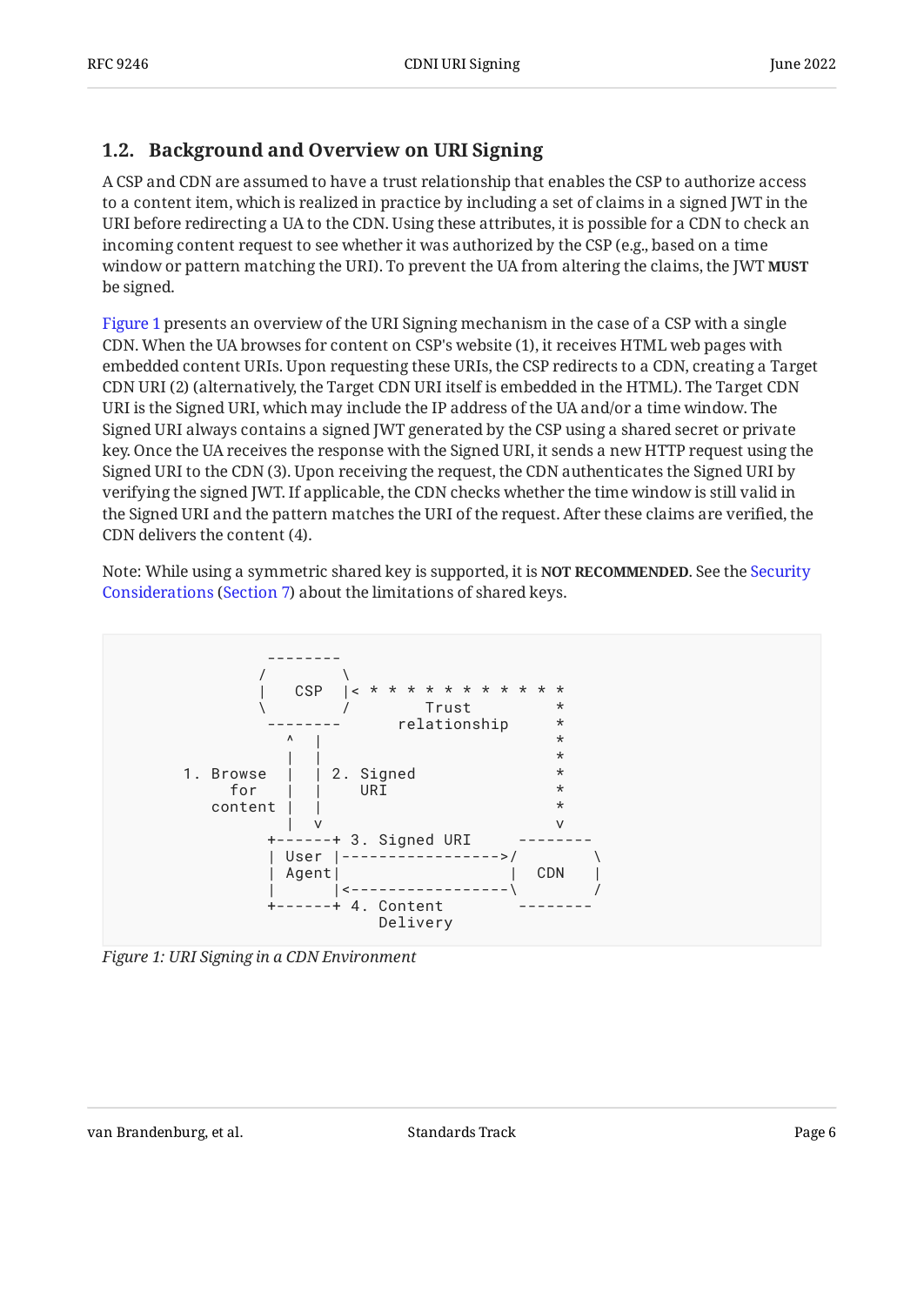### <span id="page-6-0"></span>**[1.3. CDNI URI Signing Overview](#page-6-0)**

In a CDNI environment, as shown in [Figure 2](#page-6-1) below, URI Signing operates the same way in the initial steps 1 and 2, but the later steps involve multiple CDNs delivering the content. The main difference from the single CDN case is a redirection step between the uCDN and the dCDN. In step 3, the UA may send an HTTP request or a DNS request, depending on whether HTTP-based or DNSbased request routing is used. The uCDN responds by directing the UA towards the dCDN using either a Redirection URI (i.e., a Signed URI generated by the uCDN) or a DNS reply, respectively (4). Once the UA receives the response, it sends the Redirection URI/Target CDN URI to the dCDN (5). The received URI is verified by the dCDN before delivering the content (6).

Note: The CDNI call flows are covered in [URI Signing Message Flow](#page-18-1) ([Section 5\)](#page-18-1).

<span id="page-6-1"></span>

*[Figure 2: URI Signing in a CDNI Environment](#page-6-1)*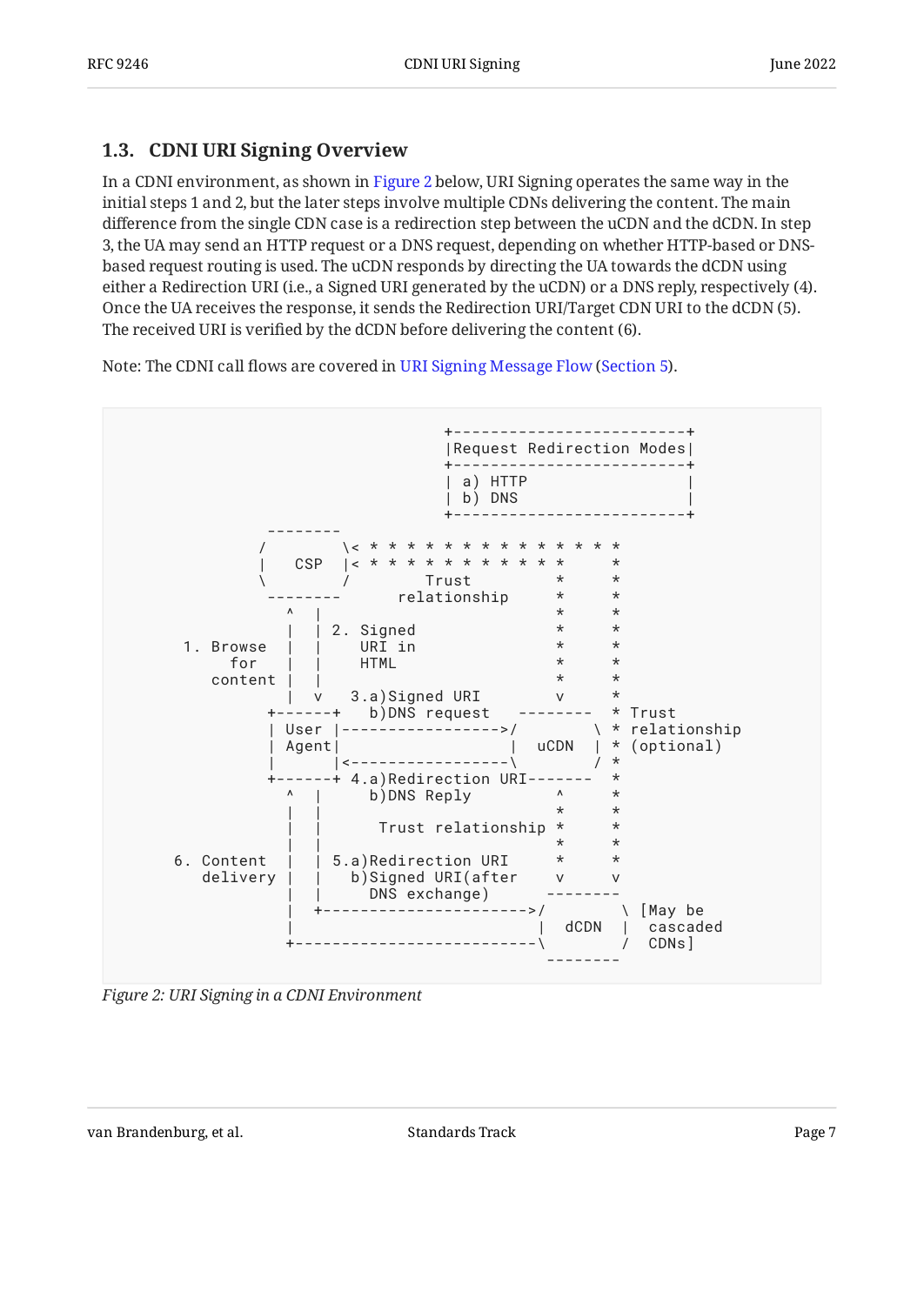The trust relationships between CSP, uCDN, and dCDN have direct implications for URI Signing. In the case shown in [Figure 2,](#page-6-1) the CSP has a trust relationship with the uCDN. The delivery of the content may be delegated to a dCDN, which has a relationship with the uCDN but may have no relationship with the CSP.

In CDNI, there are two methods for request routing: DNS-based and HTTP-based. For DNS-based request routing, the Signed URI (i.e., the Target CDN URI) provided by the CSP reaches the CDN directly. In the case where the dCDN does not have a trust relationship with the CSP, this means that either an asymmetric public/private key method needs to be used for computing the signed JWT (because the CSP and dCDN are not able to exchange symmetric shared secret keys). Shared keys **MUST NOT** be redistributed.

For HTTP-based request routing, the Signed URI (i.e., the Target CDN URI) provided by the CSP reaches the uCDN. After this URI has been verified by the uCDN, the uCDN creates and signs a new Redirection URI, redirecting the UA to the dCDN. Since this new URI can have a new signed JWT, the relationship between the dCDN and CSP is not relevant. Because a relationship between uCDN and dCDN always exists, either asymmetric public/private keys or symmetric shared secret keys can be used for URI Signing with HTTP-based request routing. Note that the signed Redirection  $U$ RI **MUST** maintain HTTPS as the scheme if it was present in the original, and it **MAY** be upgraded from "http:" to "https:".

Two types of keys can be used for URI Signing: asymmetric keys and symmetric shared keys. Asymmetric keys are based on a public/private key pair mechanism and always contain a private key known only to the entity signing the URI (either CSP or uCDN) and a public key for the verification of the Signed URI. With symmetric keys, the same key is used by both the signing entity for signing the URI and the verifying entity for verifying the Signed URI. Regardless of the type of keys used, the verifying entity has to obtain the key in a manner that allows trust to be placed in the assertions made using that key (either the public or the symmetric key). There are very different requirements (outside the scope of this document) for distributing asymmetric keys and symmetric keys. Key distribution for symmetric keys requires confidentiality to prevent third parties from getting access to the key, since they could then generate valid Signed URIs for unauthorized requests. Key distribution for asymmetric keys does not require confidentiality since public keys can typically be distributed openly (because they cannot be used to sign URIs) and the corresponding private keys are kept secret by the URI signer.

Note: While using a symmetric shared key is supported, it is **NOT RECOMMENDED**. See the [Security](#page-28-0) [Considerations](#page-28-0) ([Section 7\)](#page-28-0) about the limitations of shared keys.

### <span id="page-7-0"></span>**[1.4. URI Signing in a Non-CDNI Context](#page-7-0)**

While the URI Signing method defined in this document was primarily created for the purpose of allowing URI Signing in CDNI scenarios, i.e., between a uCDN and a dCDN, there is nothing in the defined URI Signing method that precludes it from being used in a non-CDNI context. As such, the described mechanism could be used in a single-CDN scenario such as shown in [Figure 1](#page-5-1) in [Section](#page-5-0) [1.2](#page-5-0) for example to allow a CSP that uses different CDNs to only have to implement a single URI Signing mechanism.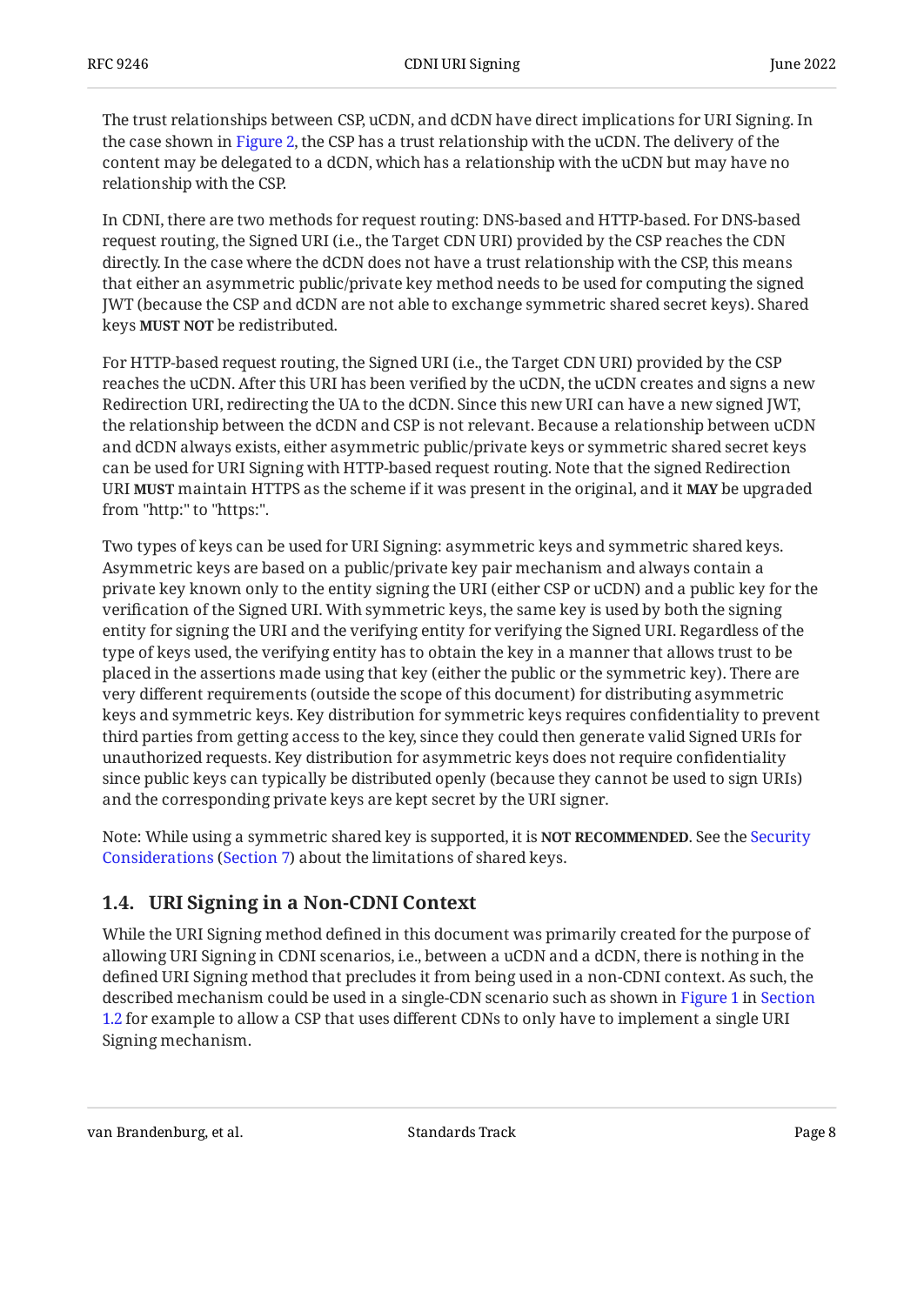## <span id="page-8-0"></span>**[2. JWT Format and Processing Requirements](#page-8-0)**

The concept behind URI Signing is based on embedding a signed [JSON Web Token \(JWT\)](#page-30-2) [RFC7519]in an HTTP or HTTPS URI [RFC7230] (see Section 2.7 of [RFC7230]). The signed JWT contains a number of claims that can be verified to ensure the UA has legitimate access to the content.

This document specifies the following attribute for embedding a signed JWT in a Target CDN URI or Redirection URI:

URI Signing Package (URISigningPackage): The URI attribute that encapsulates all the URI Signing claims in a signed JWT encoded format. This attribute is exposed in the Signed URI as a path-style parameter or a form-style parameter.

The parameter name of the URI Signing Package Attribute is defined in the [CDNI Metadata](#page-16-4) ([Section 4.4\)](#page-16-4). If the CDNI Metadata interface is not used, or does not include a parameter name for the URI Signing Package Attribute, the parameter name can be set by configuration (out of scope of this document).

The URI Signing Package will be found by parsing any path-style parameters and form-style parameters looking for a key name matching the URI Signing Package Attribute. Both parameter styles **MUST** be supported to allow flexibility of operation. The first matching parameter **SHOULD** be taken to provide the signed JWT, though providing more than one matching key is undefined behavior.Path-style parameters generated in the form indicated by Section 3.2.7 of [RFC6570] and Form-style parameters generated in the form indicated by Sections [3.2.8](https://www.rfc-editor.org/rfc/rfc6570#section-3.2.8) and [3.2.9](https://www.rfc-editor.org/rfc/rfc6570#section-3.2.9) of [[RFC6570\]](#page-30-5) **MUST** be supported.

The following is an example where the URI Signing Package Attribute name is "token" and the signed JWT is "SIGNEDJWT":

<span id="page-8-1"></span>http://example.com/media/path?come=data&token=SIGNEDJWT&other=data

## **[2.1. JWT Claims](#page-8-1)**

This section identifies the set of claims that can be used to enforce the CSP distribution policy. New claims can be introduced in the future to extend the distribution policy capabilities.

In order to provide distribution policy flexibility, the exact subset of claims used in a given signed JWTis a runtime decision. Claim requirements are defined in the CDNI Metadata (Section 4.4). If the CDNI Metadata interface is not used, or does not include claim requirements, the claim requirements can be set by configuration (out of scope of this document).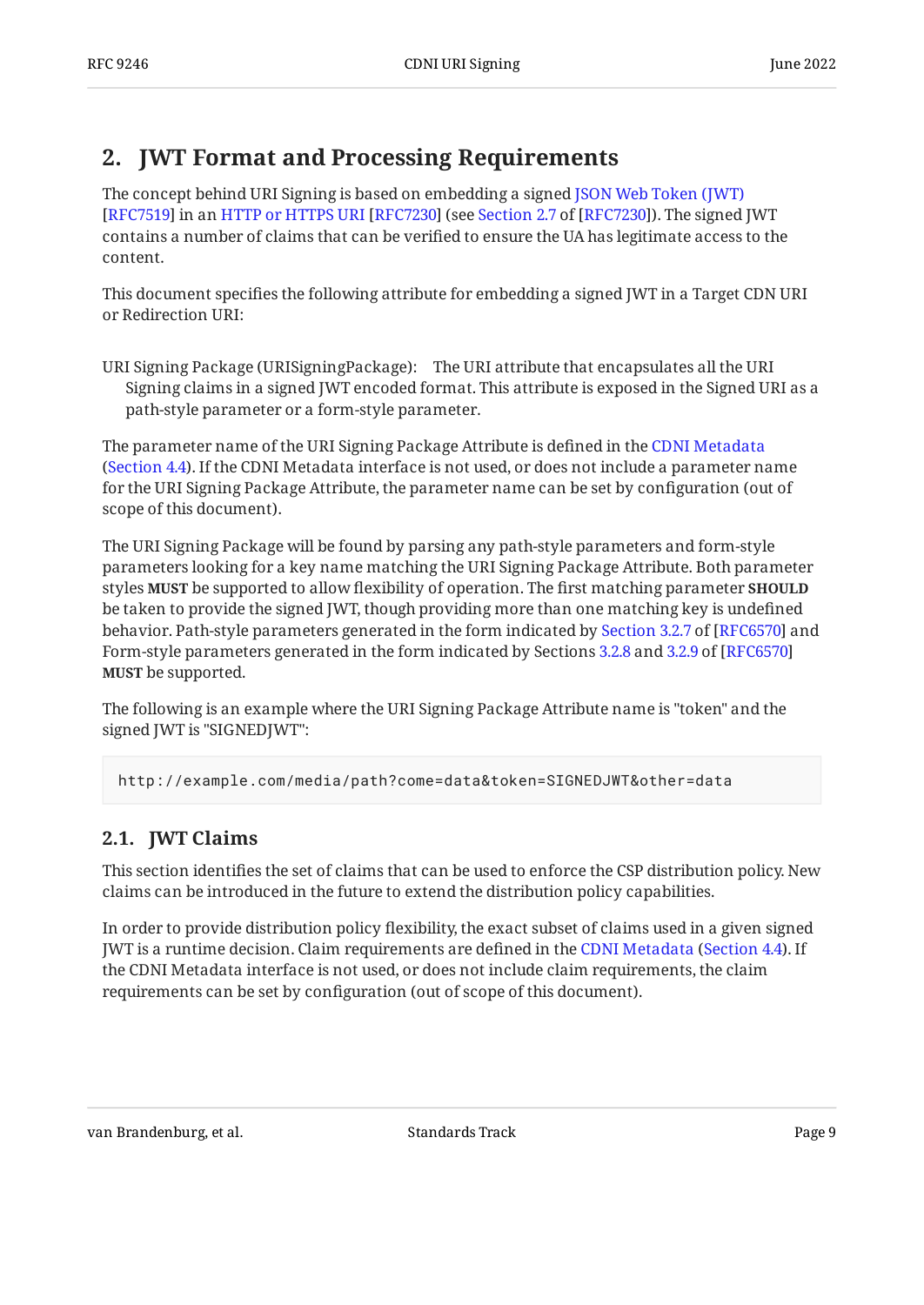The following claims (where the "JSON Web Token Claims" registry claim name is specified in parentheses below) are used to enforce the distribution policies. All of the listed claims are mandatory to implement in a URI Signing implementation but are not necessarily mandatory to use in a given signed JWT. (The "optional" and "mandatory" identifiers in square brackets refer to whether or not a given claim **MUST** be present in a URI Signing JWT.)

Note: The time on the entities that generate and verify the Signed URI **MUST** be in sync. In the CDNI case, this means that CSP, uCDN, and dCDN servers need to be time synchronized. It is **RECOMMENDED**to use NTP [RFC5905] for time synchronization.

Note:See the Security Considerations (Section 7) on the limitations of using an expiration time and Client IP address for distribution policy enforcement.

#### <span id="page-9-0"></span>**[2.1.1. Issuer \(iss\) Claim](#page-9-0)**

Issuer(iss) [optional] - The semantics in Section 4.1.1 of [RFC7519] **MUST** be followed. If this claim is used, it **MUST** be used to identify the Issuer (signer) of the JWT. In particular, the recipient will have already received, in trusted configuration, a mapping of Issuer name to one or more keys used to sign JWTs and must verify that the JWT was signed by one of those keys. If this claim is used and the CDN verifying the signed JWT does not support Issuer verification, or if the Issuer in the signed JWT does not match the list of known acceptable Issuers, or if the Issuer claim does not match the key used to sign the JWT, the CDN **MUST** reject the request. If the received signed JWT contains an Issuer claim, then any JWT subsequently generated for CDNI redirection **MUST** also contain an Issuer claim, and the Issuer value **MUST** be updated to identify the redirecting CDN. If the received signed JWT does not contain an Issuer claim, an Issuer claim **MAY** be added to a signed JWT generated for CDNI redirection.

#### <span id="page-9-1"></span>**[2.1.2. Subject \(sub\) Claim](#page-9-1)**

Subject(sub) [optional] - The semantics in Section 4.1.2 of [RFC7519] **MUST** be followed. If this claim is used, it **MUST** be a JSON Web Encryption (JWE [RFC7516]) Object in compact serialization form, because it contains personally identifiable information. This claim contains information about the Subject (for example, a user or an agent) that **MAY** be used to verify the signed JWT. If the received signed JWT contains a Subject claim, then any JWT subsequently generated for CDNI **redirection MUST** also contain a Subject claim, and the Subject value **MUST** be the same as in the received signed JWT. A signed JWT generated for CDNI redirection **MUST NOT** add a Subject claim if no Subject claim existed in the received signed JWT.

#### <span id="page-9-2"></span>**[2.1.3. Audience \(aud\) Claim](#page-9-2)**

Audience(aud) [optional] - The semantics in Section 4.1.3 of [RFC7519] **MUST** be followed. This claim is used to ensure that the CDN verifying the JWT is an intended recipient of the request. The claim **MUST** contain an identity belonging to the chain of entities involved in processing the request (e.g., identifying the CSP or any CDN in the chain) that the recipient is configured to use for the processing of this request. A CDN **MAY** modify the claim as long it can generate a valid signature.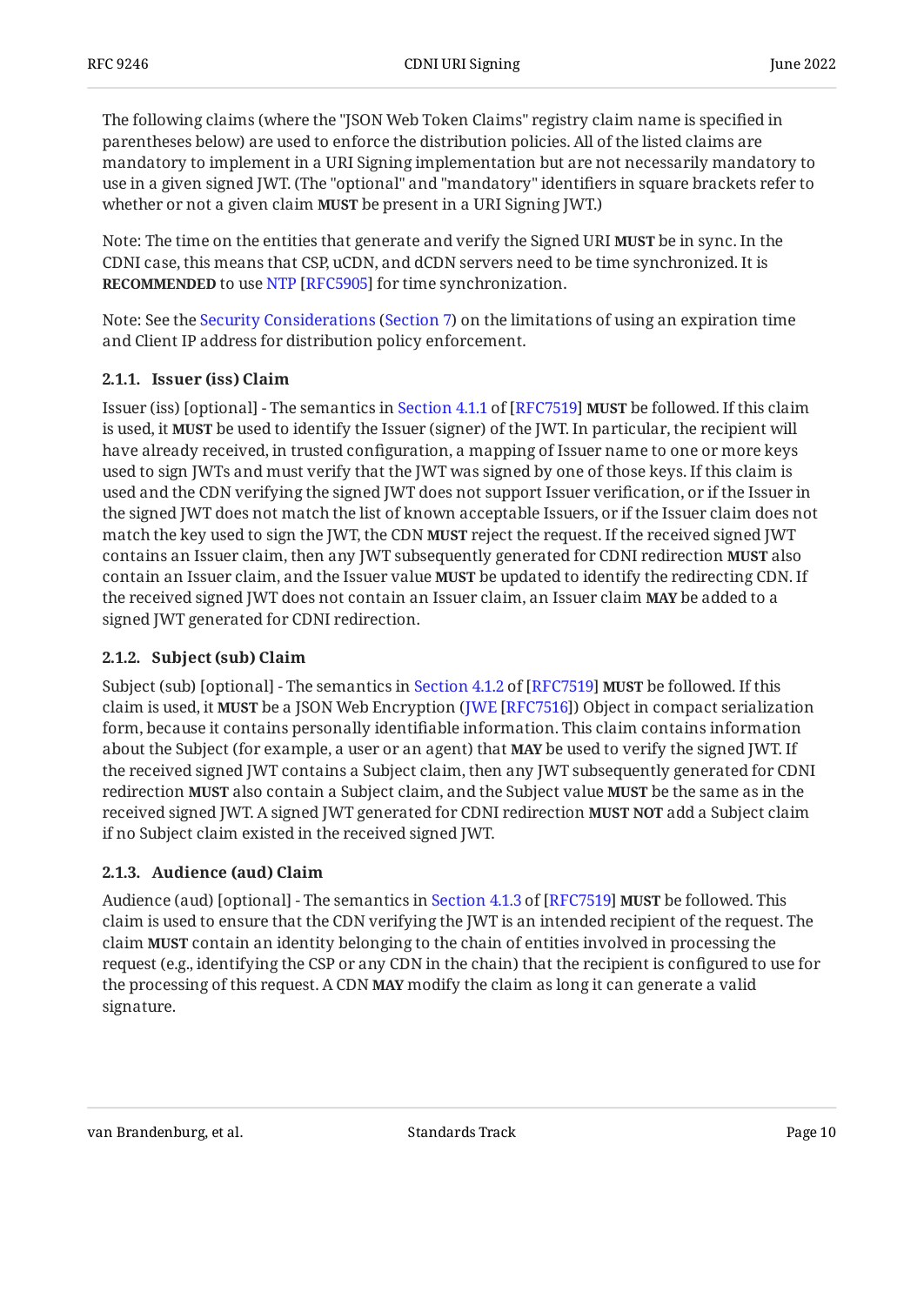#### <span id="page-10-0"></span>**[2.1.4. Expiry Time \(exp\) Claim](#page-10-0)**

ExpiryTime (exp) [optional] - The semantics in Section 4.1.4 of [RFC7519] **MUST** be followed, though URI Signing implementations **MUST NOT** allow for any time-synchronization "leeway". If this claim is used and the CDN verifying the signed JWT does not support Expiry Time verification, or if the Expiry Time in the signed JWT corresponds to a time equal to or earlier than the time of the content request, the CDN **MUST** reject the request. If the received signed JWT contains an Expiry Time claim, then any JWT subsequently generated for CDNI redirection **MUST** also contain an Expiry Time claim, and the Expiry Time value **MUST** be the same as in the received signed JWT. A signed JWT generated for CDNI redirection **MUST NOT** add an Expiry Time claim if no Expiry Time claim existed in the received signed JWT.

#### <span id="page-10-1"></span>**[2.1.5. Not Before \(nbf\) Claim](#page-10-1)**

NotBefore (nbf) [optional] - The semantics in Section 4.1.5 of [RFC7519] **MUST** be followed, though URI Signing implementations **MUST NOT** allow for any time-synchronization "leeway". If this claim is used and the CDN verifying the signed JWT does not support Not Before time verification, or if the Not Before time in the signed JWT corresponds to a time later than the time of the content request, the CDN **MUST** reject the request. If the received signed JWT contains a Not Before time claim, then any JWT subsequently generated for CDNI redirection **MUST** also contain a Not Before time claim, and the Not Before time value **MUST** be the same as in the received signed JWT. A signed JWT generated for CDNI redirection **MUST NOT** add a Not Before time claim if no Not Before time claim existed in the received signed JWT.

#### <span id="page-10-2"></span>**[2.1.6. Issued At \(iat\) Claim](#page-10-2)**

IssuedAt (iat) [optional] - The semantics in Section 4.1.6 of [RFC7519] **MUST** be followed. If the received signed JWT contains an Issued At claim, then any JWT subsequently generated for CDNI redirection **MUST** also contain an Issued At claim, and the Issued At value **MUST** be updated to identify the time the new JWT was generated. If the received signed JWT does not contain an Issued At claim, an Issued At claim **MAY** be added to a signed JWT generated for CDNI redirection.

### <span id="page-10-3"></span>**[2.1.7. JWT ID \(jti\) Claim](#page-10-3)**

JWTID (jti) [optional] - The semantics in Section 4.1.7 of [RFC7519] **MUST** be followed. A JWT ID can be used to prevent replay attacks if the CDN stores a list of all previously used values and verifies that the value in the current JWT has never been used before. If the signed JWT contains a JWT ID claim and the CDN verifying the signed JWT either does not support JWT ID storage or has previously seen the value used in a request for the same content, then the CDN **MUST** reject the request. If the received signed JWT contains a JWT ID claim, then any JWT subsequently generated for CDNI redirection **MUST** also contain a JWT ID claim, and the value **MUST** be the same as in the received signed JWT. If the received signed JWT does not contain a JWT ID claim, a **JWT ID claim MUST NOT** be added to a signed JWT generated for CDNI redirection. Sizing of the JWT ID is application dependent given the desired security constraints.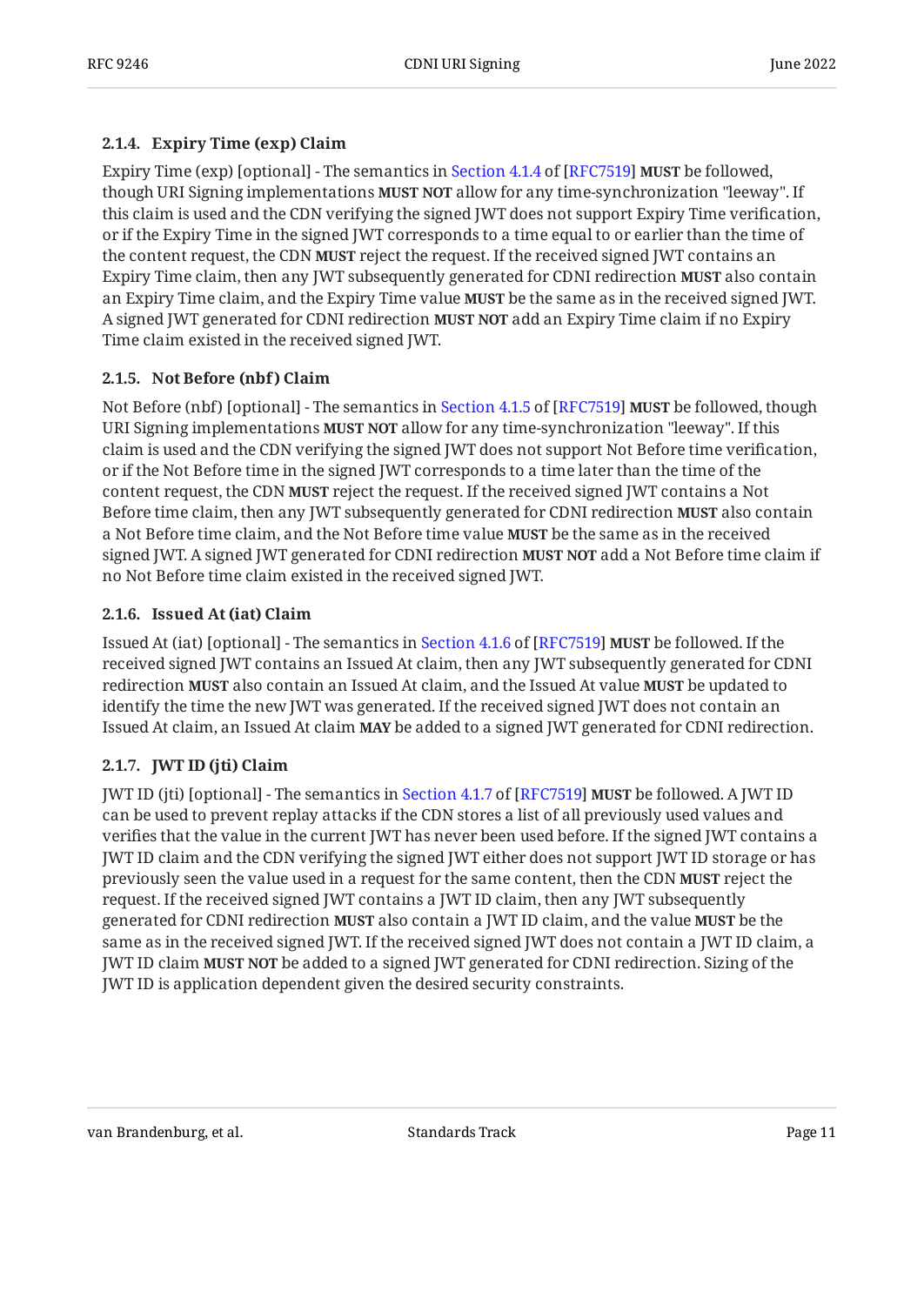#### <span id="page-11-0"></span>**[2.1.8. CDNI Claim Set Version \(cdniv\) Claim](#page-11-0)**

CDNI Claim Set Version (cdniv) [optional] - The CDNI Claim Set Version (cdniv) claim provides a means within a signed JWT to tie the claim set to a specific version of this specification. The cdniv claim is intended to allow changes in and facilitate upgrades across specifications. The type is a JSON integer and the value **MUST** be set to "1" for this version of the specification. In the absence of this claim, the value is assumed to be "1". For future versions, this claim will be mandatory. Implementations MUST reject signed JWTs with unsupported CDNI Claim Set versions.

#### <span id="page-11-1"></span>**[2.1.9. CDNI Critical Claims Set \(cdnicrit\) Claim](#page-11-1)**

CDNI Critical Claims Set (cdnicrit) [optional] - The CDNI Critical Claims Set (cdnicrit) claim indicates that extensions to this specification are being used that **MUST** be understood and processed. Its value is a comma-separated listing of claims in the Signed JWT that use those extensions. If any of the listed extension claims are not understood and supported by the recipient, then the Signed JWT **MUST** be rejected. Producers **MUST NOT** include claim names defined by this specification, duplicate names, or names that do not occur as claim names within the Signed JWT in the cdnicrit list. Producers **MUST NOT** use the empty list "" as the cdnicrit value. Recipients **MAY** consider the Signed JWT to be invalid if the cdnicrit list contains any claim names defined by this specification or if any other constraints on its use are violated. This claim **MUST** be understood and processed by all implementations.

#### <span id="page-11-2"></span>**[2.1.10. Client IP Address \(cdniip\) Claim](#page-11-2)**

Client IP Address (cdniip) [optional] - The Client IP Address (cdniip) claim holds an IP address or IP prefix for which the Signed URI is valid. This is represented in CIDR notation with dotted decimalformat for IPv4 addresses [RFC0791] or canonical text representation for [IPv6 addresses](#page-30-7) [[RFC5952\]](#page-30-7). The request **MUST** be rejected if sourced from a client outside the specified IP range. Since the Client IP is considered personally identifiable information, this field **MUST** be a JSON Web Encryption (JWE [RFC7516]) Object in compact serialization form. If the CDN verifying the signed JWT does not support Client IP verification, or if the Client IP in the signed JWT does not match the source IP address in the content request, the CDN **MUST** reject the request. The type of this claim is a JSON string that contains the JWE. If the received signed JWT contains a Client IP claim, then any JWT subsequently generated for CDNI redirection MUST also contain a Client IP claim, and the Client IP value **MUST** be the same as in the received signed JWT. A signed JWT generated for CDNI redirection **MUST NOT** add a Client IP claim if no Client IP claim existed in the received signed JWT.

It should be noted that use of this claim can cause issues, for example, in situations with dualstack IPv4 and IPv6 networks, MPTCP, QUIC, and mobile clients switching from Wi-Fi to Cellular networks where the client's source address can change, even between address families. This claim exists mainly for legacy feature parity reasons; therefore, use of this claim should be done judiciously. An example of a reasonable use case would be making a signed JWT for an internal preview of an asset where the end consumer understands that they must be originated from the same IP for the entirety of the session. Using this claim at large is **NOT RECOMMENDED**.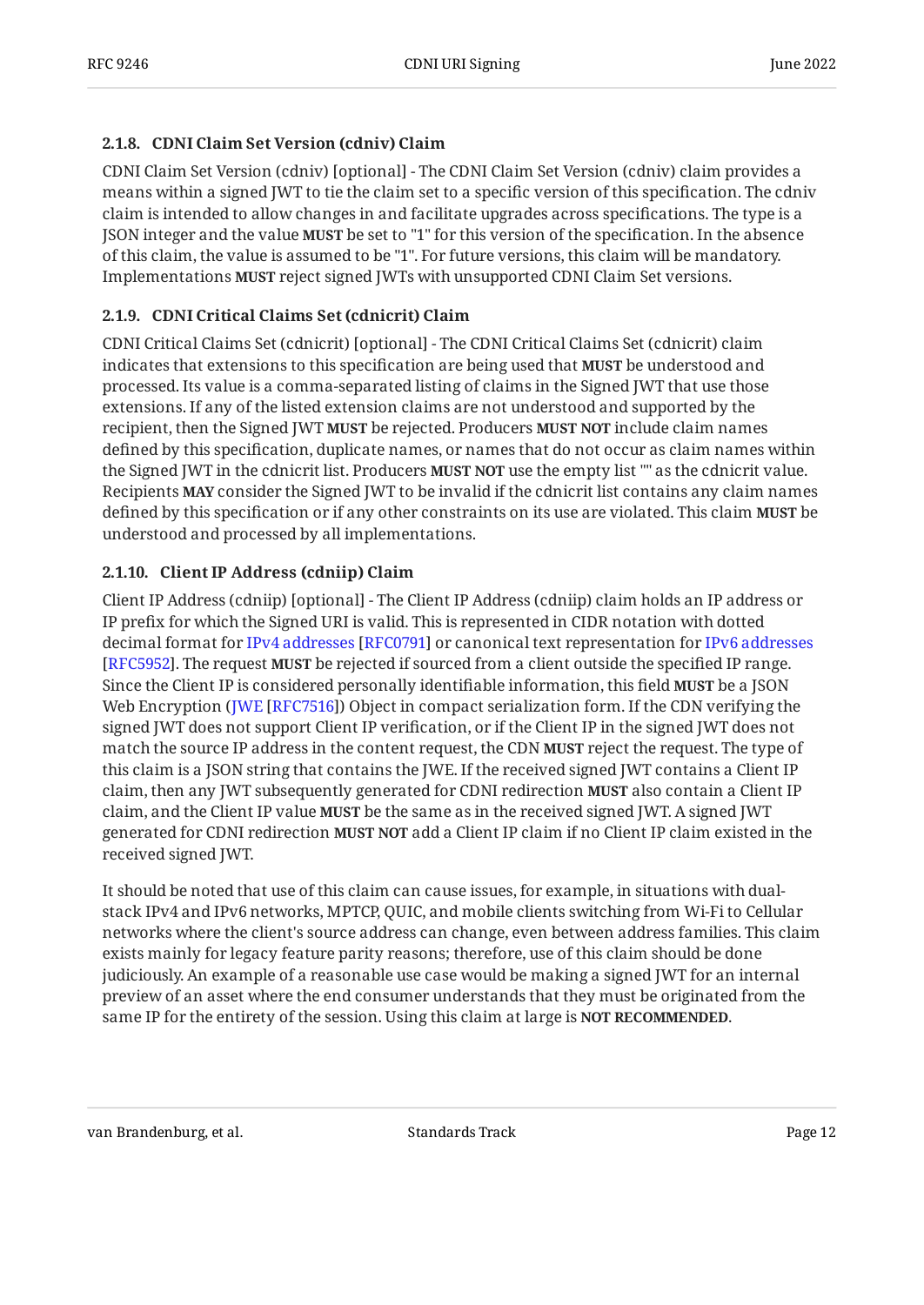#### <span id="page-12-0"></span>**[2.1.11. CDNI URI Container \(cdniuc\) Claim](#page-12-0)**

URI Container (cdniuc) [mandatory] - The URI Container (cdniuc) holds the URI representation before a URI Signing Package is added. This representation can take one of several forms detailed in [Section 2.1.15.](#page-13-0) If the URI Container used in the signed JWT does not match the URI of the content request, the CDN verifying the signed JWT **MUST** reject the request. When comparing the URI,the percent encoded form as defined in Section 2.1 of [RFC3986] **MUST** be used. When redirecting a URI, the CDN generating the new signed JWT **MAY** change the URI Container to comport with the URI being used in the redirection.

#### <span id="page-12-1"></span>**[2.1.12. CDNI Expiration Time Setting \(cdniets\) Claim](#page-12-1)**

CDNI Expiration Time Setting (cdniets) [optional] - The CDNI Expiration Time Setting (cdniets) claim provides a means for setting the value of the Expiry Time (exp) claim when generating a subsequent signed JWT in Signed Token Renewal. Its type is a JSON numeric value. It denotes the number of seconds to be added to the time at which the JWT is verified that gives the value of the Expiry Time (exp) claim of the next signed JWT. The CDNI Expiration Time Setting (cdniets) **SHOULD NOT** be used when not using Signed Token Renewal and **MUST** be present when using Signed Token Renewal.

#### <span id="page-12-2"></span>**[2.1.13. CDNI Signed Token Transport \(cdnistt\) Claim](#page-12-2)**

CDNI Signed Token Transport (cdnistt) [optional] - The CDNI Signed Token Transport (cdnistt) claim provides a means of signaling the method through which a new signed JWT is transported from the CDN to the UA and vice versa for the purpose of Signed Token Renewal. Its type is a JSON integer. Values for this claim are defined in [Section 6.5.](#page-26-0) If using this claim, you **MUST** also specify a CDNI Expiration Time Setting (cdniets) as noted above.

#### <span id="page-12-3"></span>**[2.1.14. CDNI Signed Token Depth \(cdnistd\) Claim](#page-12-3)**

CDNI Signed Token Depth (cdnistd) [optional] - The CDNI Signed Token Depth (cdnistd) claim is used to associate a subsequent signed JWT, generated as the result of a CDNI Signed Token Transport claim, with a specific URI subset. Its type is a JSON integer. Signed JWTs **MUST NOT** use a negative value for the CDNI Signed Token Depth claim.

If the transport used for Signed Token Transport allows the CDN to associate the path component ofa URI with tokens (e.g., an HTTP Cookie Path as described in Section 4.1.2.4 of [RFC6265]), the CDNI Signed Token Depth value is the number of path segments that should be considered significant for this association. A CDNI Signed Token Depth of zero means that the client **SHOULD** be directed to return the token with requests for any path. If the CDNI Signed Token Depth is greater than zero, then the CDN **SHOULD** send the client a token to return for future requests wherein the first CDNI Signed Token Depth segments of the path match the first CDNI Signed Token Depth segments of the Signed URI path. This matching **MUST** use the URI with the token removed, as specified in [Section 2.1.15](#page-13-0).

If the URI path to match contains fewer segments than the CDNI Signed Token Depth claim, a signed JWT **MUST NOT** be generated for the purposes of Signed Token Renewal. If the CDNI Signed Token Depth claim is omitted, it means the same thing as if its value were zero. If the received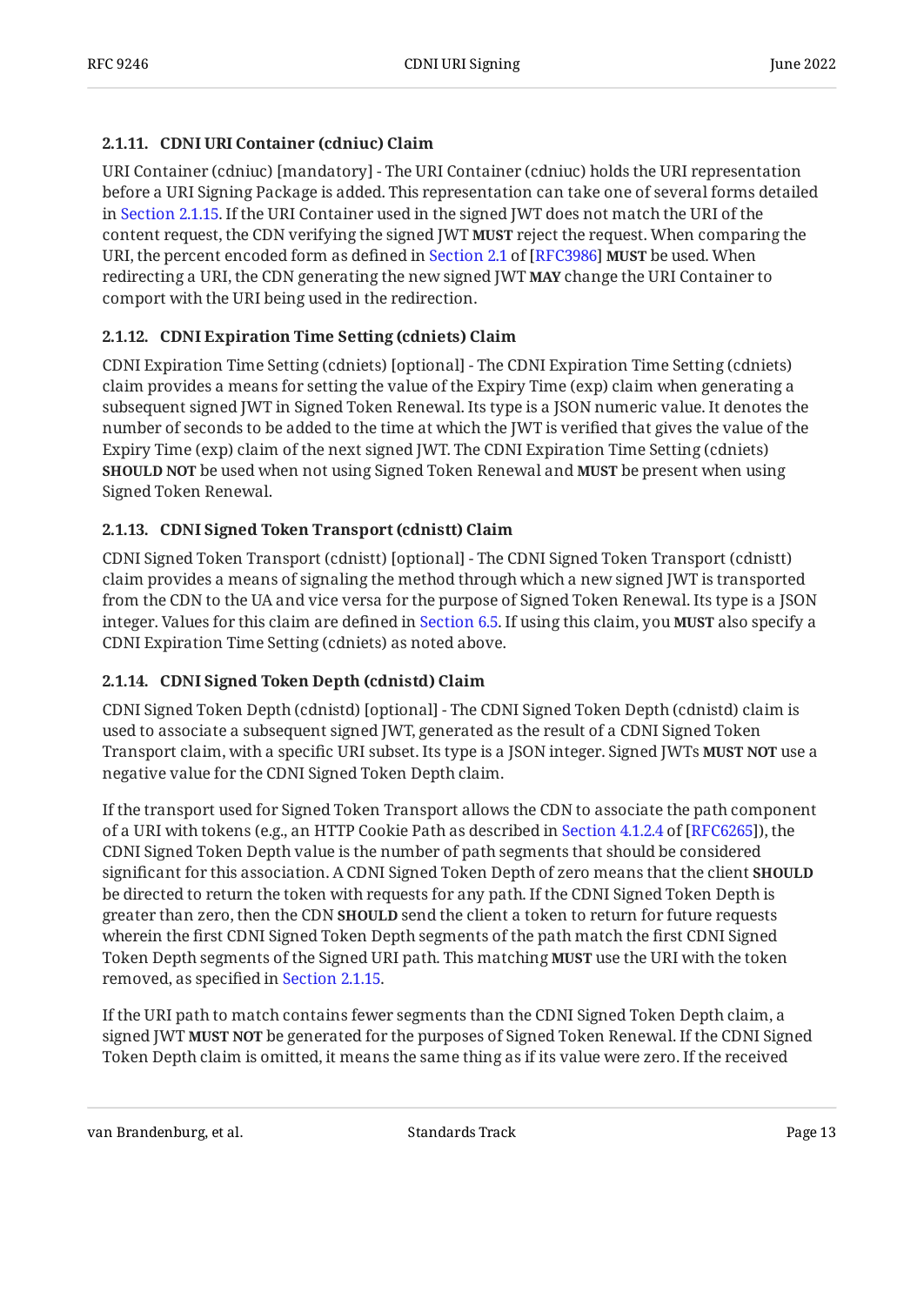signed JWT contains a CDNI Signed Token Depth claim, then any JWT subsequently generated for CDNI redirection or Signed Token Transport **MUST** also contain a CDNI Signed Token Depth claim, and the value **MUST** be the same as in the received signed JWT.

#### <span id="page-13-0"></span>**[2.1.15. URI Container Forms](#page-13-0)**

The URI Container (cdniuc) claim takes one of the following forms: 'hash:' or 'regex:'. More forms may be added in the future to extend the capabilities.

Before comparing a URI with contents of this container, the following steps **MUST** be performed:

- $\bullet$  Prior to verification, remove the signed JWT from the URI. This removal is only for the purpose of determining if the URI matches; all other purposes will use the original URI. If the signed JWT is terminated by anything other than a sub-delimiter (as defined in [Section 2.2](https://www.rfc-editor.org/rfc/rfc3986#section-2.2) of [RFC3986]),everything from the reserved character (as defined in Section 2.2 of [[RFC3986\]](#page-29-6)) that precedes the URI Signing Package Attribute to the last character of the signed JWT will be removed, inclusive. Otherwise, everything from the first character of the URI Signing Package Attribute to the sub-delimiter that terminates the signed JWT will be removed, inclusive.
- •Normalize the URI according to Section 2.7.3 of [RFC7230] and Sections [6.2.2](https://www.rfc-editor.org/rfc/rfc3986#section-6.2.2) and [6.2.3](https://www.rfc-editor.org/rfc/rfc3986#section-6.2.3) of . This applies to both generation and verification of the signed JWT. [[RFC3986\]](#page-29-6)

#### <span id="page-13-1"></span>**[2.1.15.1. URI Hash Container \(hash:\)](#page-13-1)**

Prefixed with 'hash:', this string is a URL Segment form ([Section 5](https://www.rfc-editor.org/rfc/rfc6920#section-5) of [[RFC6920\]](#page-30-9)) of the URI.

#### <span id="page-13-2"></span>**[2.1.15.2. URI Regular Expression Container \(regex:\)](#page-13-2)**

Prefixed with 'regex:', this string is any regular expression compatible with POSIX (Section 9 of ) Extended Regular Expression used to match against the requested URI. These regular [[POSIX.1\]](#page-29-7) expressions **MUST** be evaluated in the POSIX locale (Section 7.2 of [POSIX.1]).

Note: Because '\' has special meaning in JSON [[RFC8259\]](#page-30-10) as the escape character within JSON strings, the regular expression character '\' **MUST** be escaped as '\\'.

An example of a 'regex:' is the following:

```
[\wedge:]\*\wedge:\wedge/\wedge]*/dir/content/quality_[\wedge]/*/segment.{3}\\.mp4(\\?.*)?
```
Note: Due to computational complexity of executing arbitrary regular expressions, it is **RECOMMENDED** to only execute after verifying the JWT to ensure its authenticity.

### <span id="page-13-3"></span>**[2.2. JWT Header](#page-13-3)**

The header of the JWT **MAY** be passed via the CDNI Metadata interface instead of being included in the URISigningPackage. The header value **MUST** be transmitted in the serialized encoded form and prepended to the JWT payload and signature passed in the URISigningPackage prior to verification. This reduces the size of the signed JWT token.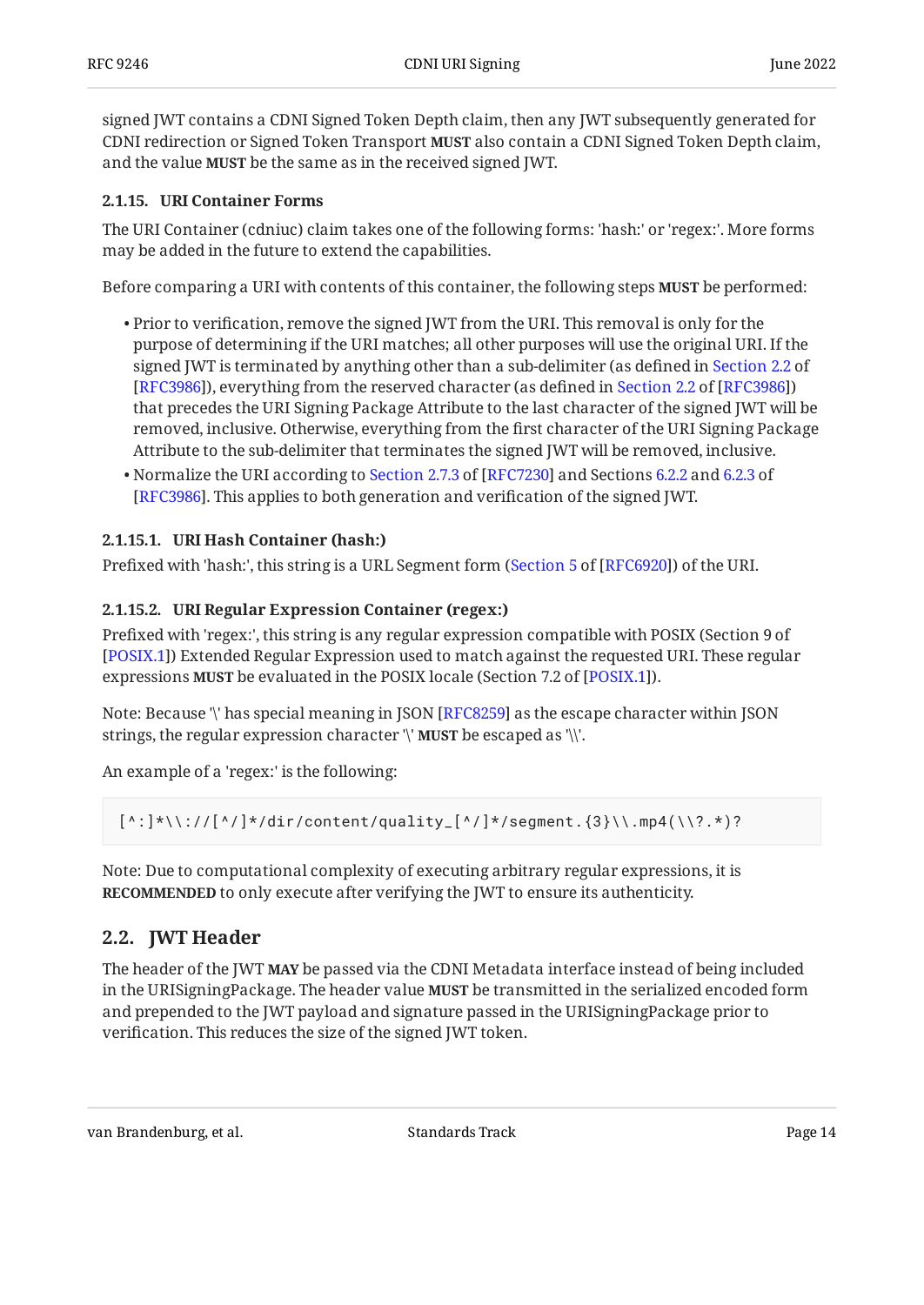## <span id="page-14-1"></span><span id="page-14-0"></span>**[3. URI Signing Token Renewal](#page-14-0)**

### **[3.1. Overview](#page-14-1)**

For content that is delivered via HTTP in a segmented fashion, such as [MPEG-DASH](#page-31-3) [\[MPEG-DASH](#page-31-3)] orHTTP Live Streaming (HLS) [RFC8216], special provisions need to be made in order to ensure URI Signing can be applied. In general, segmented protocols work by breaking large objects (e.g., videos) into a sequence of small independent segments. Such segments are then referenced by a separate manifest file, which either includes a list of URLs to the segments or specifies an algorithm through which a User Agent can construct the URLs to the segments. Requests for segments therefore originate from the manifest file and, unless the URLs in the manifest file point to the CSP, are not subjected to redirection and URI Signing. This opens up a vulnerability to malicious User Agents sharing the manifest file and deep linking to the segments.

One method for dealing with this vulnerability would be to include, in the manifest itself, Signed URIs that point to the individual segments. There exist a number of issues with that approach. First, it requires the CDN delivering the manifest to rewrite the manifest file for each User Agent, which would require the CDN to be aware of the exact segmentation protocol used. Secondly, it could also require the expiration time of the Signed URIs to be valid for an extended duration if the content described by the manifest is meant to be consumed in real time. For instance, if the manifest file were to contain a segmented video stream of more than 30 minutes in length, Signed URIs would require to be valid for at least 30 minutes, thereby reducing their effectiveness and that of the URI Signing mechanism in general. For a more detailed analysis of how segmented protocols such as HTTP Adaptive Streaming protocols affect CDNI, see [Models for HTTP-Adaptive-](#page-31-5). [Streaming-Aware Content Distribution Network Interconnection \(CDNI\)](#page-31-5) [[RFC6983\]](#page-31-5)

The method described in this section allows CDNs to use URI Signing for segmented content without having to include the Signed URIs in the manifest files themselves.

## <span id="page-14-2"></span>**[3.2. Signed Token Renewal Mechanism](#page-14-2)**

In order to allow for effective access control of segmented content, the URI Signing mechanism defined in this section is based on a method through which subsequent segment requests can be linked together. As part of the JWT verification procedure, the CDN can generate a new signed JWT that the UA can use to do a subsequent request. More specifically, whenever a UA successfully retrieves a segment, it receives, in the HTTP 2xx Successful message, a signed JWT that it can use whenever it requests the next segment. As long as each successive signed JWT is correctly verified before a new one is generated, the model is not broken, and the User Agent can successfully retrieve additional segments. Given the fact that with segmented protocols it is usually not possible to determine a priori which segment will be requested next (i.e., to allow for seeking within the content and for switching to a different representation), the Signed Token Renewal uses the URI Regular Expression Container scoping mechanisms in the URI Container (cdniuc) claim to allow a signed JWT to be valid for more than one URL.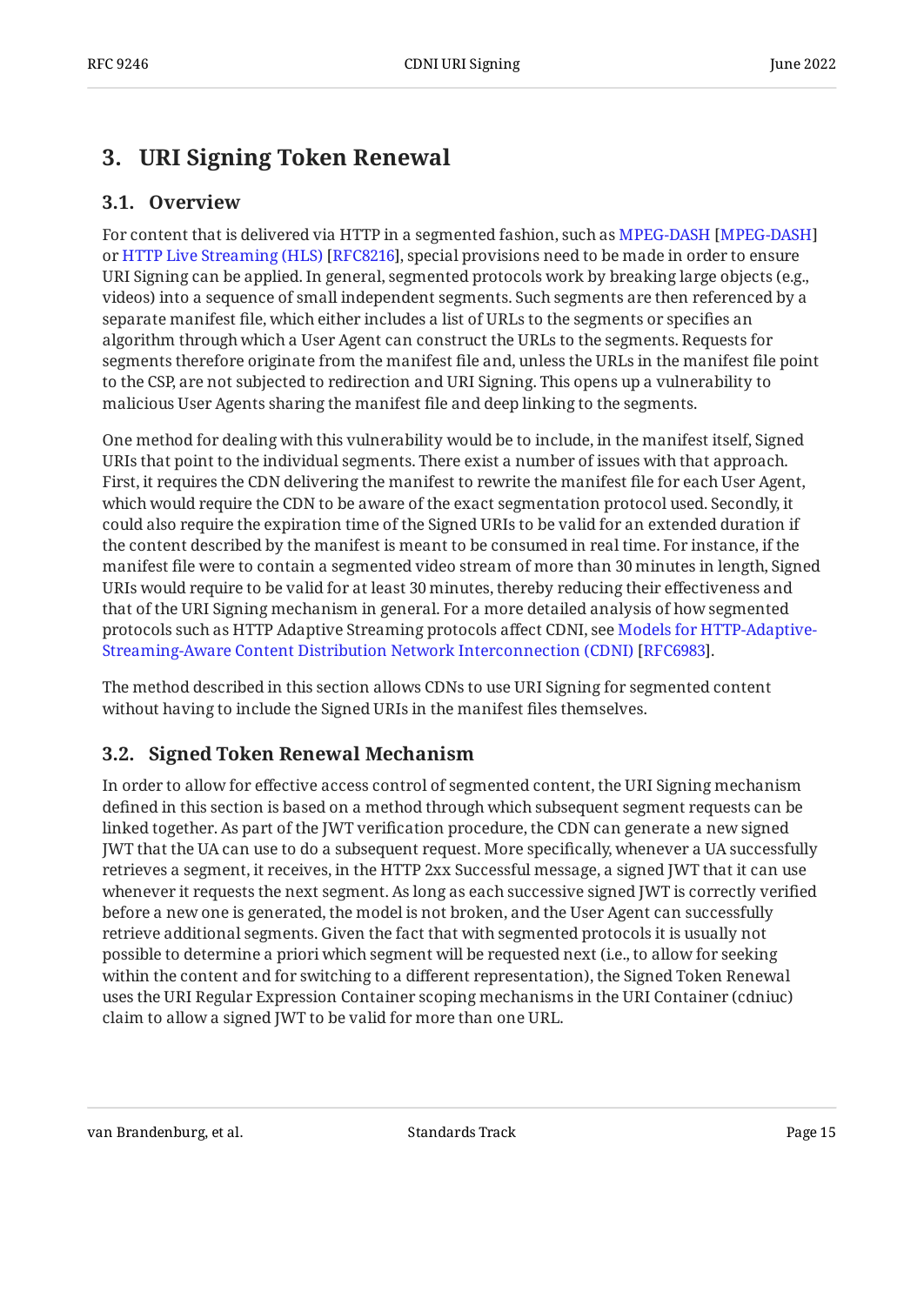In order for this renewal of signed JWTs to work, it is necessary for a UA to extract the signed JWT from the HTTP 2xx Successful message of an earlier request and use it to retrieve the next segment. The exact mechanism by which the client does this is outside the scope of this document. However, in order to also support legacy UAs that do not include any specific provisions for the handling of signed JWTs, [Section 3.3](#page-15-1) defines a mechanism using HTTP Cookies [RFC6265] that allows such UAs to support the concept of renewing signed JWTs without requiring any additional UA support.

#### <span id="page-15-0"></span>**[3.2.1. Required Claims](#page-15-0)**

Thecdnistt claim (Section 2.1.13) and cdniets claim (Section 2.1.12) **MUST** both be present for Signed Token Renewal. cdnistt **MAY** be set to a value of '0' to mean no Signed Token Renewal, but there still **MUST** be a corresponding cdniets that verifies as a JSON number. However, if use of Signed Token Renewal is not desired, it is RECOMMENDED to simply omit both.

### <span id="page-15-1"></span>**[3.3. Communicating a Signed JWT in Signed Token Renewal](#page-15-1)**

This section assumes the value of the CDNI Signed Token Transport (cdnistt) claim has been set to 1.

When using the Signed Token Renewal mechanism, the signed JWT is transported to the UA via a 'URISigningPackage' cookie added to the HTTP 2xx Successful message along with the content being returned to the UA, or to the HTTP 3xx Redirection message in case the UA is redirected to a different server.

#### <span id="page-15-2"></span>**[3.3.1. Support for Cross-Domain Redirection](#page-15-2)**

For security purposes, the use of cross-domain cookies is not supported in some application environments. As a result, the Cookie-based method for transport of the Signed Token described in [Section 3.3](#page-15-1) might break if used in combination with an HTTP 3xx Redirection response where the target URL is in a different domain. In such scenarios, Signed Token Renewal of a signed JWT be communicated via the query string instead, in a similar fashion to how regular signed **SHOULD** JWTs (outside of Signed Token Renewal) are communicated. Note the value of the CDNI Signed Token Transport (cdnistt) claim **MUST** be set to 2.

Note that the process described herein only works in cases where both the manifest file and segments constituting the segmented content are delivered from the same domain. In other words, any redirection between different domains needs to be carried out while retrieving the manifest file.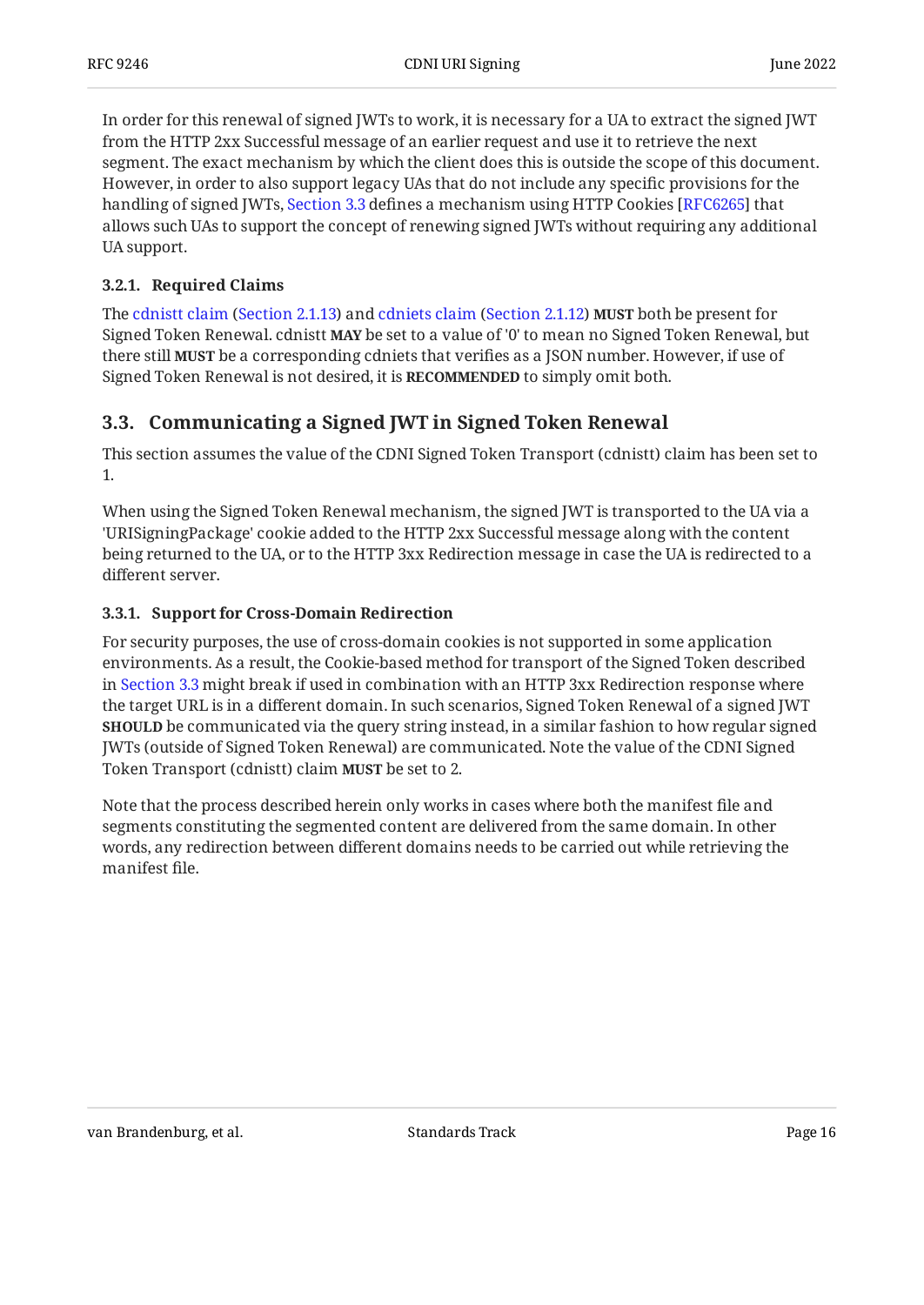## <span id="page-16-0"></span>**[4. Relationship with CDNI Interfaces](#page-16-0)**

Some of the CDNI Interfaces need enhancements to support URI Signing. A dCDN that supports URI Signing needs to be able to advertise this capability to the uCDN. The uCDN needs to select a dCDN based on such capability when the CSP requires access control to enforce its distribution policy via URI Signing. Also, the uCDN needs to be able to distribute via the CDNI Metadata interface the information necessary to allow the dCDN to verify a Signed URI. Events that pertain to URI Signing (e.g., request denial or delivery after an access authorization decision has been made) need to be included in the logs communicated through the CDNI Logging interface.

## <span id="page-16-1"></span>**[4.1. CDNI Control Interface](#page-16-1)**

<span id="page-16-2"></span>URI Signing has no impact on this interface.

### **[4.2. CDNI Footprint & Capabilities Advertisement Interface](#page-16-2)**

The CDNI Request Routing: Footprint and Capabilities Semantics document [RFC8008] defines support for advertising CDNI Metadata capabilities via CDNI Payload Type. The CDNI Payload Type registered in [Section 6.1](#page-24-1) can be used for capability advertisement.

## <span id="page-16-3"></span>**[4.3. CDNI Request Routing Redirection Interface](#page-16-3)**

TheCDNI Request Routing Redirection Interface [RFC7975] describes the recursive request redirection method. For URI Signing, the uCDN signs the URI provided by the dCDN. URI Signing therefore has no impact on this interface.

## <span id="page-16-4"></span>**[4.4. CDNI Metadata Interface](#page-16-4)**

TheCDNI Metadata Interface [RFC8006] describes the CDNI Metadata distribution needed to enable content acquisition and delivery. For URI Signing, a new CDNI Metadata object is specified.

The UriSigning Metadata object contains information to enable URI Signing and verification by a dCDN. The UriSigning properties are defined below.

Property: enforce

Description: URI Signing enforcement flag. Specifically, this flag indicates if the access to content is subject to URI Signing. URI Signing requires the dCDN to ensure that the URI is signed and verified before delivering content. Otherwise, the dCDN does not perform verification, regardless of whether or not the URI is signed.

Type: Boolean

Mandatory-to-Specify: No. The default is true.

Property: issuers

Description: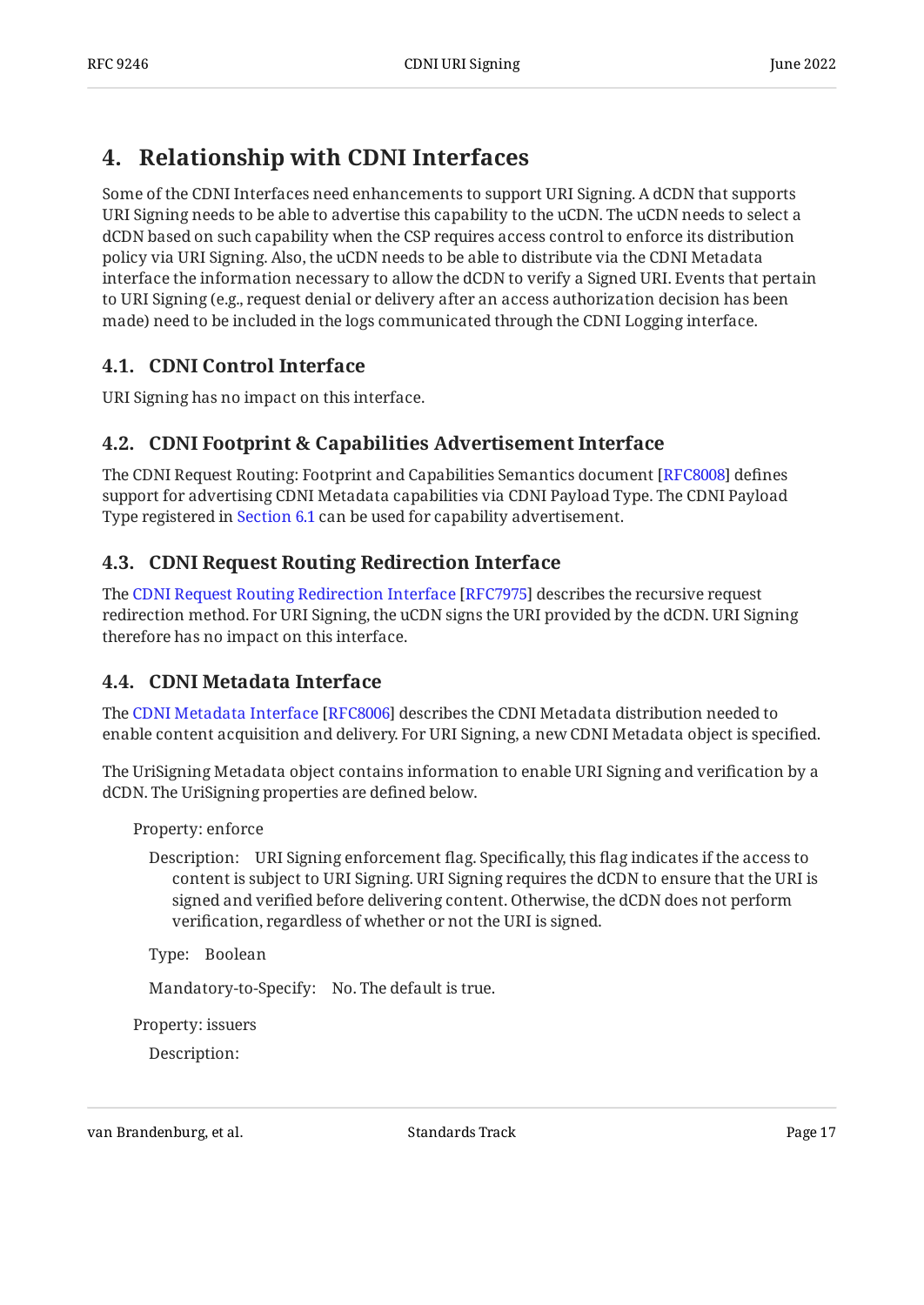A list of valid Issuers against which the Issuer claim in the signed JWT may be crossreferenced.

Type: Array of Strings

Mandatory-to-Specify: No. The default is an empty list. An empty list means that any Issuer in the trusted key store of Issuers is acceptable.

Property: package-attribute

Description: The attribute name to use for the URI Signing Package.

Type: String

Mandatory-to-Specify: No. The default is "URISigningPackage".

Property: jwt-header

Description: The header part of JWT that is used for verifying a signed JWT when the JWT token in the URI Signing Package does not contain a header part.

Type: String

Mandatory-to-Specify: No. By default, the header is assumed to be included in the JWT token.

The following is an example of a URI Signing metadata payload with all default values:

```
{
   "generic-metadata-type": "MI.UriSigning"
   "generic-metadata-value": {}
}
```
The following is an example of a URI Signing metadata payload with explicit values:

```
{
    "generic-metadata-type": "MI.UriSigning"
    "generic-metadata-value":
\{ \cdot \cdot \cdot \cdot \cdot \cdot \cdot \cdot \cdot \cdot \cdot \cdot \cdot \cdot \cdot \cdot \cdot \cdot \cdot \cdot \cdot \cdot \cdot \cdot \cdot \cdot \cdot \cdot \cdot \cdot \cdot \cdot \cdot \cdot \cdot \cdot 
           "enforce": true,
           "issuers": ["csp", "ucdn1", "ucdn2"],
           "package-attribute": "usp",
           "jwt-header":
\{ "alg": "ES256",
 "kid": "P5UpOv0eMq1wcxLf7WxIg09JdSYGYFDOWkldueaImf0"
               }
       }
}
```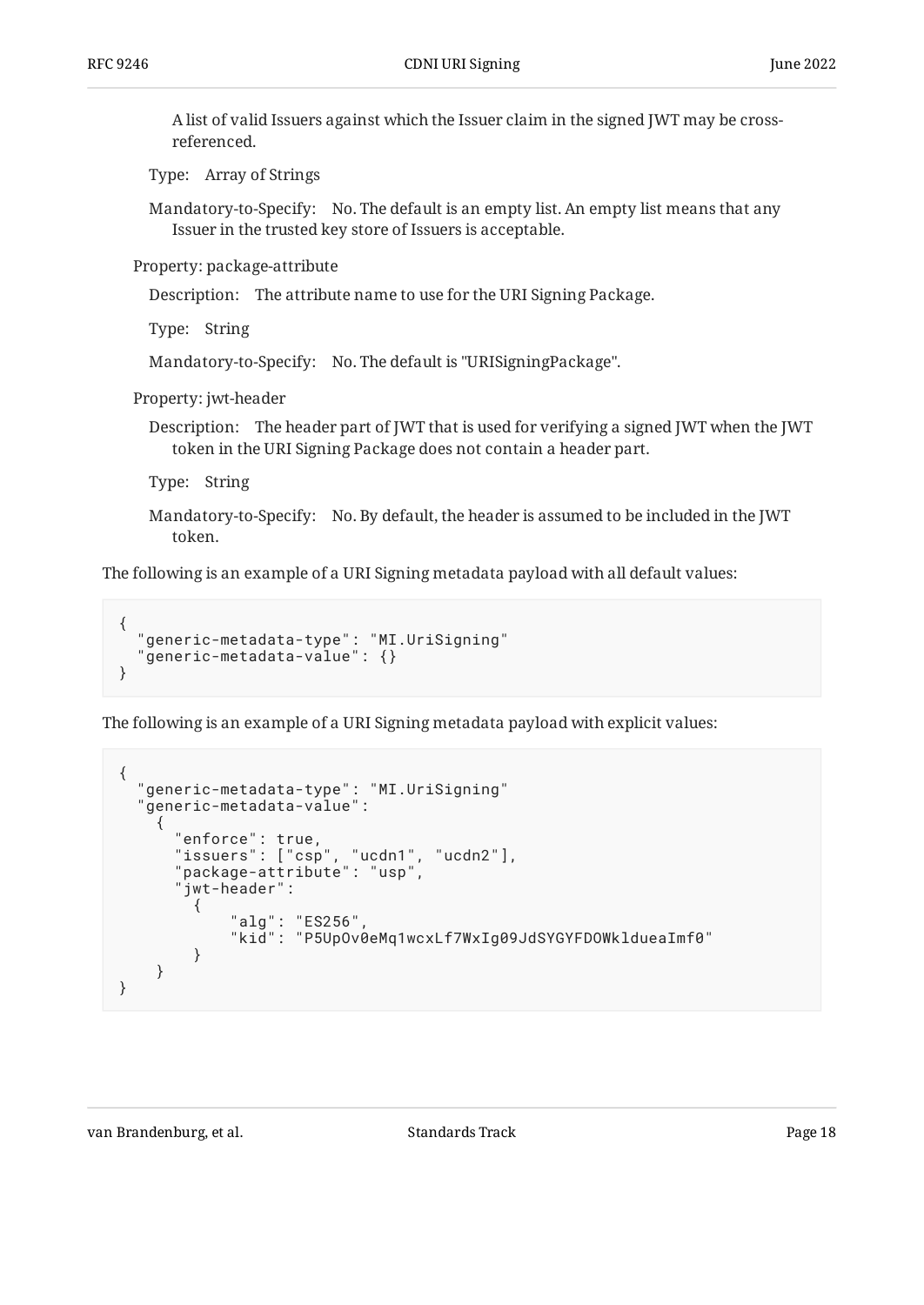### <span id="page-18-0"></span>**[4.5. CDNI Logging Interface](#page-18-0)**

For URI Signing, the dCDN reports that enforcement of the access control was applied to the request for content delivery. When the request is denied due to enforcement of URI Signing, the reason is logged.

The following CDNI Logging field for URI Signing **SHOULD** be supported in the HTTP Request Logging Record as specified in ["Content Distribution Network Interconnection \(CDNI\) Logging](#page-30-12) [Interface](#page-30-12)" [RFC7937] using the new "cdni\_http\_request\_v2" record-type registered in [Section 6.2.1.](#page-24-4)  $\,$ 

- Format: 3DIGIT s-uri-signing (mandatory): •
- Field value: this characterizes the URI Signing verification performed by the Surrogate on the request. The allowed values are registered in [Section 6.4.](#page-25-0)

Occurrence: there **MUST** be zero or exactly one instance of this field.

Format: QSTRING s-uri-signing-deny-reason (optional): •

Field value: a string for providing further information in case the signed JWT was rejected, e.g., for debugging purposes.

<span id="page-18-1"></span>Occurrence: there **MUST** be zero or exactly one instance of this field.

## **[5. URI Signing Message Flow](#page-18-1)**

URI Signing supports both HTTP-based and DNS-based request routing. [JSON Web Token \(JWT\)](#page-30-2) [[RFC7519\]](#page-30-2) defines a compact, URL-safe means of representing claims to be transferred between two parties. The claims in a Signed JWT are encoded as a JSON object that is used as the payload of a JSON Web Signature (JWS) structure enabling the claims to be digitally signed or integrity protected with a Message Authentication Code (MAC).

## <span id="page-18-2"></span>**[5.1. HTTP Redirection](#page-18-2)**

For HTTP-based request routing, a set of information that is unique to a given end user content request is included in a Signed JWT, using key information that is specific to a pair of adjacent CDNI hops (e.g., between the CSP and the uCDN or between the uCDN and a dCDN). This allows a CDNI hop to ascertain the authenticity of a given request received from a previous CDNI hop.

<span id="page-18-3"></span>The URI Signing method (assuming HTTP redirection, iterative request routing, and a CDN path with two CDNs) includes the following steps: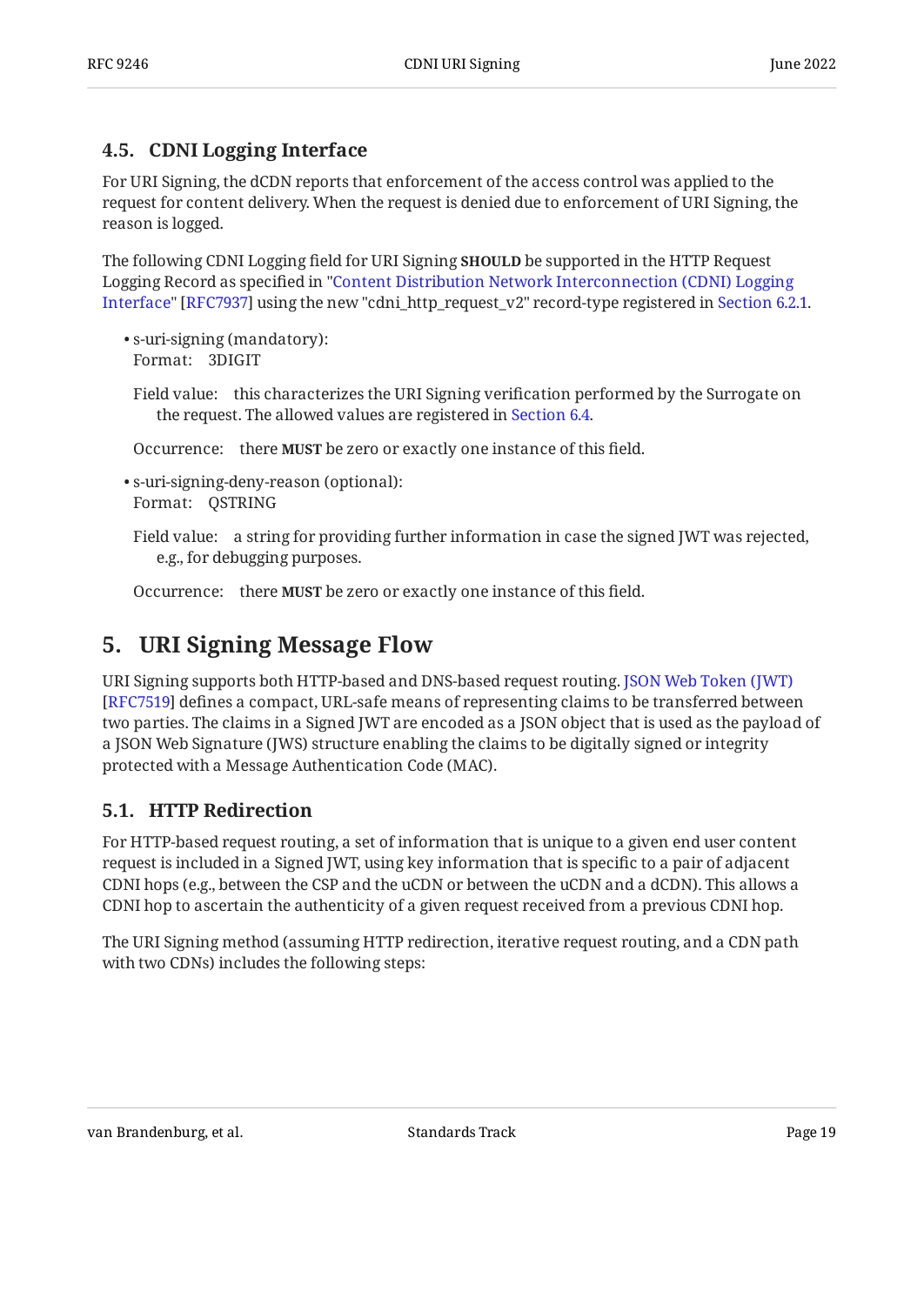<span id="page-19-0"></span>

| (Later in time)<br>4. Authorization request<br>5. Request is denied  <br>6.CSP provides Signed URI | 1. CDNI FCI used to<br>advertise URI Signing capability<br>3. CDNI Metadata interface used to<br>provide URI Signing attributes |                                                                                                                                                                       | 2. Provides information to verify Signed JWT<br>[Apply distribution<br>policy]<br>(ALT: Authorization decision)<br><negative><br/><positive></positive></negative>                                            |
|----------------------------------------------------------------------------------------------------|---------------------------------------------------------------------------------------------------------------------------------|-----------------------------------------------------------------------------------------------------------------------------------------------------------------------|---------------------------------------------------------------------------------------------------------------------------------------------------------------------------------------------------------------|
|                                                                                                    |                                                                                                                                 |                                                                                                                                                                       |                                                                                                                                                                                                               |
|                                                                                                    |                                                                                                                                 |                                                                                                                                                                       |                                                                                                                                                                                                               |
|                                                                                                    |                                                                                                                                 |                                                                                                                                                                       |                                                                                                                                                                                                               |
|                                                                                                    |                                                                                                                                 |                                                                                                                                                                       |                                                                                                                                                                                                               |
|                                                                                                    |                                                                                                                                 |                                                                                                                                                                       |                                                                                                                                                                                                               |
|                                                                                                    |                                                                                                                                 |                                                                                                                                                                       |                                                                                                                                                                                                               |
|                                                                                                    |                                                                                                                                 |                                                                                                                                                                       |                                                                                                                                                                                                               |
| 7. Content request                                                                                 |                                                                                                                                 | $---2$                                                                                                                                                                | [Verify URI<br>signature]                                                                                                                                                                                     |
|                                                                                                    |                                                                                                                                 |                                                                                                                                                                       |                                                                                                                                                                                                               |
|                                                                                                    |                                                                                                                                 |                                                                                                                                                                       |                                                                                                                                                                                                               |
| 10. Content request                                                                                | [Verify URI<br>signature]                                                                                                       |                                                                                                                                                                       |                                                                                                                                                                                                               |
| ----------------                                                                                   |                                                                                                                                 |                                                                                                                                                                       |                                                                                                                                                                                                               |
|                                                                                                    |                                                                                                                                 |                                                                                                                                                                       |                                                                                                                                                                                                               |
|                                                                                                    | (Later in time)                                                                                                                 | 8.Request is denied  <br>dCDN (newly Signed URI)<br>(ALT: Verification result)<br>11. Request is denied   < Negative><br>12. Content delivery   <positive></positive> | (ALT: Verification result)<br><negative> <br/>9. Re-sign URI and redirect to <positive><br/>13. CDNI Logging interface to include URI Signing information<br/> -------------------&gt; </positive></negative> |

*[Figure 3:](#page-19-0) [HTTP-Based Request Routing with URI Signing](#page-18-3)* 

Using the CDNI Footprint & Capabilities Advertisement interface, the dCDN advertises its 1. capabilities including URI Signing support to the uCDN.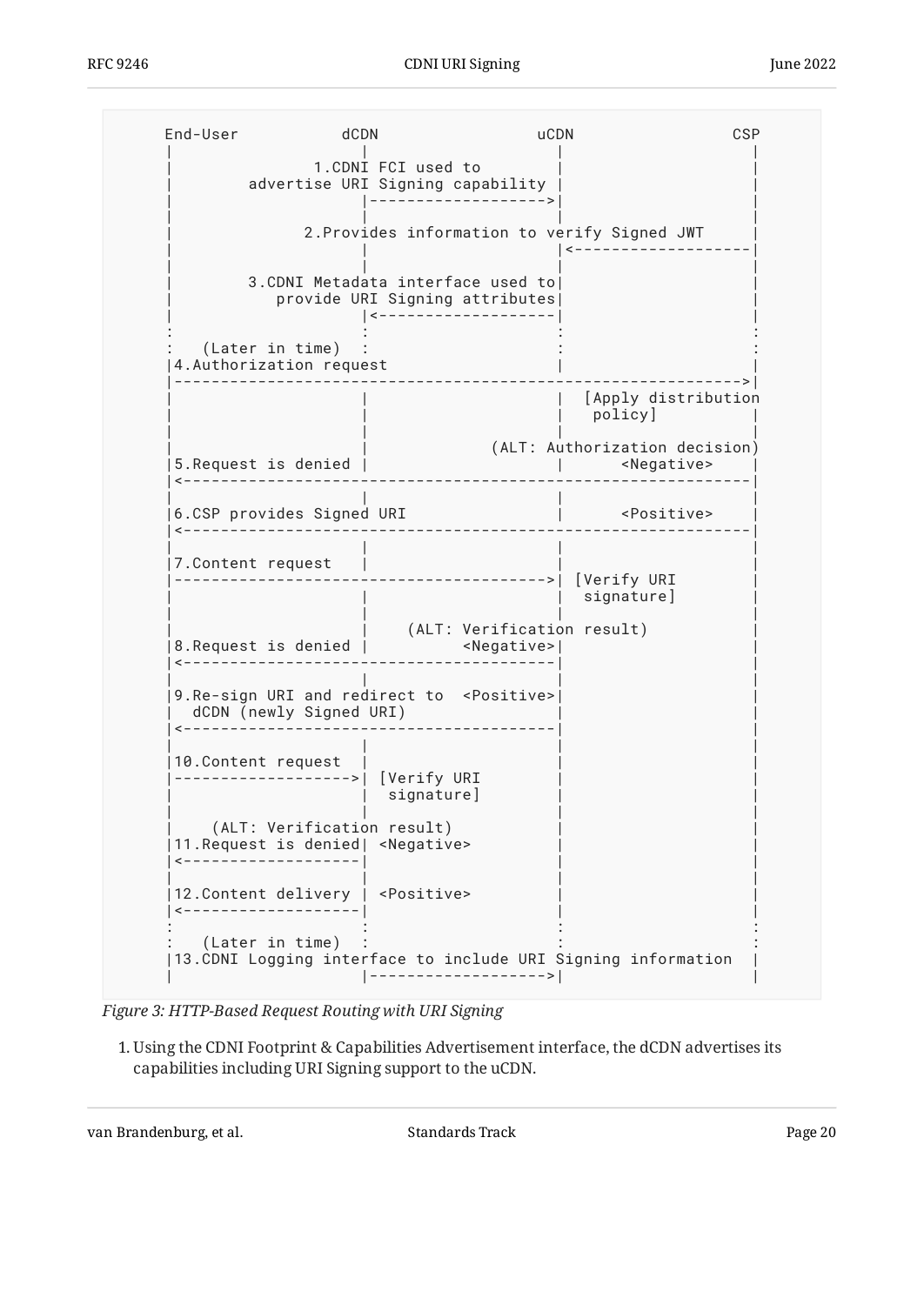- CSP provides to the uCDN the information needed to verify Signed URIs from that CSP. For 2. example, this information will include one or more keys used for validation.
- Using the CDNI Metadata interface, the uCDN communicates to a dCDN the information 3. needed to verify Signed URIs from the uCDN for the given CSP. For example, this information may include the URI query string parameter name for the URI Signing Package Attribute in addition to keys used for validation.
- 4. When a UA requests a piece of protected content from the CSP, the CSP makes a specific authorization decision for this unique request based on its local distribution policy.
- If the authorization decision is negative, the CSP rejects the request and sends an error code 5. (e.g., 403 Forbidden) in the HTTP response.
- 6. If the authorization decision is positive, the CSP computes a Signed JWT that is based on unique parameters of that request and conveys it to the end user as the URI to use to request the content.
- 7. On receipt of the corresponding content request, the uCDN verifies the Signed JWT in the URI using the information provided by the CSP.
- If the verification result is negative, the uCDN rejects the request and sends an error code 403 8. Forbidden in the HTTP response.
- If the verification result is positive, the uCDN computes a Signed JWT that is based on unique 9. parameters of that request and provides it to the end user as the URI to use to further request the content from the dCDN.
- 10. On receipt of the corresponding content request, the dCDN verifies the Signed JWT in the Signed URI using the information provided by the uCDN in the CDNI Metadata.
- If the verification result is negative, the dCDN rejects the request and sends an error code 403 11. Forbidden in the HTTP response.
- 12. If the verification result is positive, the dCDN serves the request and delivers the content.
- 13. At a later time, the dCDN reports logging events that include URI Signing information.

With HTTP-based request routing, URI Signing matches well the general chain of trust model of CDNI both with symmetric and asymmetric keys because the key information only needs to be specific to a pair of adjacent CDNI hops.

Note: While using a symmetric shared key is supported, it is **NOT RECOMMENDED**. See the [Security](#page-28-0) [Considerations](#page-28-0) ([Section 7\)](#page-28-0) about the limitations of shared keys.

### <span id="page-20-0"></span>**[5.2. DNS Redirection](#page-20-0)**

For DNS-based request routing, the CSP and uCDN must agree on a trust model appropriate to the security requirements of the CSP's particular content. Use of asymmetric public/private keys allows for unlimited distribution of the public key to dCDNs. However, if a shared secret key is required, then the distribution **SHOULD** be performed by the CSP directly.

Note: While using a symmetric shared key is supported, it is **NOT RECOMMENDED**. See the [Security](#page-28-0) [Considerations](#page-28-0) ([Section 7\)](#page-28-0) about the limitations of shared keys.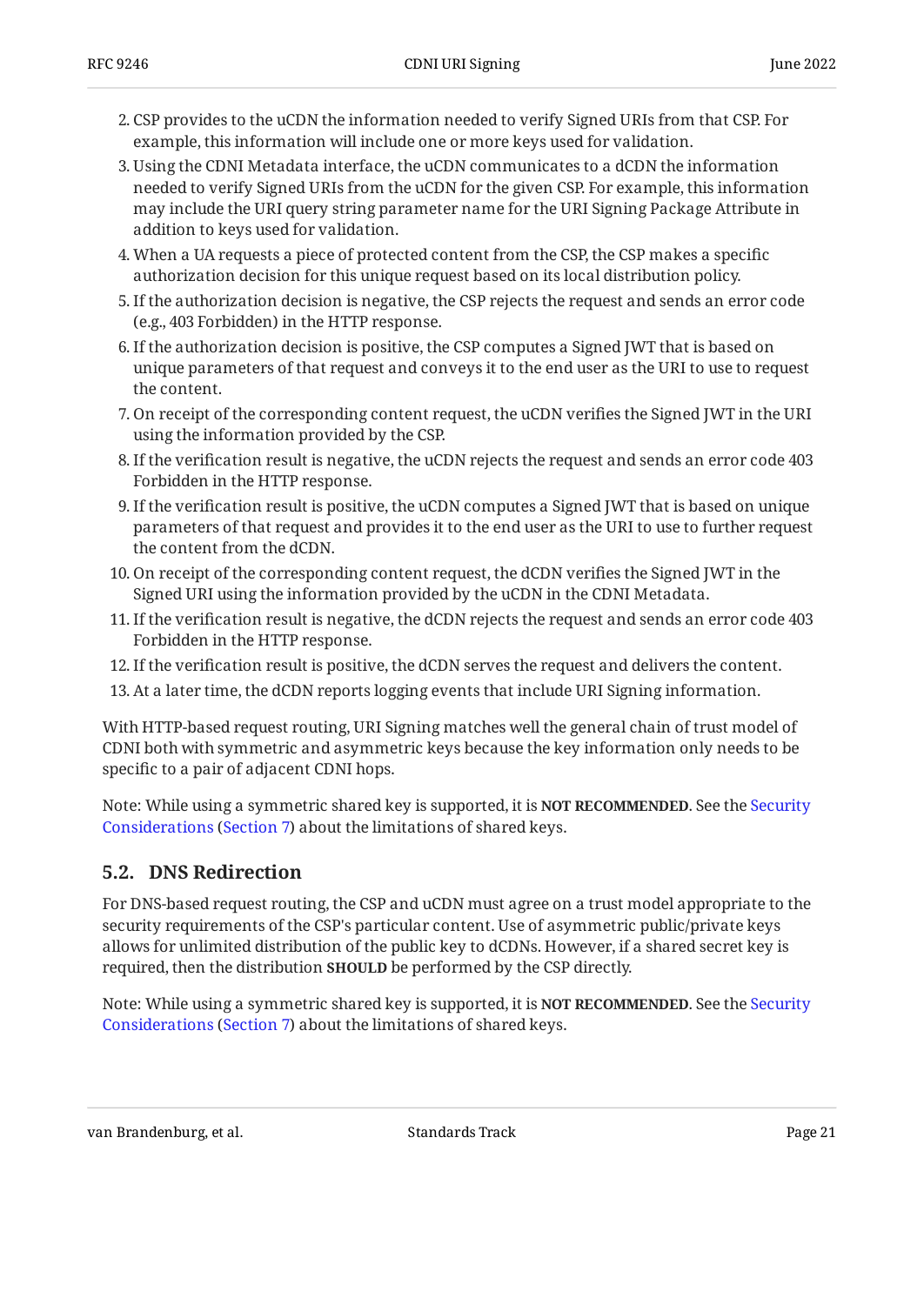<span id="page-21-0"></span>The URI Signing method (assuming iterative DNS request routing and a CDN path with two CDNs) includes the following steps.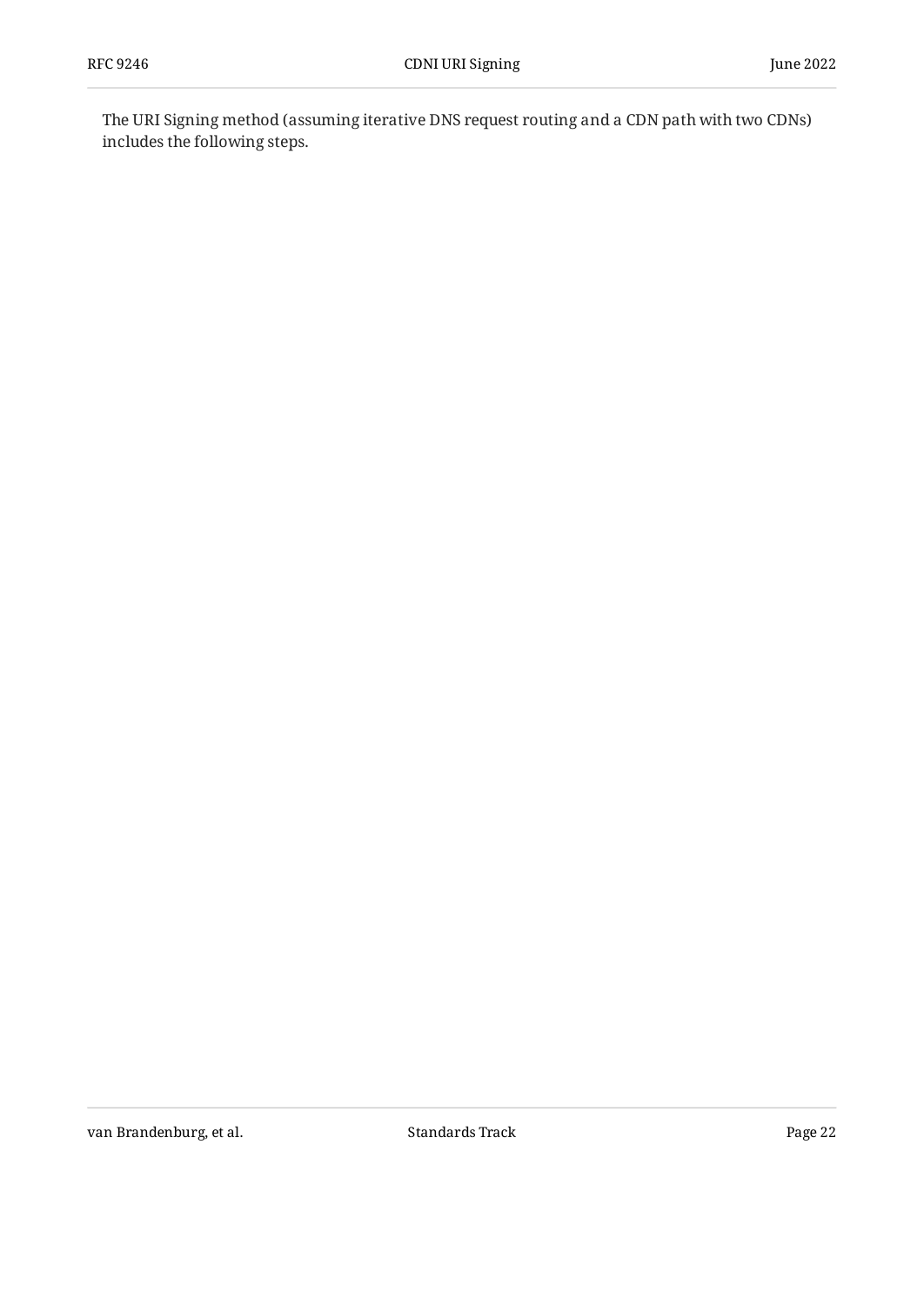<span id="page-22-0"></span> End-User dCDN uCDN CSP | | | |  $1.$  CDNI FCI used to  $\,$ advertise URI Signing capability | | |------------------->| | | | | | 2. Provides information to verify Signed JWT | | |<-------------------| | 3.CDNI Metadata interface used to| | provide URI Signing attributes | |<-------------------| |  $\mathbf{r} \in \mathbb{R}^n$  :  $\mathbf{r} \in \mathbb{R}^n$  :  $\mathbf{r} \in \mathbb{R}^n$  :  $\mathbf{r} \in \mathbb{R}^n$  :  $\mathbf{r} \in \mathbb{R}^n$  :  $\mathbf{r} \in \mathbb{R}^n$  :  $\mathbf{r} \in \mathbb{R}^n$  $(later in time)$  : |4.Authorization request | | |------------------------------------------------------------->| | | | [Apply distribution policy] | | | | | | (ALT: Authorization decision) |5.Request is denied | | <Negative> | |<-------------------------------------------------------------| | | | | |6.Provides Signed URI | <Positive> | |<-------------------------------------------------------------| | | | | |7.DNS request | | | |---------------------------------------->| | | | | | 8.Redirect DNS to dCDN |<----------------------------------------| | | | | | 9.DNS request |------------------->| | | | | | |  $|10$ . IP address of Surrogate |<-------------------| | | | | | | |11.Content request | | | |------------------->| [Verify URI | signature] | | | | (ALT: Verification result) |12. Request is denied| <Negative> |<-------------------| | | | | | | |13.Content delivery | <Positive> |<-------------------| | |  $\mathbf{r} \in \mathbb{R}$  :  $\mathbf{r} \in \mathbb{R}$  is the set of  $\mathbf{r} \in \mathbb{R}$  . The set of  $\mathbf{r} \in \mathbb{R}$  is the set of  $\mathbf{r} \in \mathbb{R}$ (Later in time) |14.CDNI Logging interface to report URI Signing information | | |------------------->| |

*[Figure 4:](#page-22-0) [DNS-based Request Routing with URI Signing](#page-21-0)* 

Using the CDNI Footprint & Capabilities Advertisement interface, the dCDN advertises its 1. capabilities including URI Signing support to the uCDN.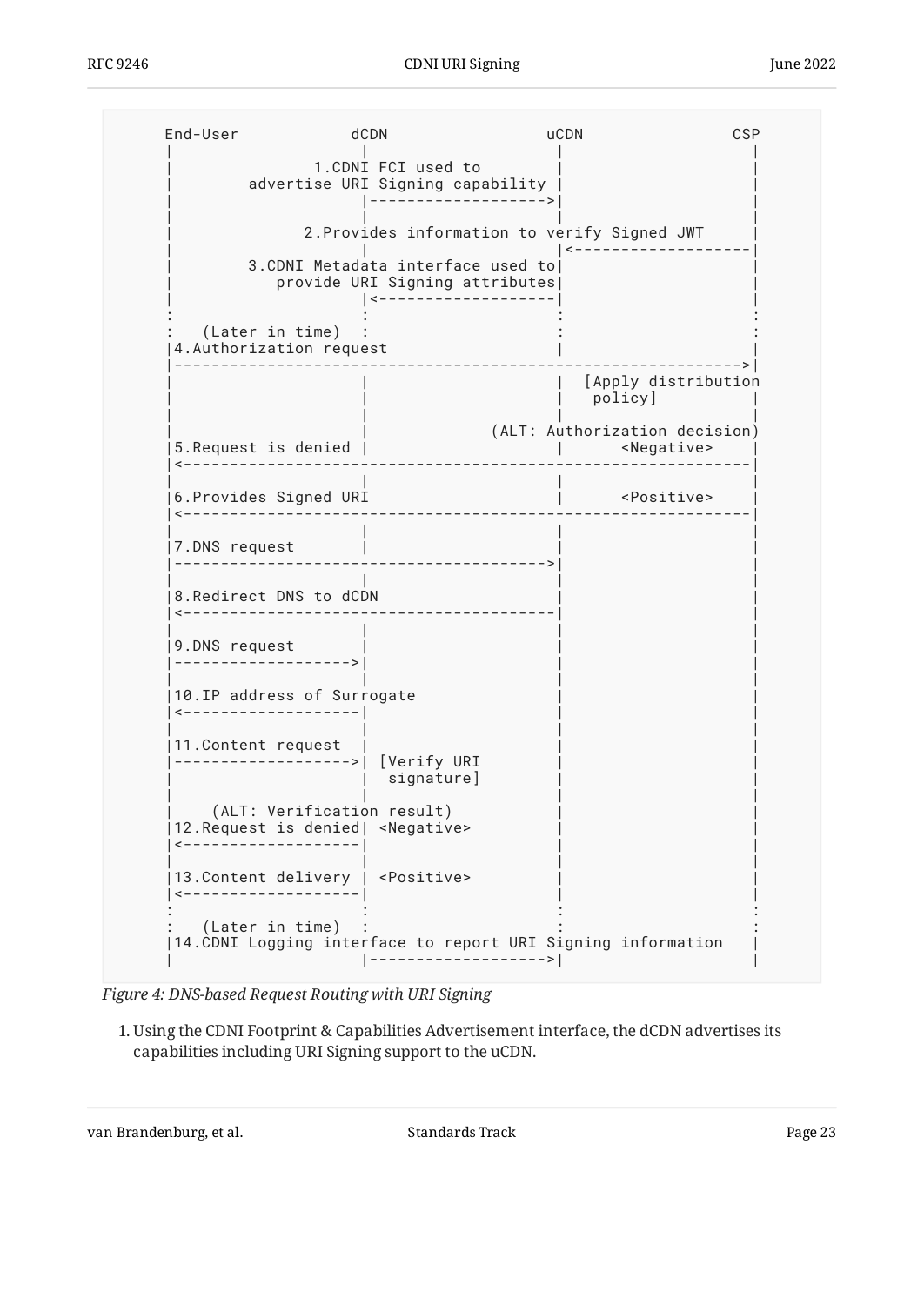- CSP provides to the uCDN the information needed to verify Signed JWTs from that CSP. For 2. example, this information will include one or more keys used for validation.
- Using the CDNI Metadata interface, the uCDN communicates to a dCDN the information 3. needed to verify Signed JWTs from the CSP (e.g., the URI query string parameter name for the URI Signing Package Attribute). In the case of symmetric shared key, the uCDN **MUST NOT** share the key with a dCDN.
- 4. When a UA requests a piece of protected content from the CSP, the CSP makes a specific authorization decision for this unique request based on its local distribution policy.
- If the authorization decision is negative, the CSP rejects the request and sends an error code 5. (e.g., 403 Forbidden) in the HTTP response.
- 6. If the authorization decision is positive, the CSP computes a Signed JWT that is based on unique parameters of that request and includes it in the URI provided to the end user to request the content.
- The end user sends a DNS request to the uCDN. 7.
- 8. On receipt of the DNS request, the uCDN redirects the request to the dCDN.
- The end user sends a DNS request to the dCDN. 9.
- 10. On receipt of the DNS request, the dCDN responds with IP address of one of its Surrogates.
- 11. On receipt of the corresponding content request, the dCDN verifies the Signed JWT in the URI using the information provided by the uCDN in the CDNI Metadata.
- 12. If the verification result is negative, the dCDN rejects the request and sends an error code 403  $\,$ Forbidden in the HTTP response.
- If the verification result is positive, the dCDN serves the request and delivers the content. 13.
- 14. At a later time, dCDN reports logging events that includes URI Signing information.

With DNS-based request routing, URI Signing matches well the general chain of trust model of CDNI when used with asymmetric keys because the only key information that needs to be distributed across multiple, possibly untrusted, CDNI hops is the public key, which is generally not confidential.

With DNS-based request routing, URI Signing does not match well with the general chain of trust model of CDNI when used with symmetric keys because the symmetric key information needs to be distributed across multiple CDNI hops to CDNs with which the CSP may not have a trust relationship. This raises a security concern for applicability of URI Signing with symmetric keys in case of DNS-based inter-CDN request routing. Due to these flaws, this architecture **MUST NOT** be implemented.

Note: While using a symmetric shared key is supported, it is **NOT RECOMMENDED**. See the [Security](#page-28-0) [Considerations](#page-28-0) ([Section 7\)](#page-28-0) about the limitations of shared keys.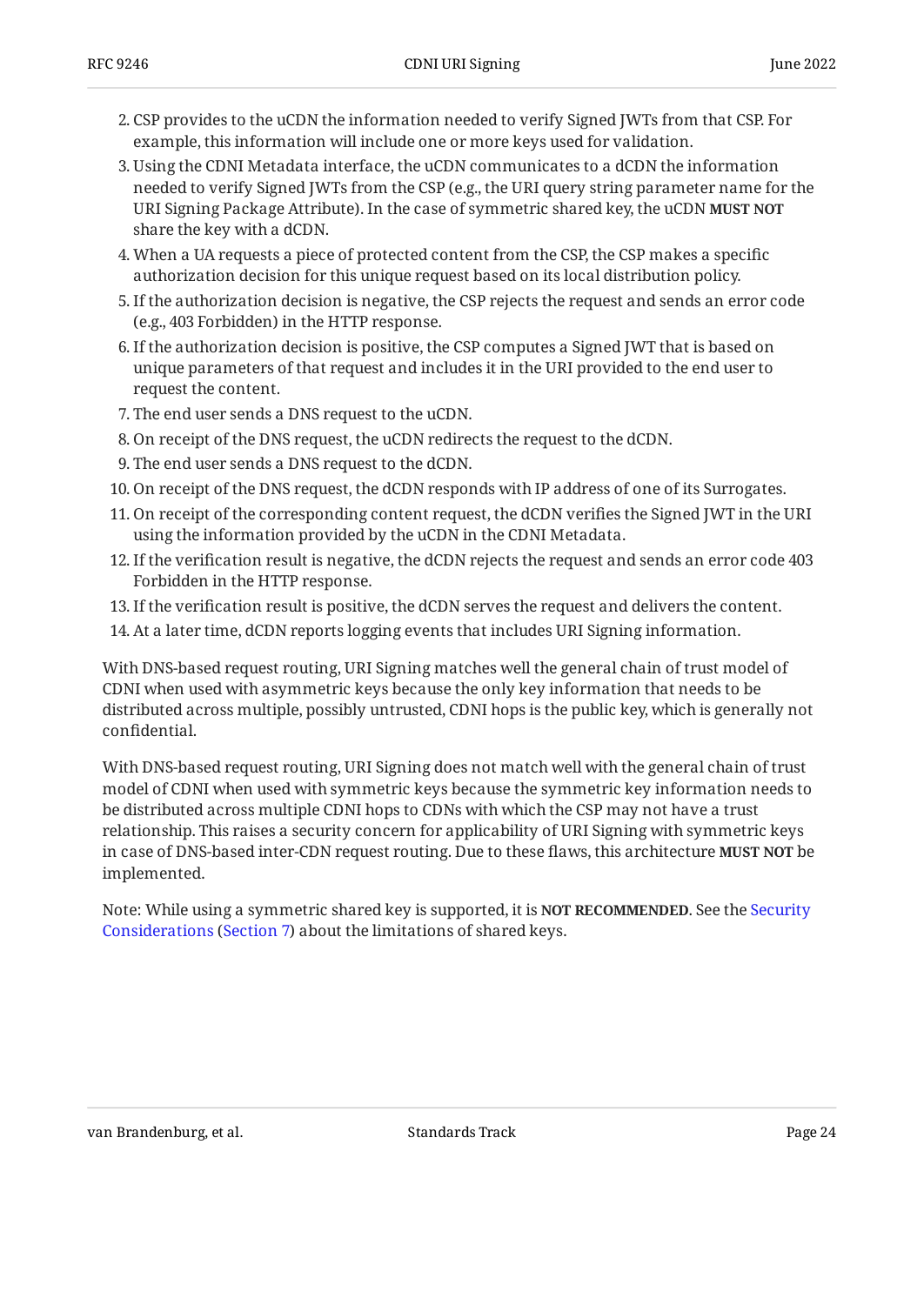## <span id="page-24-1"></span><span id="page-24-0"></span>**[6. IANA Considerations](#page-24-0)**

## **[6.1. CDNI Payload Type](#page-24-1)**

IANA has registered the following CDNI Payload Type under the IANA "CDNI Payload Types" registry:

<span id="page-24-6"></span>

| <b>Payload Type</b> | <b>Specification</b> |
|---------------------|----------------------|
| MI.UriSigning       | RFC 9246             |
| Table 1             |                      |

#### <span id="page-24-2"></span>**[6.1.1. CDNI UriSigning Payload Type](#page-24-2)**

Purpose: The purpose of this payload type is to distinguish UriSigning Metadata interface (MI) objects (and any associated capability advertisement).

Interface: MI/FCI

<span id="page-24-3"></span>Encoding: see [Section 4.4](#page-16-4)

## **[6.2. CDNI Logging Record Type](#page-24-3)**

IANA has registered the following CDNI Logging record-type under the IANA "CDNI Logging record-types" registry:

<span id="page-24-7"></span>

| record-types                  | Reference Description                                                                                                   |
|-------------------------------|-------------------------------------------------------------------------------------------------------------------------|
| cdni_http_request_v2 RFC 9246 | Extension to CDNI Logging Record version 1 for<br>content delivery using HTTP, to include URI Signing<br>Logging fields |

<span id="page-24-4"></span>*[Table 2](#page-24-7)*

#### **[6.2.1. CDNI Logging Record Version 2 for HTTP](#page-24-4)**

The "cdni\_http\_request\_v2" record-type supports all of the fields supported by the "cdni\_http\_request\_v1" record-type [[RFC7937\]](#page-30-12) plus the two additional fields "s-uri-signing" and "suri-signing-deny-reason", registered by this document in [Section 6.3](#page-24-5). The name, format, field value, and occurrence information for the two new fields can be found in [Section 4.5](#page-18-0) of this document.

## <span id="page-24-5"></span>**[6.3. CDNI Logging Field Names](#page-24-5)**

IANA has registered the following CDNI Logging fields under the IANA "CDNI Logging Field Names" registry: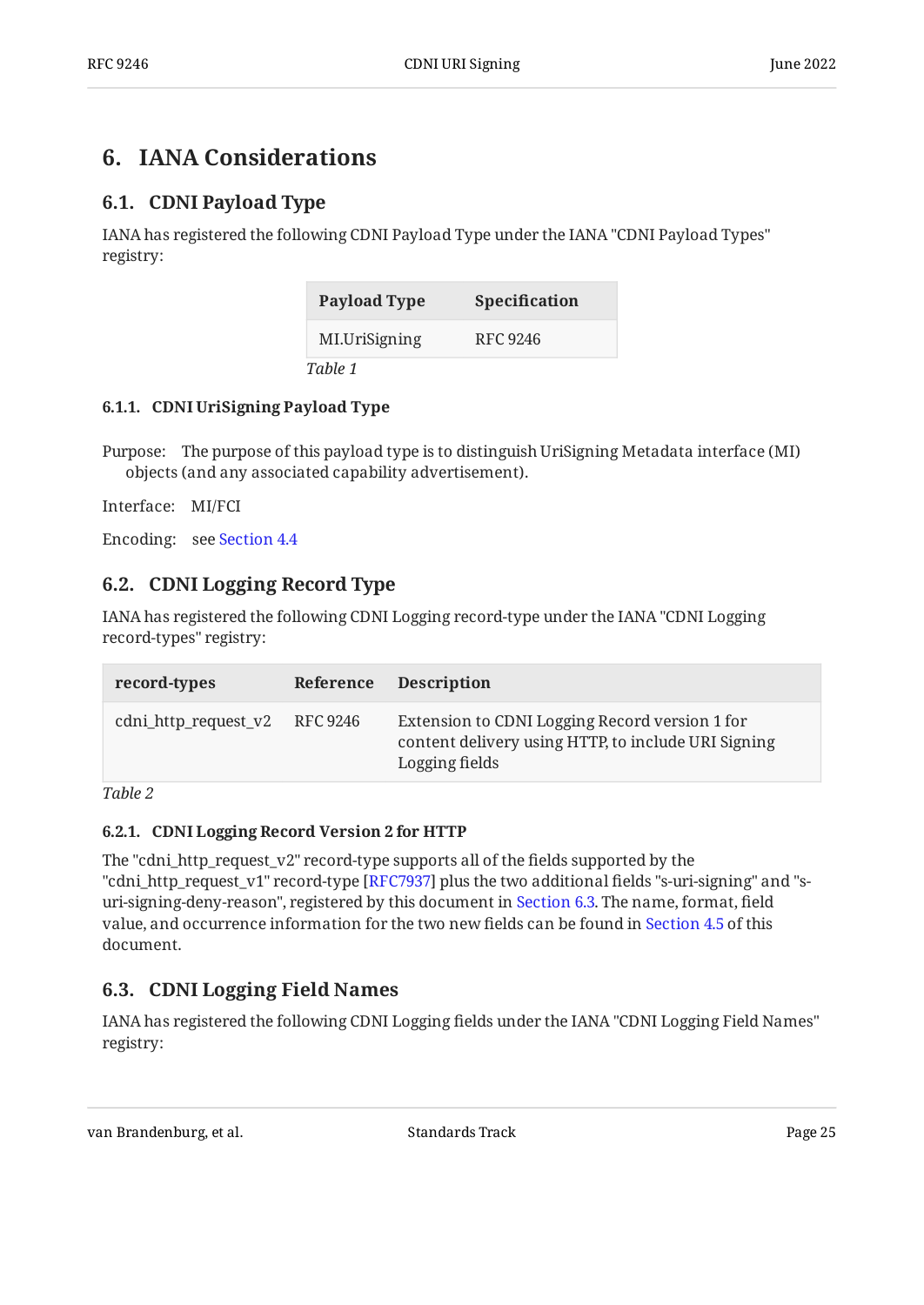<span id="page-25-1"></span>

| <b>Field Name</b>         | Reference       |
|---------------------------|-----------------|
| s-uri-signing             | <b>RFC 9246</b> |
| s-uri-signing-deny-reason | RFC 9246        |
| Table 3                   |                 |

### <span id="page-25-0"></span>**[6.4. CDNI URI Signing Veri](#page-25-0)fication Code**

IANA has created a new "CDNI URI Signing Verification Code" subregistry in the "Content Delivery Networks Interconnection (CDNI) Parameters" registry. The "CDNI URI Signing Verification Code" namespace defines the valid values associated with the s-uri-signing CDNI Logging field. The CDNI URI Signing Verification Code is a 3DIGIT value as defined in [Section 4.5](#page-18-0). Additions to the CDNI URI Signing Verification Code namespace will conform to the "Specification Required" policy as defined in [[RFC8126\]](#page-30-13). Updates to this subregistry are expected to be infrequent.

<span id="page-25-2"></span>

| <b>Value</b> | Reference       | <b>Description</b>                                                                                                                        |
|--------------|-----------------|-------------------------------------------------------------------------------------------------------------------------------------------|
| 000          | <b>RFC 9246</b> | No signed JWT verification performed                                                                                                      |
| 200          | <b>RFC 9246</b> | Signed JWT verification performed and verified                                                                                            |
| 400          | <b>RFC 9246</b> | Signed JWT verification performed and rejected because of incorrect<br>signature                                                          |
| 401          | <b>RFC 9246</b> | Signed JWT verification performed and rejected because of Issuer<br>enforcement                                                           |
| 402          | <b>RFC 9246</b> | Signed JWT verification performed and rejected because of Subject<br>enforcement                                                          |
| 403          | <b>RFC 9246</b> | Signed JWT verification performed and rejected because of Audience<br>enforcement                                                         |
| 404          | <b>RFC 9246</b> | Signed JWT verification performed and rejected because of Expiration<br>Time enforcement                                                  |
| 405          | <b>RFC 9246</b> | Signed JWT verification performed and rejected because of Not Before<br>enforcement                                                       |
| 406          | <b>RFC 9246</b> | Signed JWT verification performed and rejected because only one of<br>CDNI Signed Token Transport or CDNI Expiration Time Setting present |
| 407          | <b>RFC 9246</b> | Signed JWT verification performed and rejected because of JWT ID<br>enforcement                                                           |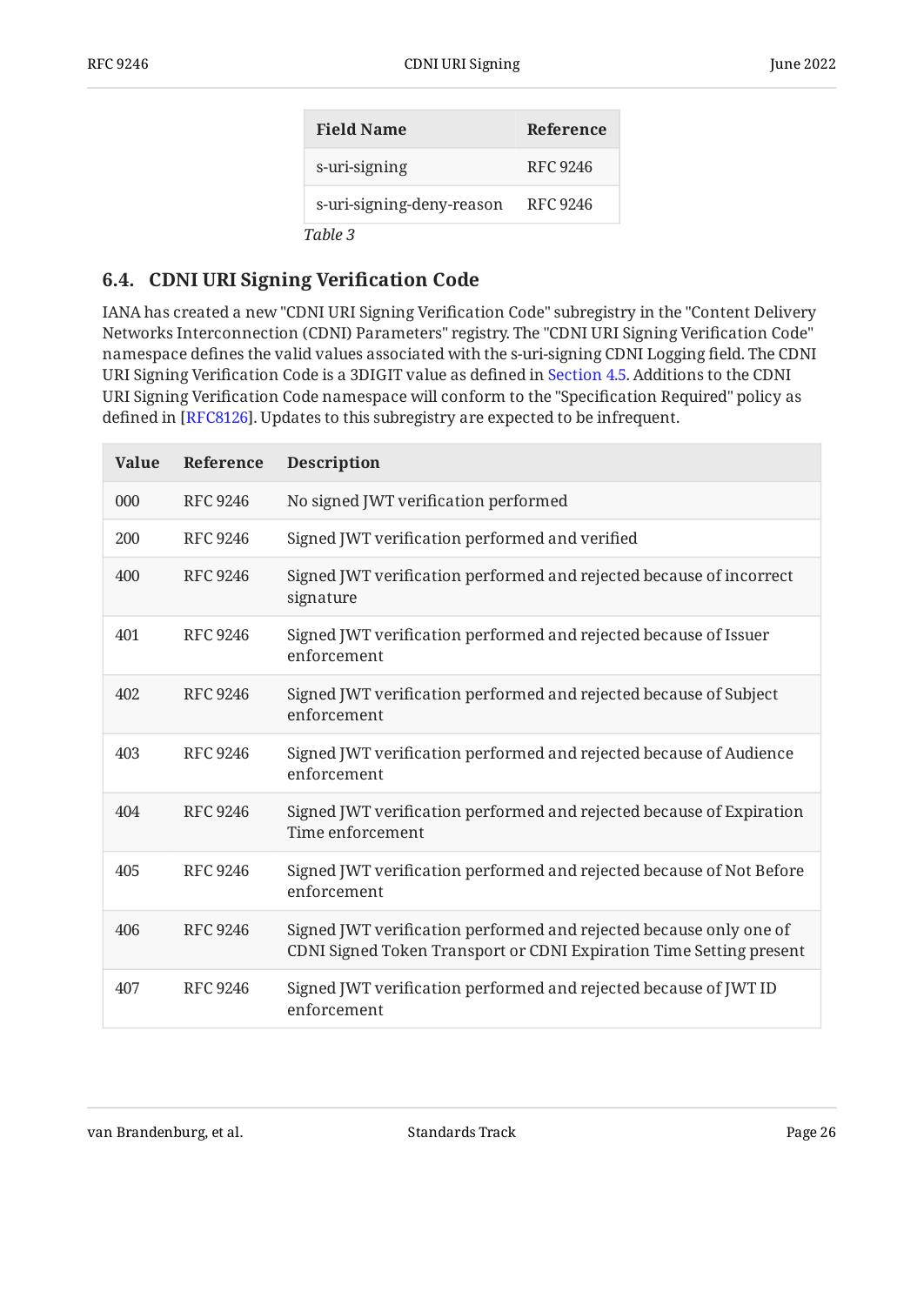| <b>Value</b> | Reference | <b>Description</b>                                                                                 |
|--------------|-----------|----------------------------------------------------------------------------------------------------|
| 408          | RFC 9246  | Signed JWT verification performed and rejected because of Version<br>enforcement                   |
| 409          | RFC 9246  | Signed JWT verification performed and rejected because of Critical<br><b>Extension enforcement</b> |
| 410          | RFC 9246  | Signed JWT verification performed and rejected because of Client IP<br>enforcement                 |
| 411          | RFC 9246  | Signed JWT verification performed and rejected because of URI<br>Container enforcement             |
| 500          | RFC 9246  | Unable to perform signed JWT verification because of malformed URI                                 |
| Table 4      |           |                                                                                                    |

### <span id="page-26-0"></span>**[6.5. CDNI URI Signing Signed Token Transport](#page-26-0)**

IANA has created a new "CDNI URI Signing Signed Token Transport" subregistry in the "Content Delivery Networks Interconnection (CDNI) Parameters" registry. The "CDNI URI Signing Signed Token Transport" namespace defines the valid values that may be in the Signed Token Transport (cdnistt) JWT claim. Additions to the Signed Token Transport namespace conform to the "Specification Required" policy as defined in [RFC8126]. Updates to this subregistry are expected to be infrequent.

The following table defines the initial Enforcement Information Elements:

<span id="page-26-3"></span>

| <b>Value</b> | <b>Description</b>                          | <b>RFC</b>      |
|--------------|---------------------------------------------|-----------------|
| 0            | Designates token transport is not enabled   | <b>RFC 9246</b> |
| 1            | Designates token transport via cookie       | <b>RFC 9246</b> |
| 2            | Designates token transport via query string | RFC 9246        |
| Table 5      |                                             |                 |

### <span id="page-26-1"></span>**[6.6. JSON Web Token Claims Registration](#page-26-1)**

This specification registers the following claims in the IANA "JSON Web Token Claims" registry [[IANA.JWT.Claims\]](#page-31-8) established by [\[](#page-30-2)RFC7519].

#### <span id="page-26-2"></span>**[6.6.1. Registry Contents](#page-26-2)**

Claim Name: cdniv Claim Description: CDNI Claim Set Version Change Controller: IESG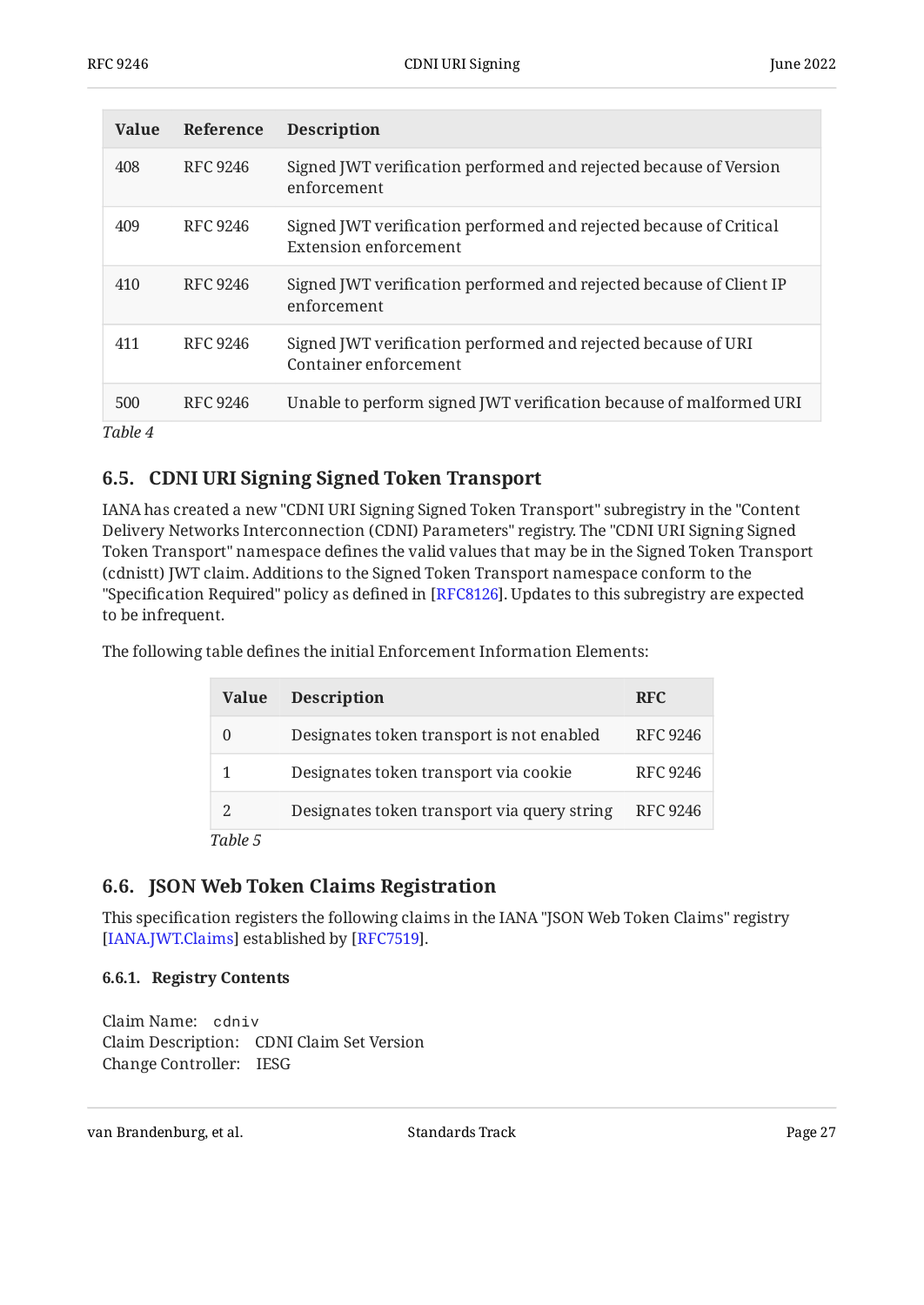Specification Document(s): [Section 2.1.8](#page-11-0) of RFC 9246

Claim Name: cdnicrit Claim Description: CDNI Critical Claims Set Change Controller: IESG Specification Document(s): [Section 2.1.9](#page-11-1) of RFC 9246

Claim Name: cdniip Claim Description: CDNI IP Address Change Controller: IESG Specification Document(s): [Section 2.1.10](#page-11-2) of RFC 9246

Claim Name: cdniuc Claim Description: CDNI URI Container Change Controller: IESG Specification Document(s): [Section 2.1.11](#page-12-0) of RFC 9246

Claim Name: cdniets Claim Description: CDNI Expiration Time Setting for Signed Token Renewal Change Controller: IESG Specification Document(s): [Section 2.1.12](#page-12-1) of RFC 9246

Claim Name: cdnistt Claim Description: CDNI Signed Token Transport Method for Signed Token Renewal Change Controller: IESG Specification Document(s): [Section 2.1.13](#page-12-2) of RFC 9246

Claim Name: cdnistd Claim Description: CDNI Signed Token Depth Change Controller: IESG Specification Document(s): [Section 2.1.14](#page-12-3) of RFC 9246

#### <span id="page-27-0"></span>**[6.7. Expert Review Guidance](#page-27-0)**

Generally speaking, we should determine the registration has a rational justification and does not duplicate a previous registration. Early assignment should be permissible as long as there is a reasonable expectation that the specification will become formalized. Expert Reviewers should be empowered to make determinations, but generally speaking they should allow new claims that do not otherwise introduce conflicts with implementation or things that may lead to confusion. They should also follow the guidelines of [Section 5](https://www.rfc-editor.org/rfc/rfc8126#section-5) of [[RFC8126\]](#page-30-13) when sensible.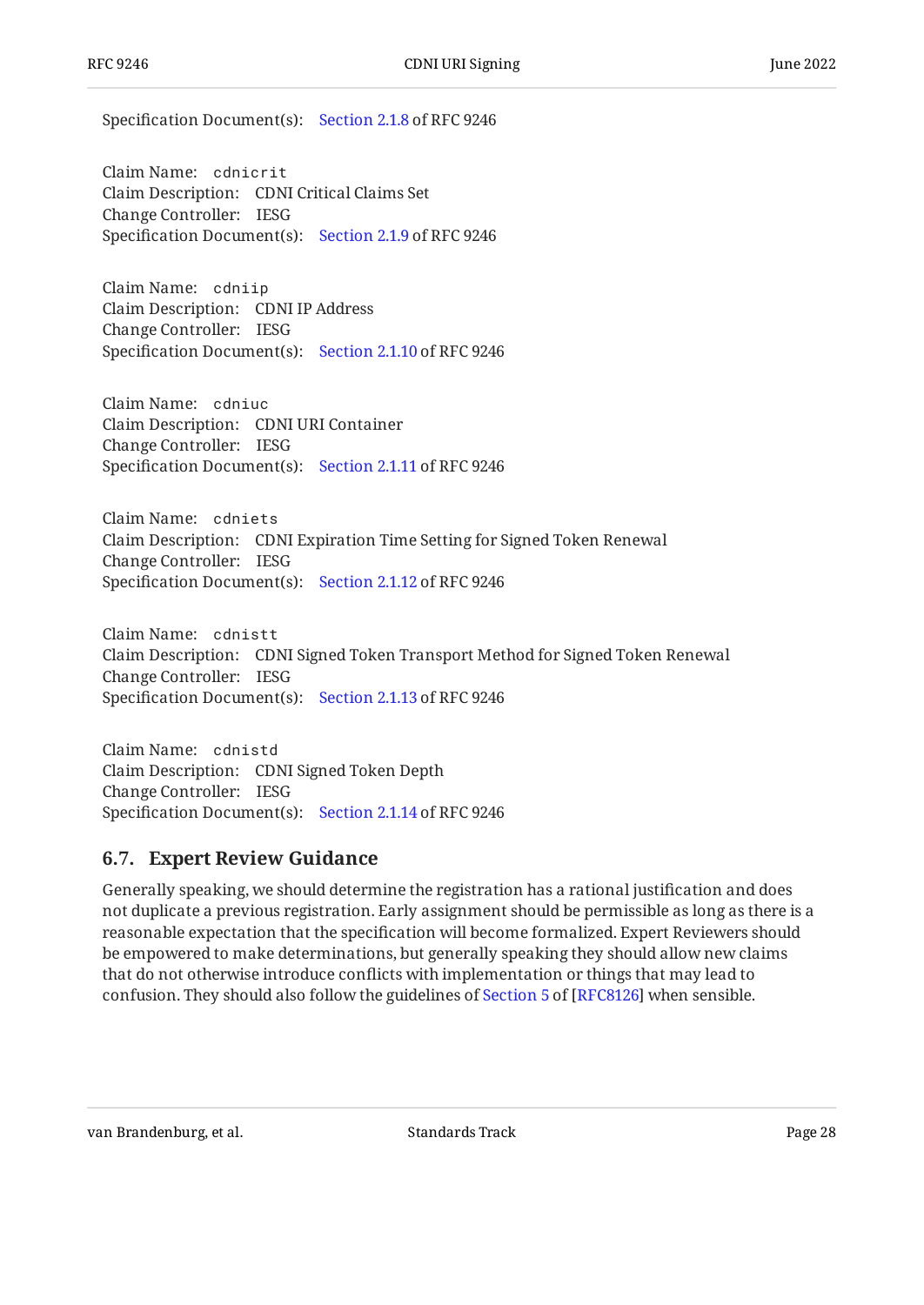## <span id="page-28-0"></span>**[7. Security Considerations](#page-28-0)**

This document describes the concept of URI Signing and how it can be used to provide access authorization in the case of CDNI. The primary goal of URI Signing is to make sure that only authorized UAs are able to access the content, with a CSP being able to authorize every individual request. It should be noted that URI Signing is not a content protection scheme; if a CSP wants to protect the content itself, other mechanisms, such as DRM, are more appropriate.

CDNI URI Signing Signed Tokens leverage JSON Web Tokens and thus, guidelines in [[RFC8725\]](#page-31-9) are applicable for all JWT interactions.

In general, it holds that the level of protection against illegitimate access can be increased by including more claims in the signed JWT. The current version of this document includes claims for enforcing Issuer, Client IP Address, Not Before time, and Expiration Time; however, this list can be extended with other more complex attributes that are able to provide some form of protection against some of the vulnerabilities highlighted below.

That said, there are a number of aspects that limit the level of security offered by URI Signing and that anybody implementing URI Signing should be aware of.

- Replay attacks: A (valid) Signed URI may be used to perform replay attacks. The vulnerability to replay attacks can be reduced by picking a relatively short window between the Not Before time and Expiration Time attributes, although this is limited by the fact that any HTTP-based request needs a window of at least a couple of seconds to prevent sudden network issues from denying legitimate UAs access to the content. One may also reduce exposure to replay attacks by including a unique one-time access ID via the JWT ID attribute (jti claim). Whenever the dCDN receives a request with a given unique ID, it adds that ID to the list of 'used' IDs. In the case an illegitimate UA tries to use the same URI through a replay attack, the dCDN can deny the request based on the already used access ID. This list should be kept bounded. A reasonable approach would be to expire the entries based on the exp claim value. If no exp claim is present, then a simple Least Recently Used (LRU) cache could be used; however, this would allow values to eventually be reused.
- Illegitimate clients behind a NAT: In cases where there are multiple users behind the same NAT, all users will have the same IP address from the point of view of the dCDN. This results in the dCDN not being able to distinguish between different users based on Client IP Address, which can lead to illegitimate users being able to access the content. One way to reduce exposure to this kind of attack is to not only check for Client IP but also for other attributes, e.g., attributes that can be found in HTTP headers. However, this may be easily circumvented by a sophisticated attacker.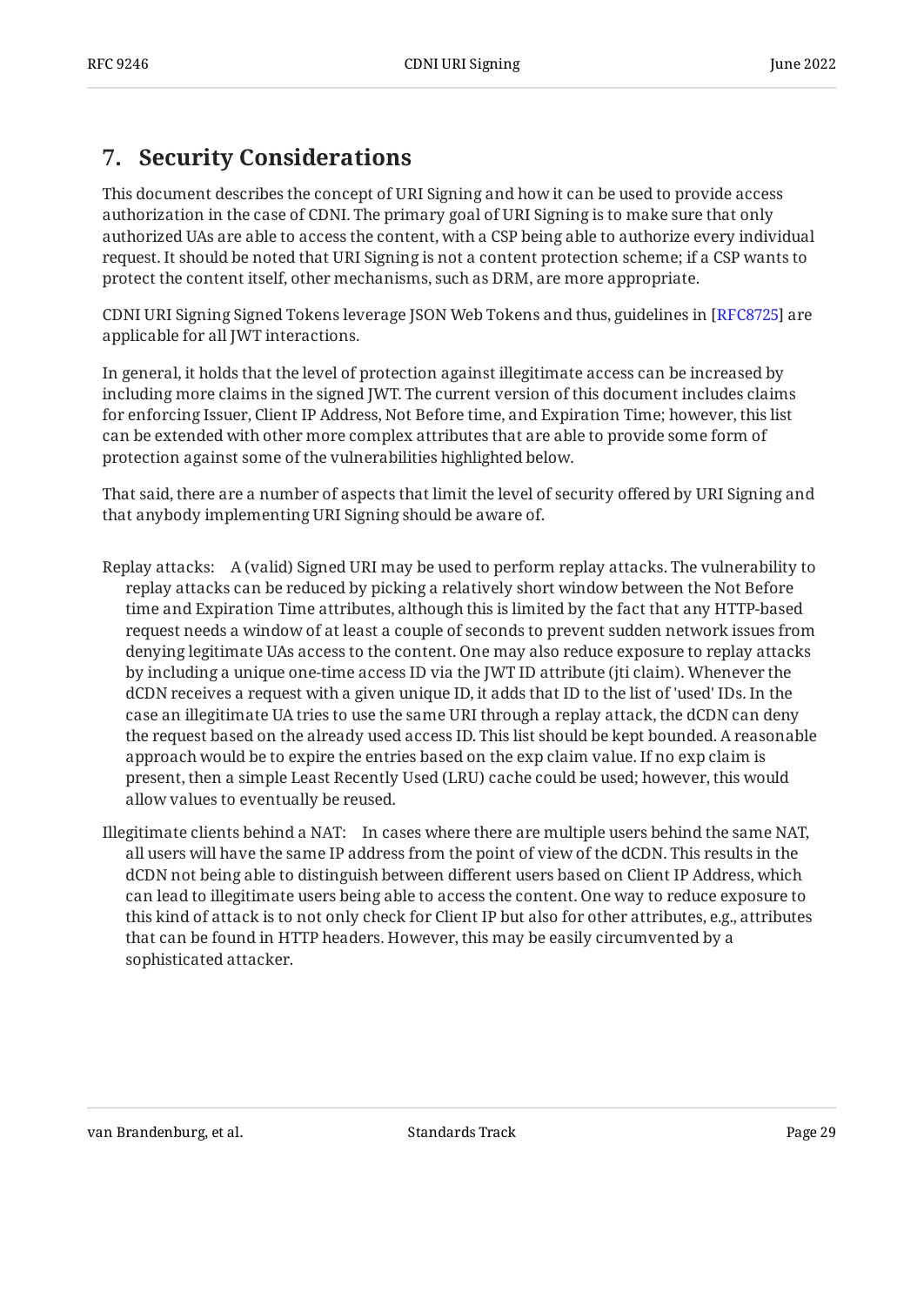A shared key distributed between CSP and uCDN is more likely to be compromised. Since this key can be used to legitimately sign a URL for content access authorization, it is important to know the implications of a compromised shared key. While using a shared key scheme can be convenient, this architecture is **NOT RECOMMENDED** due to the risks associated. It is included for legacy feature parity and is highly discouraged in new implementations.

If a shared key usable for signing is compromised, an attacker can use it to perform a denial-ofservice attack by forcing the CDN to evaluate prohibitively expensive regular expressions embedded in a URI Container (cdniuc) claim. As a result, compromised keys should be timely revoked in order to prevent exploitation.

The URI Container (cdniuc) claim can be given a wildcard value. This, combined with the fact that it is the only mandatory claim, means you can effectively make a skeleton key. Doing this does not sufficiently limit the scope of the JWT and is **NOT RECOMMENDED**. The only way to prevent such a key from being used after it is distributed is to revoke the signing key so it no longer validates.

## <span id="page-29-0"></span>**[8. Privacy](#page-29-0)**

The privacy protection concerns described in ["Content Distribution Network Interconnection](#page-30-12) [\(CDNI\) Logging Interface](#page-30-12)" [RFC7937] apply when the client's IP address (cdniip) or Subject (sub) is embedded in the Signed URI. For this reason, the mechanism described in [Section 2](#page-8-0) encrypts the Client IP or Subject before including it in the URI Signing Package (and thus the URL itself).

## <span id="page-29-2"></span><span id="page-29-1"></span>**[9. References](#page-29-1)**

### **[9.1. Normative References](#page-29-2)**

- <span id="page-29-7"></span>**[POSIX.1]** The Open Group, "IEEE Standard for Information Technology -- Portable , Operating System Interface (POSIX(TM)) Base Specifications, Issue 7" (Revision of IEEE Std 1003.1-2008) , IEEE Std 1003.1-2017, January 2018, <<del>https:</del>// . [pubs.opengroup.org/onlinepubs/9699919799/](https://pubs.opengroup.org/onlinepubs/9699919799/)>
- <span id="page-29-5"></span>**[RFC0791]** Postel, J., "Internet Protocol", STD 5, RFC 791, DOI 10.17487/RFC0791, September 1981, <[https://www.rfc-editor.org/info/rfc791>](https://www.rfc-editor.org/info/rfc791).
- <span id="page-29-3"></span>**[RFC2119]** Bradner, S., "Key words for use in RFCs to Indicate Requirement Levels", BCP 14, RFC 2119, DOI 10.17487/RFC2119, March 1997, [<https://www.rfc-editor.org/info/](https://www.rfc-editor.org/info/rfc2119) . [rfc2119](https://www.rfc-editor.org/info/rfc2119)>
- <span id="page-29-6"></span>**[RFC3986]** Berners-Lee, T., Fielding, R., and L. Masinter, "Uniform Resource Identifier (URI): Generic Syntax", STD 66, RFC 3986, DOI 10.17487/RFC3986, January 2005, [<https://](https://www.rfc-editor.org/info/rfc3986) . [www.rfc-editor.org/info/rfc3986>](https://www.rfc-editor.org/info/rfc3986)
- <span id="page-29-4"></span>**[RFC5905]** Mills, D., Martin, J., Ed., Burbank, J., and W. Kasch, "Network Time Protocol Version 4: Protocol and Algorithms Specification", RFC 5905, DOI 10.17487/ RFC5905, June 2010, <https://www.rfc-editor.org/info/rfc5905>.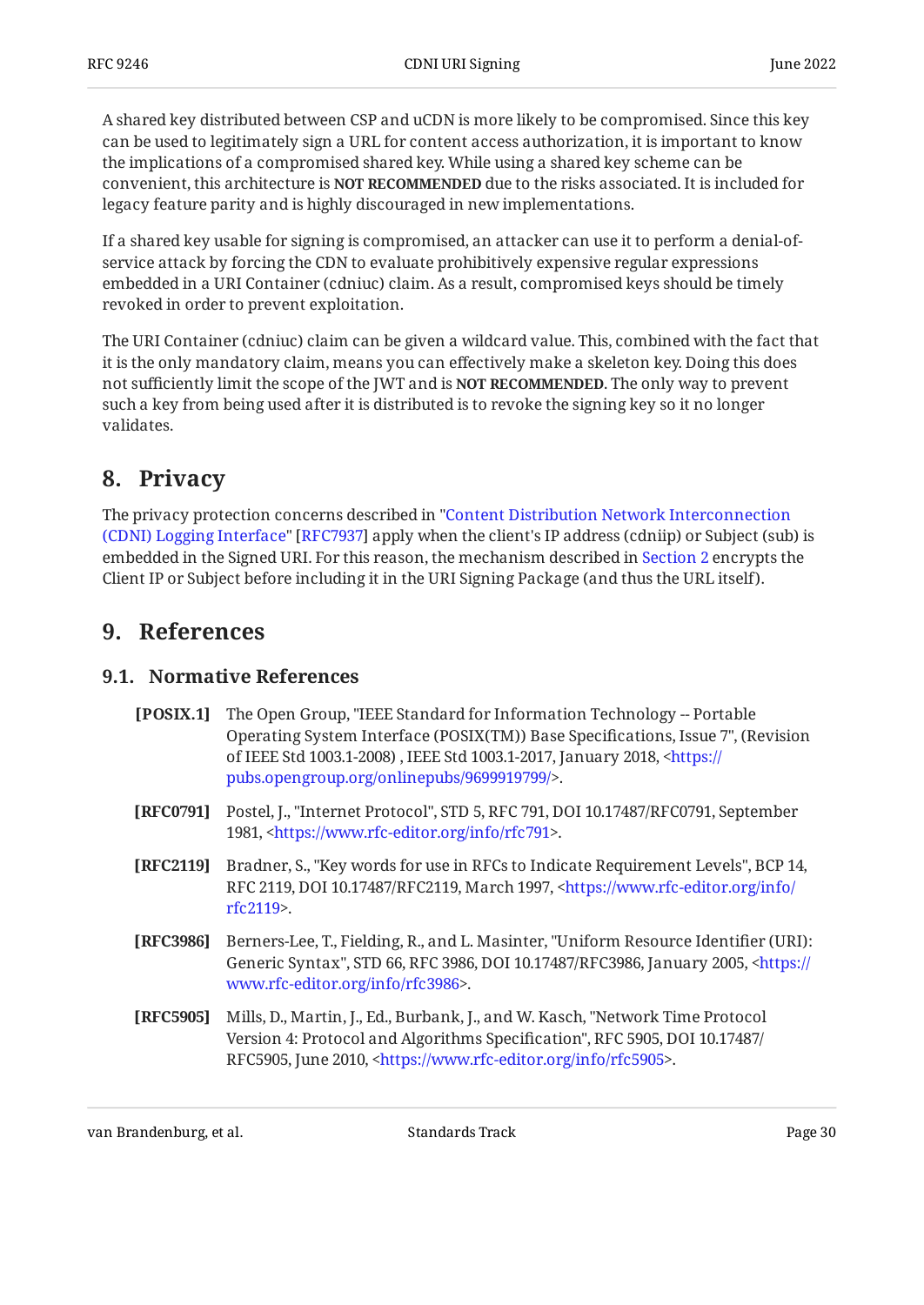<span id="page-30-9"></span><span id="page-30-8"></span><span id="page-30-7"></span><span id="page-30-6"></span><span id="page-30-5"></span><span id="page-30-4"></span><span id="page-30-1"></span>

| [RFC5952] | Kawamura, S. and M. Kawashima, "A Recommendation for IPv6 Address Text<br>Representation", RFC 5952, DOI 10.17487/RFC5952, August 2010, <https: www.rfc-<br="">editor.org/info/rfc5952&gt;.</https:>                                                                   |
|-----------|------------------------------------------------------------------------------------------------------------------------------------------------------------------------------------------------------------------------------------------------------------------------|
| [RFC6265] | Barth, A., "HTTP State Management Mechanism", RFC 6265, DOI 10.17487/<br>RFC6265, April 2011, <https: info="" rfc6265="" www.rfc-editor.org="">.</https:>                                                                                                              |
| [RFC6570] | Gregorio, J., Fielding, R., Hadley, M., Nottingham, M., and D. Orchard, "URI<br>Template", RFC 6570, DOI 10.17487/RFC6570, March 2012, <https: www.rfc-<br="">editor.org/info/rfc6570&gt;.</https:>                                                                    |
| [RFC6707] | Niven-Jenkins, B., Le Faucheur, F., and N. Bitar, "Content Distribution Network<br>Interconnection (CDNI) Problem Statement", RFC 6707, DOI 10.17487/RFC6707,<br>September 2012, <https: info="" rfc6707="" www.rfc-editor.org="">.</https:>                           |
| [RFC6920] | Farrell, S., Kutscher, D., Dannewitz, C., Ohlman, B., Keranen, A., and P. Hallam-<br>Baker, "Naming Things with Hashes", RFC 6920, DOI 10.17487/RFC6920, April 2013,<br><https: info="" rfc6920="" www.rfc-editor.org="">.</https:>                                    |
| [RFC7230] | Fielding, R., Ed. and J. Reschke, Ed., "Hypertext Transfer Protocol (HTTP/1.1):<br>Message Syntax and Routing", RFC 7230, DOI 10.17487/RFC7230, June 2014,<br><https: info="" rfc7230="" www.rfc-editor.org="">.</https:>                                              |
| [RFC7516] | Jones, M. and J. Hildebrand, "JSON Web Encryption (JWE)", RFC 7516, DOI<br>10.17487/RFC7516, May 2015, <https: info="" rfc7516="" www.rfc-editor.org="">.</https:>                                                                                                     |
| [RFC7519] | Jones, M., Bradley, J., and N. Sakimura, "JSON Web Token (JWT)", RFC 7519, DOI<br>10.17487/RFC7519, May 2015, <https: info="" rfc7519="" www.rfc-editor.org="">.</https:>                                                                                              |
| [RFC7937] | Le Faucheur, F., Ed., Bertrand, G., Ed., Oprescu, I., Ed., and R. Peterkofsky, "Content<br>Distribution Network Interconnection (CDNI) Logging Interface", RFC 7937, DOI<br>10.17487/RFC7937, August 2016, <https: info="" rfc7937="" www.rfc-editor.org="">.</https:> |
| [RFC8006] | Niven-Jenkins, B., Murray, R., Caulfield, M., and K. Ma, "Content Delivery Network<br>Interconnection (CDNI) Metadata", RFC 8006, DOI 10.17487/RFC8006, December<br>2016, <https: info="" rfc8006="" www.rfc-editor.org="">.</https:>                                  |
| [RFC8126] | Cotton, M., Leiba, B., and T. Narten, "Guidelines for Writing an IANA<br>Considerations Section in RFCs", BCP 26, RFC 8126, DOI 10.17487/RFC8126, June<br>2017, <https: info="" rfc8126="" www.rfc-editor.org="">.</https:>                                            |
| [RFC8174] | Leiba, B., "Ambiguity of Uppercase vs Lowercase in RFC 2119 Key Words", BCP 14,<br>RFC 8174, DOI 10.17487/RFC8174, May 2017, <https: <br="" info="" www.rfc-editor.org="">rfc8174&gt;.</https:>                                                                        |
| [RFC8259] | Bray, T., Ed., "The JavaScript Object Notation (JSON) Data Interchange Format",<br>STD 90, RFC 8259, DOI 10.17487/RFC8259, December 2017, <https: www.rfc-<br="">editor.org/info/rfc8259&gt;.</https:>                                                                 |

## <span id="page-30-13"></span><span id="page-30-12"></span><span id="page-30-11"></span><span id="page-30-10"></span><span id="page-30-3"></span><span id="page-30-2"></span><span id="page-30-0"></span>**[9.2. Informative References](#page-30-0)**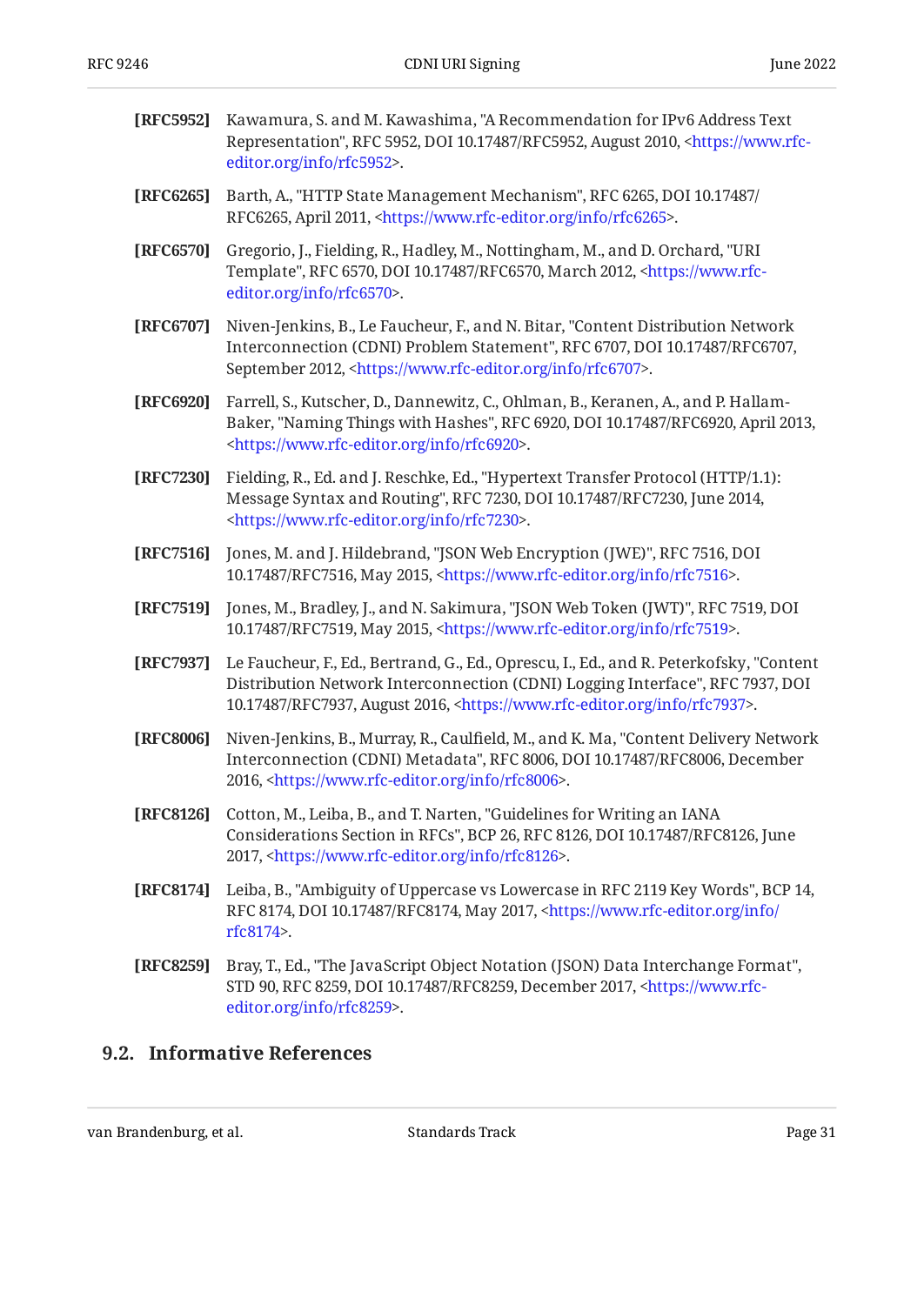<span id="page-31-8"></span>**[IANA.JWT.Claims]** IANA, "JSON Web Token (JWT)", [<https://www.iana.org/assignments/jwt](https://www.iana.org/assignments/jwt)>.

- <span id="page-31-10"></span><span id="page-31-5"></span><span id="page-31-3"></span><span id="page-31-2"></span><span id="page-31-1"></span>**[MPEG-DASH]** ISO, "Information technology -- Dynamic adaptive streaming over HTTP (DASH) , -- Part 1: Media presentation description and segment formats" ISO/IEC 23009-1:2019, Edition 4, December 2019, [<https://www.iso.org/standard/](https://www.iso.org/standard/79329.html) . [79329.html>](https://www.iso.org/standard/79329.html)
	- **[RFC6983]** van Brandenburg, R., van Deventer, O., Le Faucheur, F., and K. Leung, "Models for (CDNI)", RFC 6983, DOI 10.17487/RFC6983, July 2013, [<https://www.rfc-editor.org/](https://www.rfc-editor.org/info/rfc6983) . [info/rfc6983>](https://www.rfc-editor.org/info/rfc6983) HTTP-Adaptive-Streaming-Aware Content Distribution Network Interconnection
	- **[RFC7336]** Peterson, L., Davie, B., and R. van Brandenburg, Ed., "Framework for Content Distribution Network Interconnection (CDNI)", RFC 7336, DOI 10.17487/RFC7336, August 2014, <https://www.rfc-editor.org/info/rfc7336>.
	- **[RFC7337]** Leung, K., Ed. and Y. Lee, Ed., "Content Distribution Network Interconnection (CDNI) Requirements", RFC 7337, DOI 10.17487/RFC7337, August 2014, [<https://](https://www.rfc-editor.org/info/rfc7337) . [www.rfc-editor.org/info/rfc7337>](https://www.rfc-editor.org/info/rfc7337)
	- **[RFC7517]** Jones, M., "JSON Web Key (JWK)", RFC 7517, DOI 10.17487/RFC7517, May 2015, . [<https://www.rfc-editor.org/info/rfc7517](https://www.rfc-editor.org/info/rfc7517)>
	- **[RFC7975]** Niven-Jenkins, B., Ed. and R. van Brandenburg, Ed., "Request Routing Redirection Interface for Content Delivery Network (CDN) Interconnection", RFC 7975, DOI 10.17487/RFC7975, October 2016, <https://www.rfc-editor.org/info/rfc7975>.
	- **[RFC8008]** Seedorf, J., Peterson, J., Previdi, S., van Brandenburg, R., and K. Ma, "Content Capabilities Semantics", RFC 8008, DOI 10.17487/RFC8008, December 2016, . [<https://www.rfc-editor.org/info/rfc8008](https://www.rfc-editor.org/info/rfc8008)> Delivery Network Interconnection (CDNI) Request Routing: Footprint and
	- **[RFC8216]** Pantos, R., Ed. and W. May, "HTTP Live Streaming", RFC 8216, DOI 10.17487/ RFC8216, August 2017, [<https://www.rfc-editor.org/info/rfc8216](https://www.rfc-editor.org/info/rfc8216)>.
	- **[RFC8725]** Sheffer, Y., Hardt, D., and M. Jones, "JSON Web Token Best Current Practices", BCP 225, RFC 8725, DOI 10.17487/RFC8725, February 2020, [<https://www.rfc-editor.org/](https://www.rfc-editor.org/info/rfc8725) . [info/rfc8725>](https://www.rfc-editor.org/info/rfc8725)

## <span id="page-31-9"></span><span id="page-31-7"></span><span id="page-31-6"></span><span id="page-31-4"></span><span id="page-31-0"></span>**[Appendix A. Signed URI Package Example](#page-31-0)**

This section contains three examples of token usage: a simple example with only the required claim present, a complex example that demonstrates the full JWT claims set, including an encrypted Client IP Address (cdniip), and one that uses a Signed Token Renewal.

Note: All of the examples have empty space added to improve formatting and readability, but are not present in the generated content.

All examples use the following JWK Set [[RFC7517\]](#page-31-10):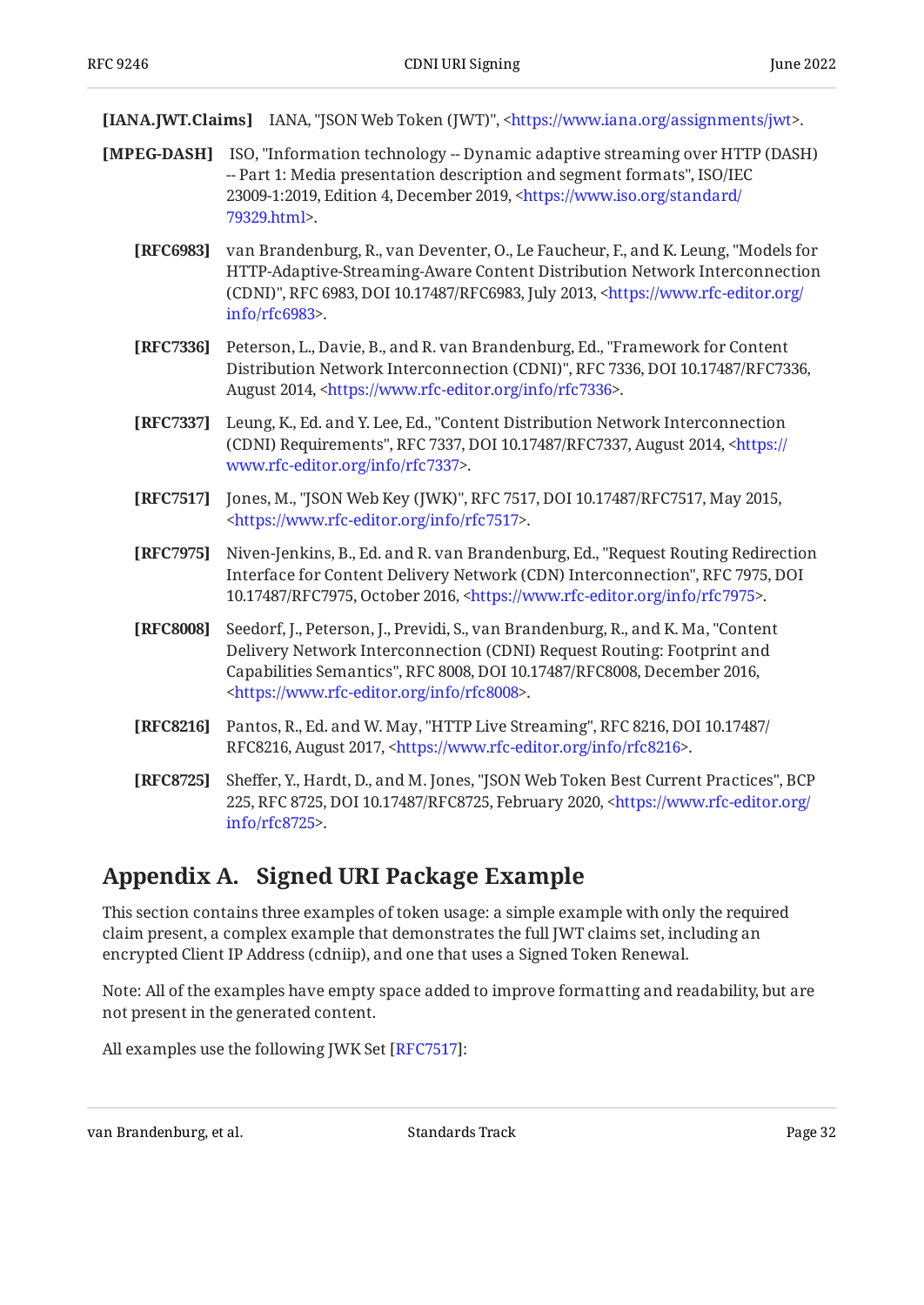| { "keys": [                                                                                                                                                                             |
|-----------------------------------------------------------------------------------------------------------------------------------------------------------------------------------------|
| "kty": "EC",<br>"kid": "P5Up0v0eMq1wcxLf7WxIg09JdSYGYFD0WkldueaImf0",<br>"use": " $sig$ ",<br>"alg": "ES256",<br>"crv": "P-256",<br>"x": "be807S407dzB6I4hTiCUvmxCI6FuxWba1xYBlLSSsZ8", |
| "y": "rOGC4vI69g-WF9AGEVI37sNNwbjIzBxSjLvIL7f3RBA"                                                                                                                                      |
| },                                                                                                                                                                                      |
| "kty": "EC",<br>"kid": "P5Up0v0eMq1wcxLf7WxIg09JdSYGYFDOWkldueaImf0",<br>"use": "sig",<br>"alg": "ES256",<br>"crv": "P-256",                                                            |
| "x": "be807S407dzB6I4hTiCUvmxCI6FuxWba1xYBlLSSsZ8",<br>"y": "rOGC4vI69g-WF9AGEVI37sNNwbjIzBxSjLvIL7f3RBA",<br>"d": "yaowezrCLTU6yIwUL5RQw67cHgvZeMTLVZXjUGb1A1M"                        |
| },                                                                                                                                                                                      |
| "kty": "oct",<br>"kid": "f-WbjxBC3dPuI3d24kP2hfvos7Qz688UTi6aB0hN998",<br>"use": "enc",<br>"alg": "A128GCM",<br>"k": "4uFxxV7fhNmrtiah2d1fFg"                                           |
|                                                                                                                                                                                         |

Note: They are the public signing key, the private signing key, and the shared secret encryption key, respectively. The public and private signing keys have the same fingerprint and only vary by the 'd' parameter that is missing from the public signing key.

### <span id="page-32-0"></span>**[A.1. Simple Example](#page-32-0)**

This example is a simple common usage example containing a minimal subset of claims that the authors find most useful.

The JWT Claim Set before signing:

Note: "sha-256;2tderfWPa86Ku7YnzW51YUp7dGUjBS\_3SW3ELx4hmWY" is the URL Segment form ([Section 5](https://www.rfc-editor.org/rfc/rfc6920#section-5) of [\[RFC6920](#page-30-9)]) of "http://cdni.example/foo/bar".

```
{
 "exp": 1646867369,
 "iss": "uCDN Inc",
 "cdniuc":
     "hash:sha-256;2tderfWPa86Ku7YnzW51YUp7dGUjBS_3SW3ELx4hmWY"
}
```
The signed JWT: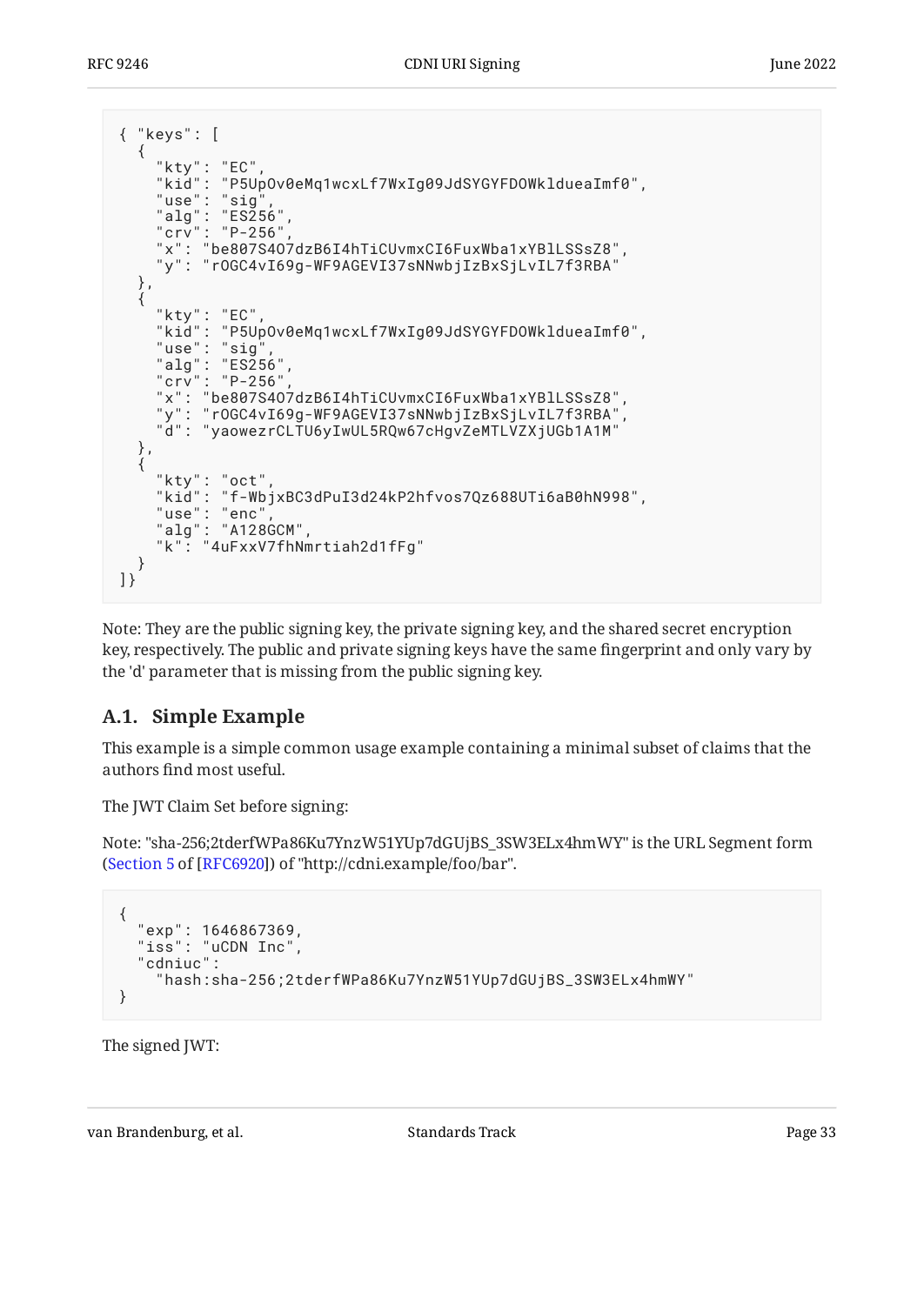eyJhbGciOiJFUzI1NiIsImtpZCI6IlA1VXBPdjBlTXExd2N4TGY3V3hJZzA5SmRTWU dZRkRPV2tsZHVlYUltZjAifQ.eyJleHAiOjE2NDY4NjczNjksImlzcyI6InVDRE4gS W5jIiwiY2RuaXVjIjoiaGFzaDpzaGEtMjU2OzJ0ZGVyZldQYTg2S3U3WW56VzUxWVV wN2RHVWpCU18zU1czRUx4NGhtV1kifQ.TaNlJM3D96i\_9J9XvlICO6FUIDFTqt3E2Y JkEUOLfcH0b89wYRKTbJ9Yj6h\_GRgSoZoQO0cps3yUPcWGK3smCw

### <span id="page-33-0"></span>**[A.2. Complex Example](#page-33-0)**

This example uses all fields except for those dealing with Signed Token Renewal, including Client IP Address (cdniip) and Subject (sub), which are encrypted. This significantly increases the size of the signed IWT token.

JWE for Client IP Address (cdniip) of [2001:db8::1/32]:

```
eyJlbmMiOiJBMTI4R0NNIiwiYWxnIjoiZGlyIiwia2lkIjoiZi1XYmp4QkMzZFB1ST
NkMjRrUDJoZnZvczdRejY4OFVUaTZhQjBoTjk5OCJ9..aUDDFEQBIc3nWjOb.bGXWT
HPkntmPCKn0pPPNEQ.iyTttnFybO2YBLqwl_YSjA
```
JWE for Subject (sub) of "UserToken":

```
eyJlbmMiOiJBMTI4R0NNIiwiYWxnIjoiZGlyIiwia2lkIjoiZi1XYmp4QkMzZFB1ST
NkMjRrUDJoZnZvczdRejY4OFVUaTZhQjBoTjk5OCJ9..CLAu80xclc8Bp-Ui.6P1A3
F6ip2Dv.CohdtLLpgBnTvRJQCFuz-g
```
The JWT Claim Set before signing:

```
{
   "aud": "dCDN LLC",
   "sub": "eyJlbmMiOiJBMTI4R0NNIiwiYWxnIjoiZGlyIiwia2lkIjoiZi1XYmp4
QkMzZFB1STNkMjRrUDJoZnZvczdRejY4OFVUaTZhQjBoTjk5OCJ9..CLAu80xclc8B
p-Ui.6P1A3F6ip2Dv.CohdtLLpgBnTvRJQCFuz-g",
   "cdniip": "eyJlbmMiOiJBMTI4R0NNIiwiYWxnIjoiZGlyIiwia2lkIjoiZi1XY
mp4QkMzZFB1STNkMjRrUDJoZnZvczdRejY4OFVUaTZhQjBoTjk5OCJ9..aUDDFEQBI
c3nWjOb.bGXWTHPkntmPCKn0pPPNEQ.iyTttnFybO2YBLqwl_YSjA",
   "cdniv": 1,
 "exp": 1646867369,
"iat": 1646694569,
 "iss": "uCDN Inc",
   "jti": "5DAafLhZAfhsbe",
   "nbf": 1646780969,
  "cdniuc": "regex:http://cdni\\.example/foo/bar/[0-9]{3}\\.png"
}
```
The signed JWT: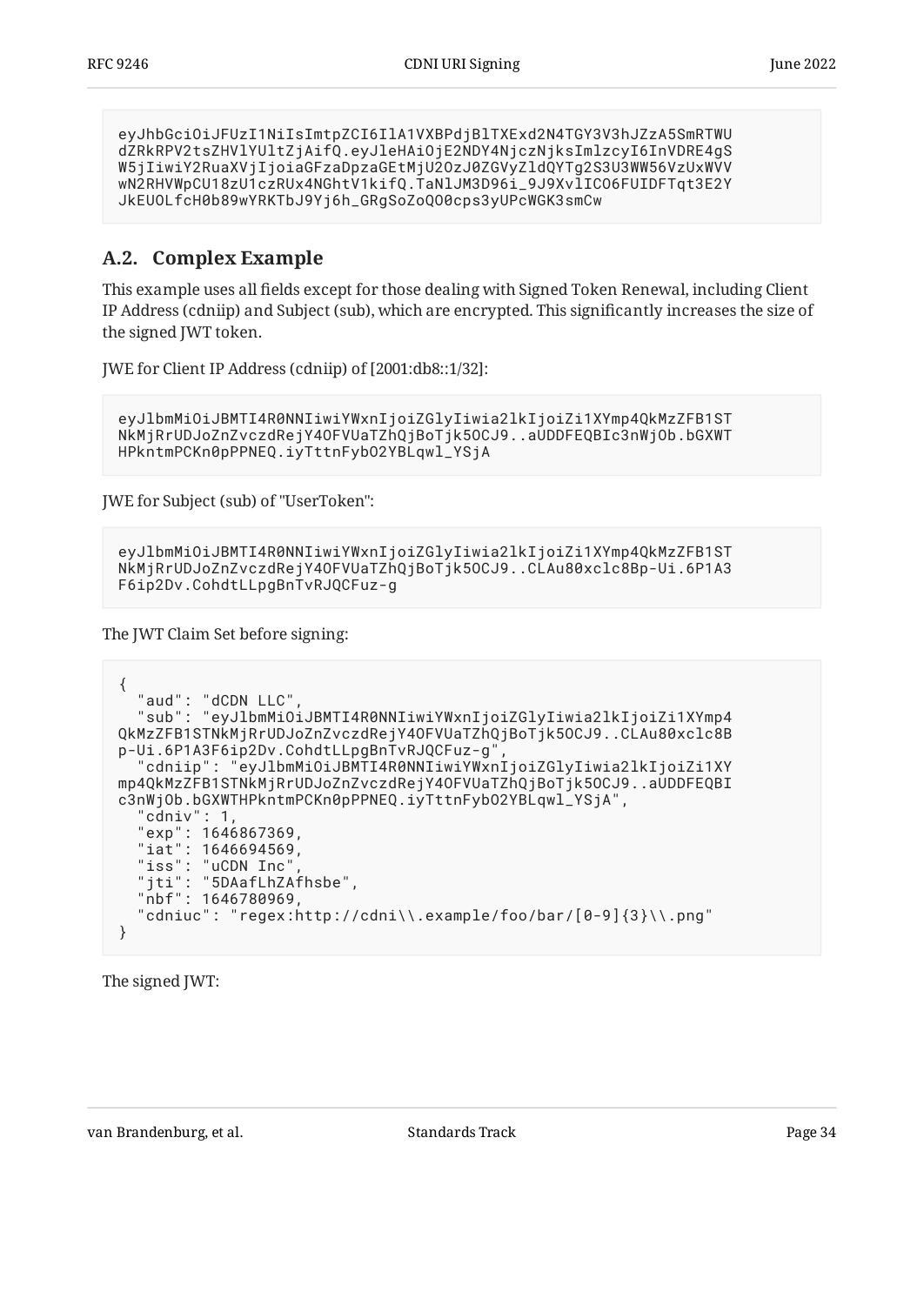eyJhbGciOiJFUzI1NiIsImtpZCI6IlA1VXBPdjBlTXExd2N4TGY3V3hJZzA5SmRTWU dZRkRPV2tsZHVlYUltZjAifQ.eyJhdWQiOiJkQ0ROIExMQyIsInN1YiI6ImV5Smxib U1pT2lKQk1USTRSME5OSWl3aVlXeG5Jam9pWkdseUlpd2lhMmxrSWpvaVppMVhZbXA 0UWtNelpGQjFTVE5rTWpSclVESm9ablp2Y3pkUmVqWTRPRlZVYVRaaFFqQm9Uams1T 0NKOS4uQ0xBdTgweGNsYzhCcC1VaS42UDFBM0Y2aXAyRHYuQ29oZHRMTHBnQm5UdlJ KUUNGdXotZyIsImNkbmlpcCI6ImV5SmxibU1pT2lKQk1USTRSME5OSWl3aVlXeG5Ja m9pWkdseUlpd2lhMmxrSWpvaVppMVhZbXA0UWtNelpGQjFTVE5rTWpSclVESm9ablp 2Y3pkUmVqWTRPRlZVYVRaaFFqQm9Uams1T0NKOS4uYVVEREZFUUJJYzNuV2pPYi5iR 1hXVEhQa250bVBDS24wcFBQTkVRLml5VHR0bkZ5Yk8yWUJMcXdsX1lTakEiLCJjZG5 pdiI6MSwiZXhwIjoxNjQ2ODY3MzY5LCJpYXQiOjE2NDY2OTQ1NjksImlzcyI6InVDR E4gSW5jIiwianRpIjoiNURBYWZMaFpBZmhzYmUiLCJuYmYiOjE2NDY3ODA5NjksImN kbml1YyI6InJlZ2V4Omh0dHA6Ly9jZG5pXFwuZXhhbXBsZS9mb28vYmFyL1swLTlde zN9XFwucG5nIn0.IjmVX0uD5MYqArc-M08uEsEeoDQn8kuYXZ9HGHDmDDxsHikT0c8 jcX8xYD0z3LzQclMG65i1kT2sRbZ7isUw8w

### <span id="page-34-0"></span>**[A.3. Signed Token Renewal Example](#page-34-0)**

This example uses fields for Signed Token Renewal.

The JWT Claim Set before signing:

```
{
   "cdniets": 30,
   "cdnistt": 1,
   "cdnistd": 2,
   "exp": 1646867369,
   "cdniuc": "regex:http://cdni\\.example/foo/bar/[0-9]{3}\\.ts"
}
```
The signed JWT:

eyJhbGciOiJFUzI1NiIsImtpZCI6IlA1VXBPdjBlTXExd2N4TGY3V3hJZzA5SmRTWU dZRkRPV2tsZHVlYUltZjAifQ.eyJjZG5pZXRzIjozMCwiY2RuaXN0dCI6MSwiY2Rua XN0ZCI6MiwiZXhwIjoxNjQ2ODY3MzY5LCJjZG5pdWMiOiJyZWdleDpodHRwOi8vY2R uaVxcLmV4YW1wbGUvZm9vL2Jhci9bMC05XXszfVxcLnRzIn0.tlPvoKw3BCClw4Lx9 PQu7MK6b2IN55ZoCPSaxovGK0zS53Wpb1MbJBow7G8LiGR39h6-2Iq7PWUSr3MdTIz HYw

Once the server verifies the signed JWT it will return a new signed JWT with an updated Expiry Time (exp) as shown below. Note the Expiry Time is increased by the expiration time setting (cdniets) value.

The JWT Claim Set before signing: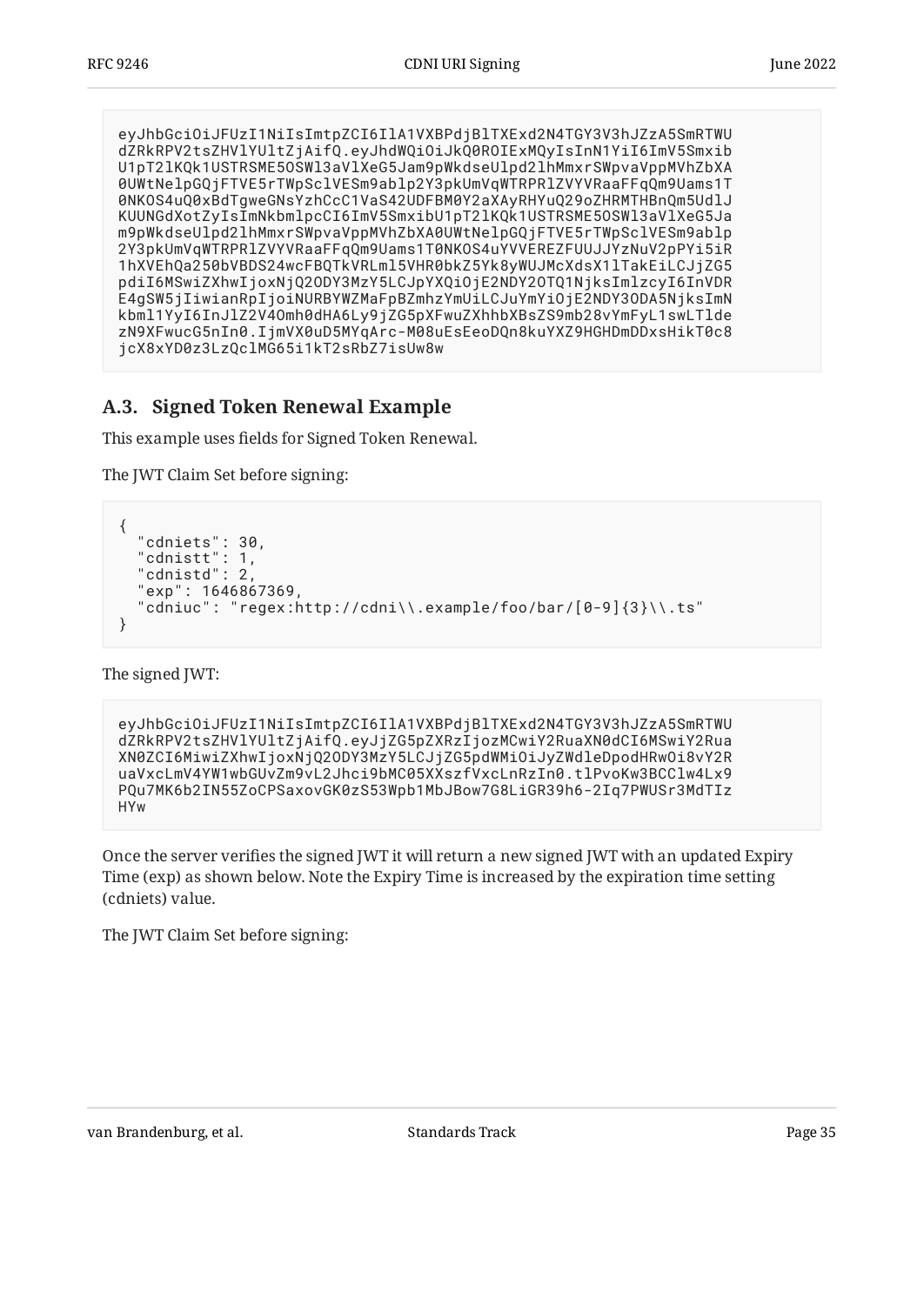```
{
  "cdniets": 30,
 "cdnistt": 1,
 "cdnistd": 2,
   "exp": 1646867399,
   "cdniuc": "regex:http://cdni\\.example/foo/bar/[0-9]{3}\\.ts"
}
```
The signed JWT:

```
eyJhbGciOiJFUzI1NiIsImtpZCI6IlA1VXBPdjBlTXExd2N4TGY3V3hJZzA5SmRTWU
dZRkRPV2tsZHVlYUltZjAifQ.eyJjZG5pZXRzIjozMCwiY2RuaXN0dCI6MSwiY2Rua
XN0ZCI6MiwiZXhwIjoxNjQ2ODY3Mzk5LCJjZG5pdWMiOiJyZWdleDpodHRwOi8vY2R
uaVxcLmV4YW1wbGUvZm9vL2Jhci9bMC05XXszfVxcLnRzIn0.ivY5d_fKGd-OHTpUs
8uJUrnHvt-rduzu5H4zM7167pUUAghub53FqDQ5G16jRYX2sY73mA_uLpYDdb-CPts
8FA
```
## <span id="page-35-0"></span>**[Acknowledgements](#page-35-0)**

The authors would like to thank the following people for their contributions in reviewing this document and providing feedback: Scott Leibrand, Kevin Ma, Ben Niven-Jenkins, Thierry Magnien, Dan York, Bhaskar Bhupalam, Matt Caulfield, Samuel Rajakumar, Iuniana Oprescu, Leif Hedstrom, Gancho Tenev, Brian Campbell, and Chris Lemmons.

## <span id="page-35-1"></span>**[Contributors](#page-35-1)**

In addition, the authors would also like to make special mentions for certain people who contributed significant sections to this document.

- Matt Caulfield provided content for [Section 4.4](#page-16-4), "CDNI Metadata Interface".
- $\bullet$  Emmanuel Thomas provided content for HTTP Adaptive Streaming.
- $\bullet$  Matt Miller provided consultation on JWT usage as well as code to generate working JWT examples.

## <span id="page-35-2"></span>**[Authors' Addresses](#page-35-2)**

**Ray van Brandenburg**

Tiledmedia Anna van Buerenplein 1 2595DA Den Haag Netherlands Phone: [+31 88 866 7000](tel:+31%2088%20866%207000) Email: [ray@tiledmedia.com](mailto:ray@tiledmedia.com)